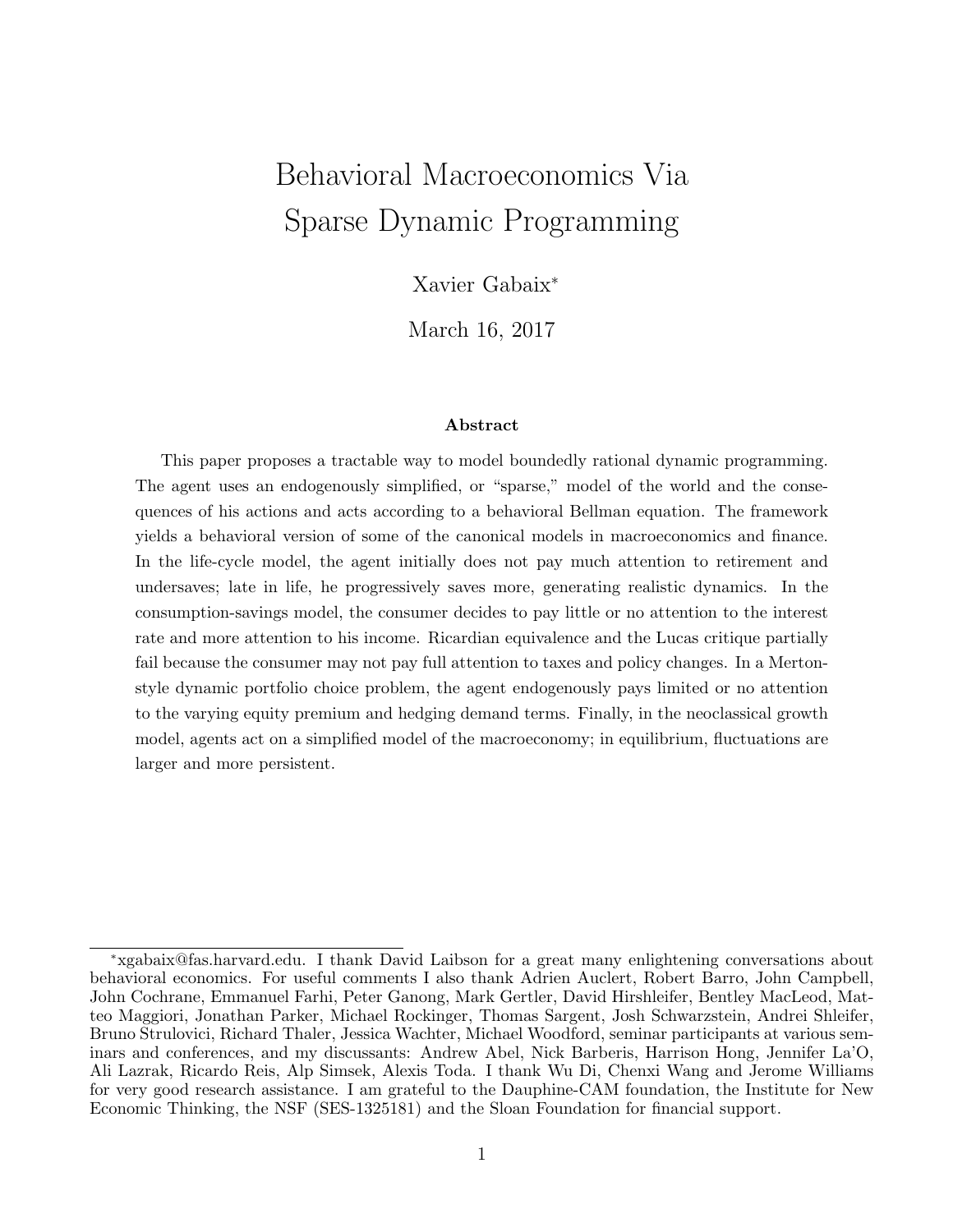# 1 Introduction

In economics, we build a simplified model of the world – we select "important" dimensions of the world, and know that the model is not literally the true world. However, we assume that agents in our model are not like us: that they comprehend the full complexity of their world. This asymmetry is of course a bit odd. In contrast, in the present paper, agents behave like us economists: they build a simplified model of the (model) world they live in, and use it to act.

This paper shows a tractable way to model such behavioral agents, in a fairly general class of dynamic problems. Those agents tend to be more realistic than rational agents, and their bounded rationality has important policy consequences.

I show how the framework applies to some of the canonical models in macro-finance, in partial and general equilibrium: consumption-saving problems, the baseline neoclassical growth model (the Cass-Koopmans model), general linear-quadratic problems, and dynamic investment in risky assets (Merton's problem). The upshot is that we have a portable, fairly general structure that applies to some core machines of macroeconomics and allows to see where bounded rationality (BR) is important in those situations.

One of the persistent criticisms of traditional economics is the unrealism of the infinitely forwardlooking agent who computes the whole equilibrium in her own head. This lack of realism has long been suspected to be the cause of some counterfactual predictions that we will review below. Behavioral economics aims to provide an alternative. The greatest successes of behavioral economics in the literature so far change the agents' tastes (e.g. prospect theory or hyperbolic discounting) or their beliefs (e.g. overconfidence), while keeping the assumption of rationality. When tackling the rationality assumption, there is much less agreement, and the modelling of bounded rationally is much more piecemeal, different from one situation to the next.

This paper proposes a compromise that keeps much of the generality of the rational approach and injects some of the wisdom of the behavioral approach, mostly inattention and simplification. It does so by proposing a way to insert some bounded rationality into a large class of problems, the "recursive" contexts, i.e. with dynamic programming around a dynamic steady state.

To illustrate these ideas, let us consider a canonical consumption-savings problem. The agent maximizes utility from consumption, subject to a budget constraint, with a stochastic interest rate and stochastic income. In the rational model, the agent solves a complex DP problem with three state variables (wealth, income and the interest rate). This is a complex problem that requires a computer to solve.

How will a boundedly rational agent behave? I assume that the agent starts with a much simpler model, where the interest rate and income are constant – this is the agent's "default" model. Only one state variable remains, his wealth. He knows what to do then (consume a certain fraction of his wealth, and permanent income), but what will he do in a more complex environment, with stochastic interest rate and stochastic income? In the sparse version, he considers parsimonious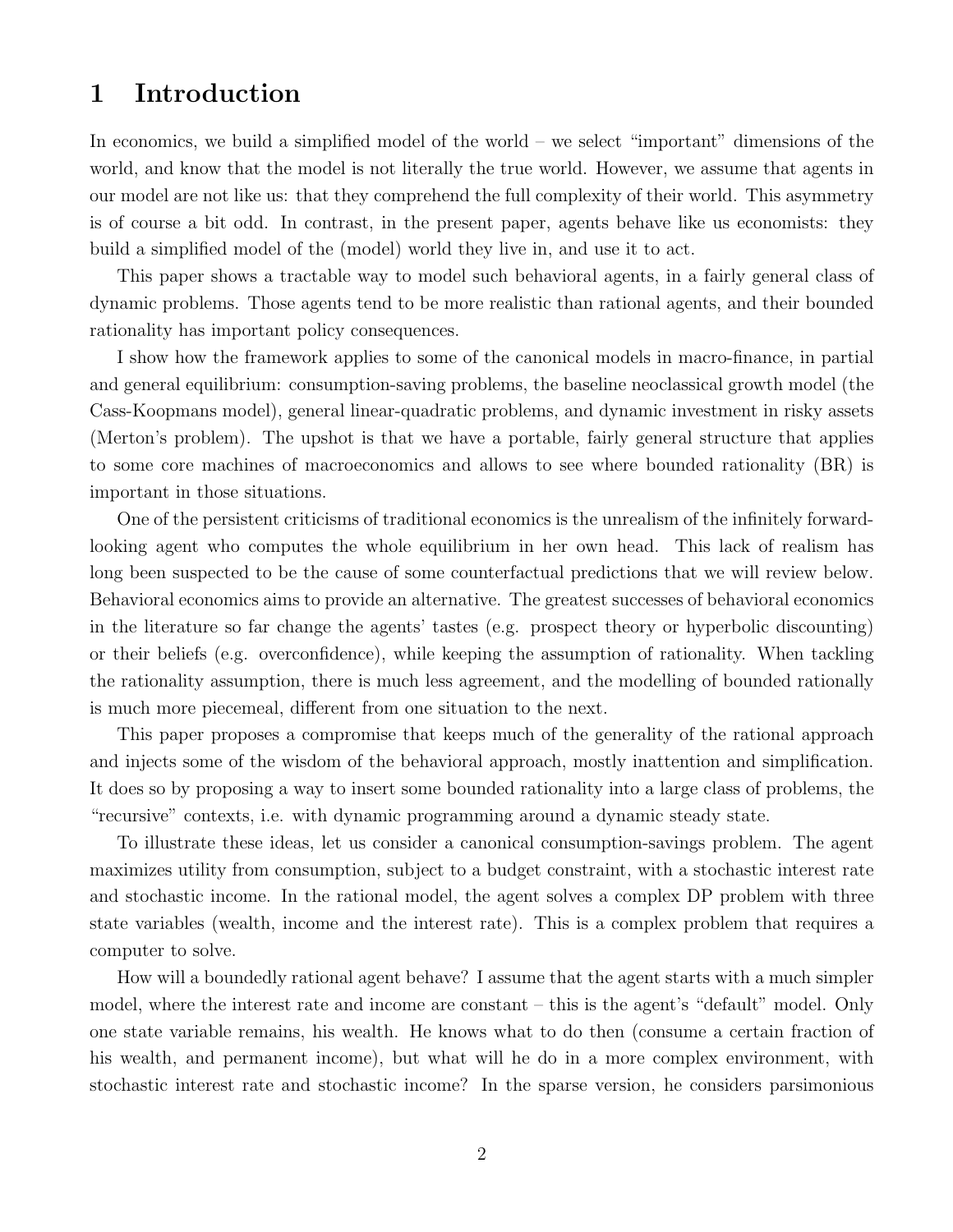enrichments to the value function, as in a Taylor expansion. He asks, for each component, whether it will matter enough for his decision. If a given feature (say, the interest rate) is small enough compared to some threshold (taken to be a fraction of standard deviation of consumption), then he drops the feature or partially attenuates it. The result is a consumption policy that pays partial attention to income and possibly no attention at all to the interest rate. This seems realistic.<sup>1</sup>

The result is a sparse version of the traditional permanent-income model. We see that it is often simpler than the traditional model. Indeed, the agent typically ends up using a rule which is simpler (e.g., not paying attention to the interest rate).

I also present a behavioral version of a large class of models and work out, in detail, a BR version of most canonical of them, the neoclassical growth model of Cass-Koopmans. In this version, agents pay of lot of attention to their own variables, less to aggregate variables. One upshot is that with BR, macroeconomic fluctuations are larger and more persistent. I illustrate this proposition, and qualify it, as it appears to hold for most reasonable values of the parameters, but can be overturned for extreme values. To understand the simple idea, imagine first an economy with only one state variable, capital. It starts with a steady state amount of capital. Then, there is a positive shock to the endowment of capital. In a rational economy, agents would consume a certain fraction of it, say 6%, every period. That will lead the capital stock to revert quickly to its mean. However, in a an economy with sparse agents, investors will not pay full attention to the additional capital. They will consume less of it than a rational agent would. Hence, capital will be depleted more slowly and will mean-revert more slowly. The shock has more persistent effects. Given that shocks are more persistent, past shocks accumulate more. Mechanically, this leads to larger average deviations of capital from its trend. As a consequence, the interest rate and GDP also have larger, and more persistent, deviations from trend.

The model allows us to express those ideas in simple, quantitative ways. It also allows us to explore them in rich environments.

Here are some conclusions for *individual decision-making in macroeconomic contexts*:<sup>2</sup>

- 1. Agents react more to near, rather than future, shocks. For instance, the (finitely lived) consumer has a higher marginal propensity to consume for current and near payments, rather than distant payments.
- 2. The Euler equation fails (under the objective model of the world). However, it holds under the agent's subjective, sparse model.
- 3. Agents start saving "too late" for retirement, and expenditure falls in the years before retirement (as the agent scrambles to save more for retirement).

<sup>&</sup>lt;sup>1</sup>In the language of Kahneman (2011, Chapter 8), the agent "substitutes" a complex problem by a simpler one  $$ decision-making in a simplified world.

<sup>2</sup>The rest of the paper will give references about those stylized facts.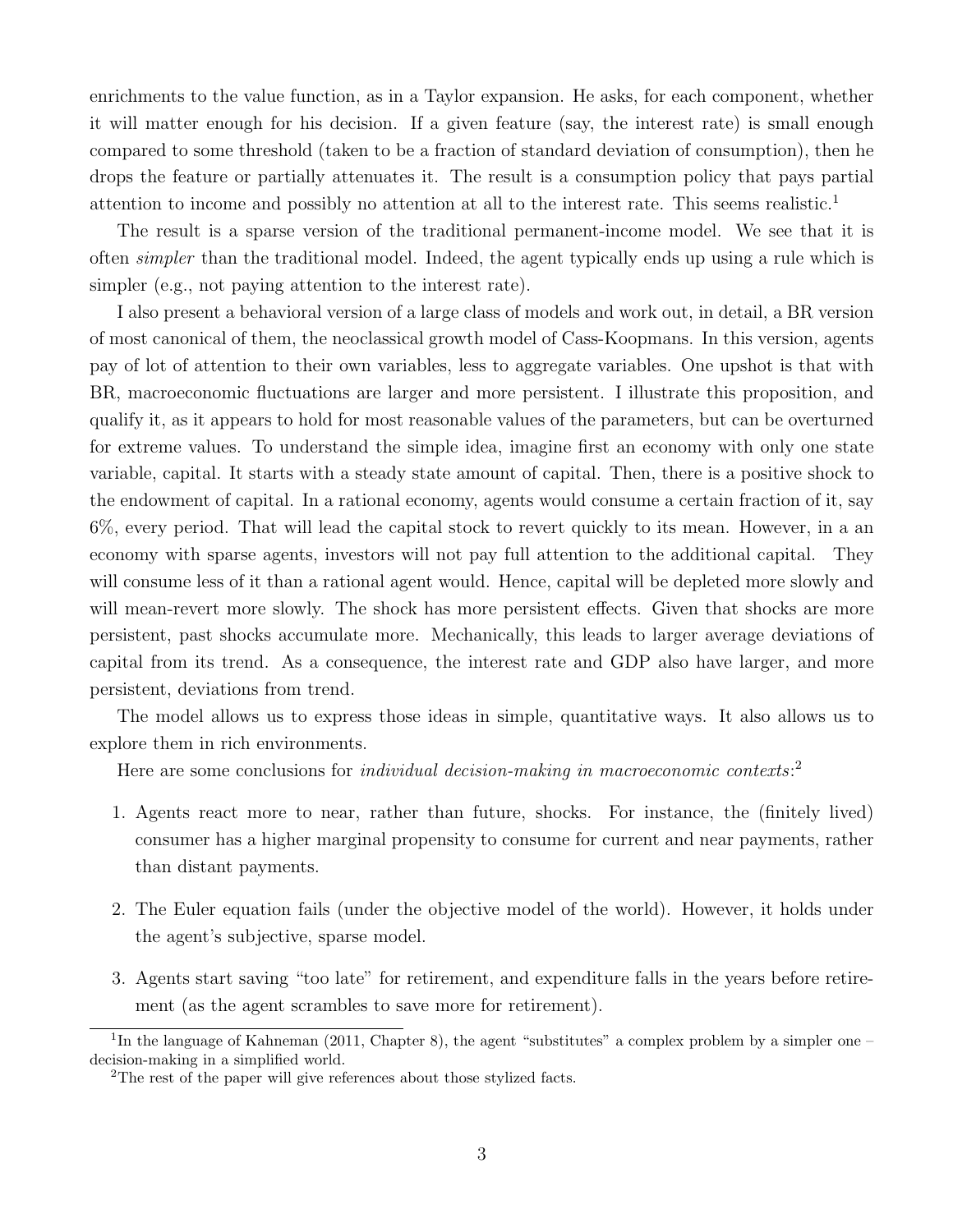- 4. Agents accumulate a too small buffer of savings, as they are (partially) inattentive to the risk of income fluctuations.
- 5. Agents do not react much or at all to the interest rate, at least when small purchases are concerned. However, they tolerate a non-smooth consumption profiles. Note that in the rational model, the first fact would require a low IES (intertemporal elasticity of substitution), while the second fact would require a high IES.
- 6. The agent doesn't need to the whole actual macro equilibrium in his head before acting; he just uses a simplified model of the world, leading to simple policies, e.g. partially forward-looking consumption functions.
- 7. When choosing their portfolio, agents pay less attention to the hedging demand motive.

Here are some conclusions for aggregate macroeconomics:

- 8. Fiscal policy is more powerful because Ricardian equivalence partly fails. If the government gives a dollar today and takes it back later (plus interest), consumption today increases – though it should not react in the simplest rational model.<sup>3</sup>
- 9. The Lucas critique has less, or zero, bite. When policy changes are small and temporary, sparse agents' policy functions do not change, or change little.
- 10. GDP fluctuations are amplified and more persistent in the most basic DSGE model (compared to the rational benchmark).
- 11. This perspective revives the "old Keynesian" agent. The agent here looks like a hybrid between a neoclassical agent and an old Keynesian agent<sup>4</sup>, in the sense that he's myopic and adopts simple decision rules. However, unlike the truly old Keynesian agent, those decision rules are microfounded—as policies that are optimal under a simplified model of the world. Unlike the neoclassical and New Keynesian agent, this sparse agent is partially myopic and does not react to all things.

Those substantive conclusions are, I hope, of some interest. Still, the main contribution of this paper is its methodology. It develops a procedure that allows an economist to continuously transform a rational agent into a boundedly rational one. This leads to further substantive conclusions about the impact of bounded rationality on economic life, such as the ones above.

This paper is indebted to a series of ideas in behavioral modelling in micro and macro contexts. This literature will be discussed in Section 8, after the model is clear to the reader. The rest of the

<sup>&</sup>lt;sup>3</sup>In Gabaix (2016), I also find that monetary policy, especially forward guidance, is less powerful. I do so in writing a behavioral version of the New Keynesian model, applying the techniques of the present paper.

<sup>&</sup>lt;sup>4</sup>The canonical New Keynesian agent is basically the neoclassical agent, in a wolrd of sticky prices. He's fully rational.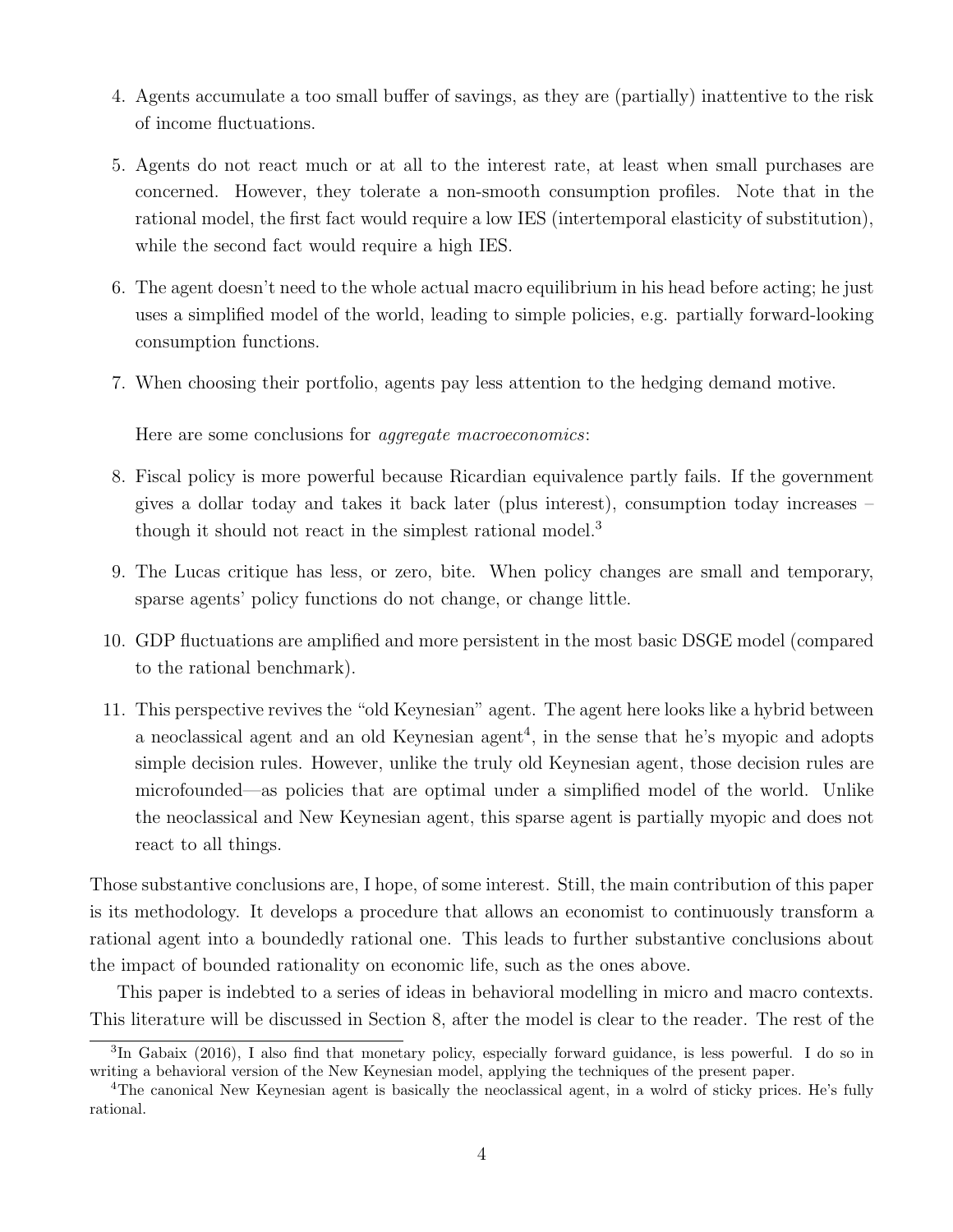paper is as follows. Section 2 gives an elementary, but substantive, example – a behavioral version the life cycle model. Section 3 presents the general procedure. Then, we apply it to a variety of canonical examples. Section 4 presents basic partial-equilibrium building blocks with behavioral agents: the basic consumption-savings problem, including variants such as the failure of Ricardian equivalence. Section 5 works out the baseline neoclassical growth model. Section 6 develops other models. Section 7 proposes discusses variants, and frequently asked questions. Section 8 contains the literature review. Section 9 concludes. The appendix and online appendix contain further proofs and extensions.

*Notations.* I will use superscript r for the traditional or rational model, d for the default model, sometimes s for the sparse or behavioral model. I will call  $a \odot b := (a_i b_i)_{i=1...n}$  the component-wise product.

# 2 Behavioral Life-Cycle Model: A Gentle Introduction

As a simple introduction, I give a behavioral version of the most basic life-cycle model (Modigliani and Brumberg  $(1954)$ .<sup>5</sup> The agent works for the first L periods of his life, then retires, and dies at period  $T$ . His utility is

$$
\sum_{t=0}^{T-1} u\left(c_{t}\right).
$$

The interest rate and the subjective discount rate are both 0. He receives income  $y_t = \bar{y}$  when working  $(t \in [0, L))$ , and  $y_t = \bar{y} + \hat{y}$  when retired  $(t \in [L, T))$ . Here  $\hat{y} < 0$  captures the income loss during retirement. Income corresponds to the dotted line in Figure 1. Financial wealth  $w_t$  evolves as  $w_{t+1} = w_t + y_t - c_t$ , and the terminal condition is  $w_T = 0$ .

Let us first analyze a rational agent. At time 0, his resources are  $\Omega_0 := w_0 + \sum_{\tau=0}^{T-1} y_\tau =$  $w_0 + T\bar{y}-x$ , where  $x := -(T - L)\hat{y} > 0$  is the total income loss due to retirement. His consumption problem is  $\max_{(c_t)_{0\leq t\leq T}} \sum_{t=0}^{T-1} u(c_t)$  s.t.  $\sum_{t=0}^{T-1} c_t = \Omega_0$ , with  $u' > 0, u'' < 0$ . So he consumes a constant amount at all periods:  $c_t = \frac{\Omega_0}{T} = \frac{w_0 - x}{T} + \bar{y}$ . In particular:

$$
c_0 = \frac{w_0 - x}{T} + \bar{y}.
$$

The same reasoning holds starting at a date  $t \leq L$ . Then, there are only  $T-t$  periods remaining, so the policy becomes:

$$
c_t = \frac{w_t - x}{T - t} + \bar{y} \tag{1}
$$

That policy guarantees a constant consumption  $c_t = c_0$  over his lifetime.

There is a dynamic programming formulation that will be useful in the behavioral model. At

<sup>5</sup> It is a bit unusual to start a framework with an example, but this example will useful to illustrate modelling choices.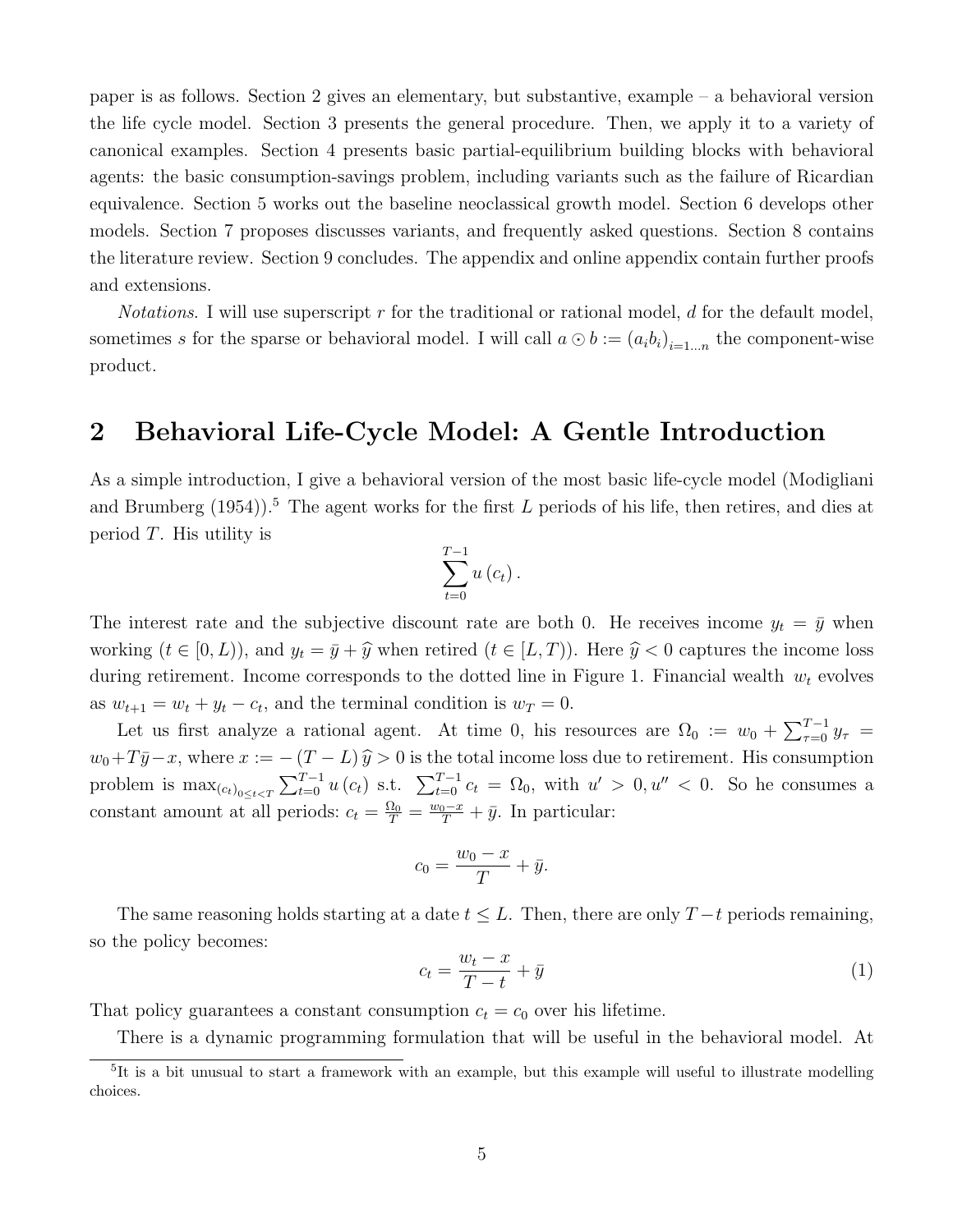

Figure 1: Consumption and wealth of behavioral life-cycle agents. Notes. Income is plotted in the dotted line – it is also the very behavioral agent's consumption. The agent starts life at time  $0$ , receives income  $\bar{y} = 100$  while working (until period 40), and receives  $\bar{y} + \hat{y} = 80$  in retirement (period 40 to 60). The solid line represents a fully rational agent (i.e.  $\bar{\kappa} = 0$ ), the dashed line a moderately behavioral agent  $(0 \lt \bar{\kappa} \lt \bar{\kappa}^*$ , for a finite  $\bar{\kappa}^* = |\hat{y}|$ , and the dotted line a very behavioral agent  $(\bar{\kappa} \geq \bar{\kappa}^*)$ , who just consumes current income. The moderately behavioral agent does not save for retirement at first, but starts saving before retirement. The right panel plots the wealth accumulated by the agent.

time t, the remaining lifetime utility is  $(T - t) u (c_t)$ . So, the value function is (for  $t \leq L$ )

$$
V^{r}(w_{t}, x, t) = (T - t) u\left(\frac{w_{t} - x}{T - t} + \bar{y}\right)
$$
\n(2)

where superscript r denotes the rational agent. This rational agent  $(1)$  satisfies the Bellman equation:<sup>6</sup>  $c_t = \arg \max_c v(c, w_t, x, t)$ , where we define:

$$
v(c, w_t, x, t) := u(c) + V^r(w_t + \bar{y} - c, x, t + 1)
$$
\n(3)

Let us now consider the behavioral agent. I want to capture the idea that he does not fully perceive income loss associated with retirement. The systematic procedure will be justified and explained in the body of this paper, but here I just show how it applies in this case. The behavioral agent will consumes:

$$
c_t = \arg\max_c v(c, w_t, m_t x, t)
$$
\n<sup>(4)</sup>

where  $m_t \in [0,1]$  denotes an (endogenous) attention to future retirement. If  $m_t = 1$ , the agent is

 $6$ Here I use the basic sparse max of Definition 3.4, where the agent uses a simplified model of his own future actions. If the agent has a "sophisticated" understanding of this future actions (as in the iterated procedure developed in Definition 3.8, the decision would be the same to the first order, i.e. up to  $O(x^2)$  terms (see Section 3.5).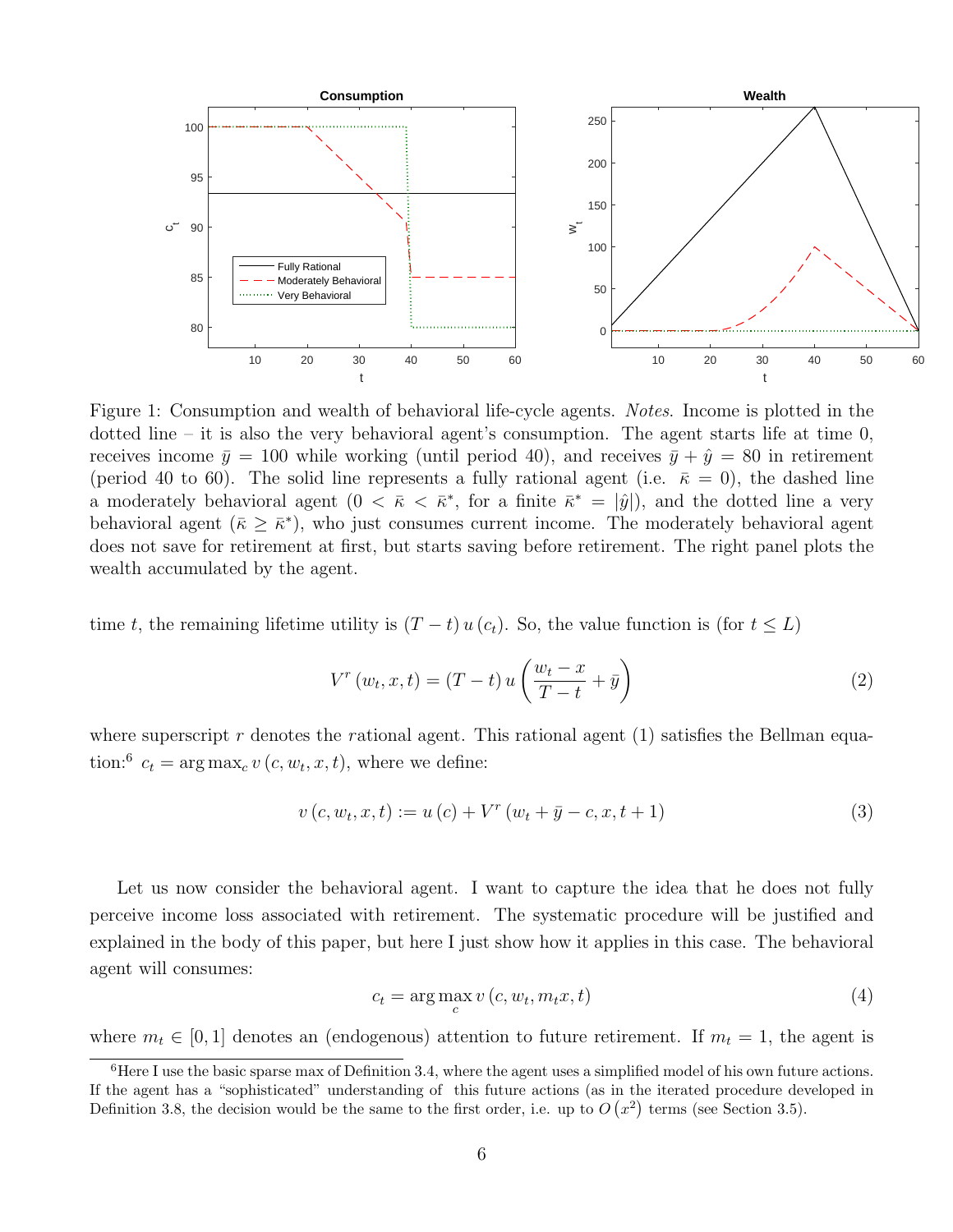fully rational. However, if  $m_t = 0$ , the agent doesn't see retirement at all: he behaves as if there was no income loss from retirement in the future. The general model allows for partial attention  $m_t$ . Given  $m_t$ , the solution of (4) is:<sup>7</sup>

$$
c_t = \frac{w_t - m_t x}{T - t} + \bar{y} \tag{5}
$$

In the full model developed soon, attention  $m_t$  will come from the costs and benefits of attention, and will be expressed as follows. Calling  $c_t(m_t) = \frac{w_t - m_t x}{T - t} + \bar{y}$ , we define  $c_t^d = c_t(0) = \frac{w_t}{T - t} + \bar{y}$ , the "default" policy that corresponds to no attention to retirement;  $c'_t(0) = \frac{-x}{T-t}$  the marginal impact of attention; and  $v_{cc}^t = v_{cc} (c_t^d, w_t, 0, t) = \left(1 + \frac{1}{T-t-1}\right) u'' (c_t^d)$  the curvature of the objective function. The general procedure will give the attention at time  $t$  to the income loss during retirement:

$$
m_t = \mathcal{A}\left(\frac{-v_{cc}^t c_t'(0)^2}{\kappa_t}\right) \tag{6}
$$

for an attention function A with values in [0, 1] and a cost of cognition  $\kappa_t$  discussed soon. A little more calculation gives the value of attention as follows.

**Proposition 2.1** (Lifecycle model, behavioral version) In the behavioral life-cycle model, the optimal consumption policy is, before retirement  $(t < L)$ ,

$$
c_t = \frac{w_t - m_t x}{T - t} + \bar{y}.
$$

with an attention  $m_t = A$  $\int \quad -u''\Big(c_t^d\Big)x^2$  $\kappa_t(T-t-1)(T-t)$  $\setminus$ , and after retirement  $(t \geq L)$ ,  $c_t = \frac{w_t}{T-t} + \bar{y} + \hat{y}$ . Hence, when  $\kappa_t > 0$ , consumption weakly falls over time, and discretely falls at retirement. After retirement, consumption is constant.

I next present a numerical illustration. I use the attention function  $\mathcal{A}(v) = \max\left(1 - \frac{1}{|v|}\right)$  $\frac{1}{|v|},0\Big)$ from (15). I assume the following scaling of the cost:  $\kappa_t = \bar{\kappa}^2 |u''(c_t^d)|$  with  $c_t^d = \frac{w_t}{T-t} + \bar{y}$ . This is largely for convenience, and it corresponds to a constant cost when utility is linear-quadratic. This simplifies the expressions without changing the economics much. Then (using continuous time to make expressions neat), the agent thinks about retirement as soon as  $\frac{x}{T-t} \geq \bar{\kappa}$ , i.e. at a time  $s = \max\left(0, \min\left(L, T - \frac{x}{\bar{\kappa}}\right)\right)$  $(\frac{x}{\overline{k}})$ . Solving for wealth, the value of consumption is (when  $s \in (0, L)$ ;

<sup>&</sup>lt;sup>7</sup>Proof: the first order condition of (4) is:  $u'(c_t) = V_w^r = u'\left(\frac{w_t + \bar{y} - c_t - m_t x}{T - t - 1} + \bar{y}\right)$ , i.e.  $c_t = \frac{w_t + \bar{y} - c_t - m_t x}{T - t - 1} + \bar{y}$ , i.e.  $c_t = \frac{w_t - m_t x}{T - t} + \bar{y}.$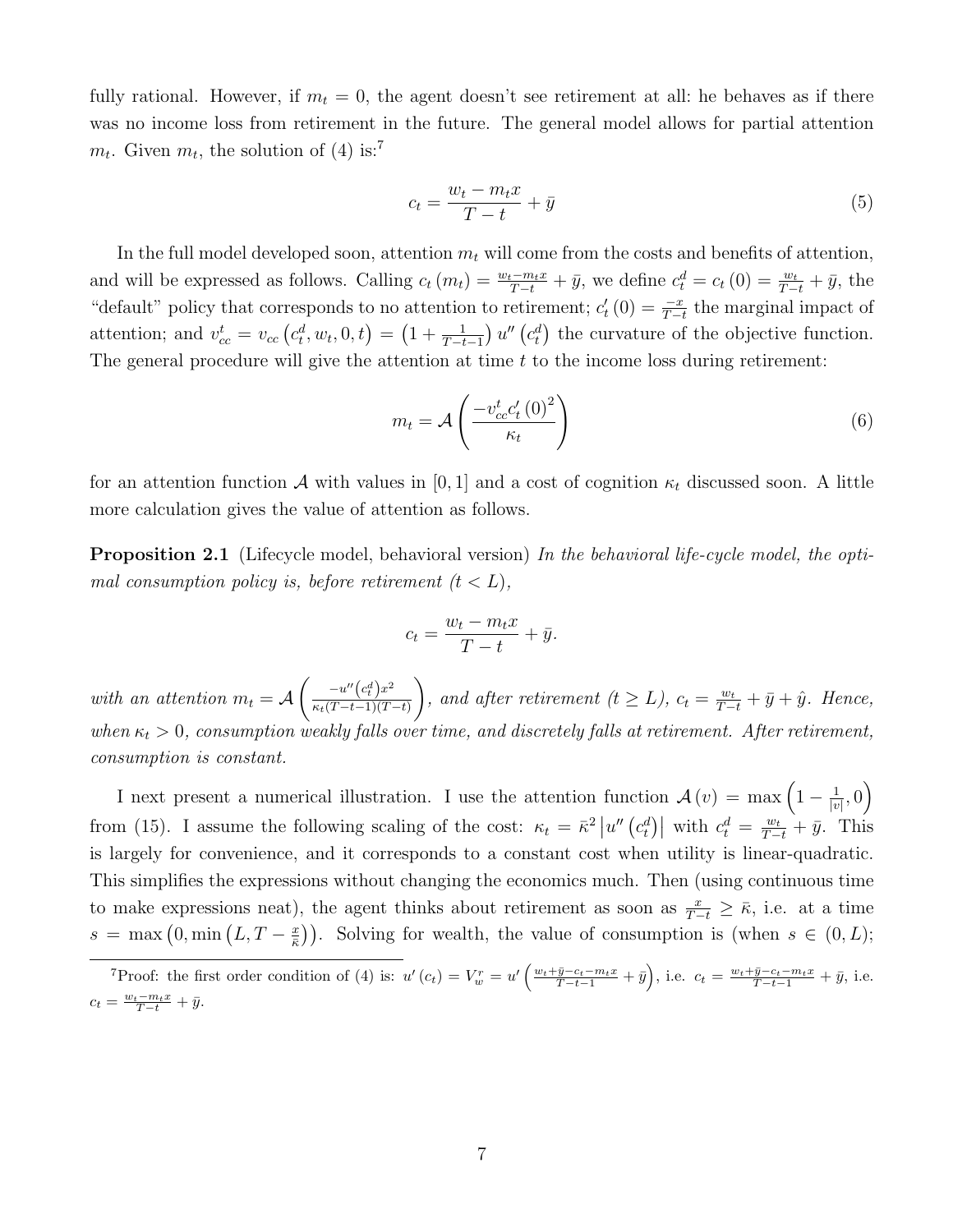Section 14 in the appendix describes the whole solution, including in discrete time):<sup>8</sup>

$$
c_t = \begin{cases} \frac{w_0}{T} + \bar{y} & \text{for } t < s \\ \frac{w_0}{T} + \bar{y} - \frac{2\bar{\kappa}^2}{x} \left( t - s \right) & \text{for } s \le t < L \\ \frac{w_L}{T - L} + \bar{y} + \hat{y} & \text{for } t \ge L \end{cases}
$$

where  $w_L = \left(1 - \frac{L}{T}\right)$  $\frac{L}{T}$ )  $w_0 + \frac{\bar{\kappa}^2}{x}$  $\frac{\bar{x}^2}{x}(L-s)^2$ .

Figure 1 plots the resulting consumption and wealth ( $w_0 = 0$ ,  $\bar{y} = 100$ ) for different levels of the cost of rationality  $\kappa$ . The solid line represents a fully rational agent (i.e.  $\bar{\kappa} = 0$ ): he fully smooths consumption. The dotted line shows a very behavioral agent, who simply consumes current income  $(\bar{\kappa} \geq \bar{\kappa}^* := \frac{x}{T-L} = |\hat{y}|)$ . The dashed line shows a moderately boundedly rational agent  $(0 < \bar{\kappa} < \bar{\kappa}^*)$ .

At first, he does not save for retirement. He's thinking "let me not think about that future loss of income at retirement, it's so remote than it's not worth it". However, he does start saving at some point before retirement – at period 20 in this calibration. This is because in  $(5)$ ,  $\partial c_t$  $\partial m_t$  $= \frac{m_t x}{T-t}$  $\frac{m_tx}{T-t},$ so that thinking more about retirement is more important as time goes by. So, at period 21 he thinks "OK, I should start thinking a bit about that retirement, and saves a bit": Over time he thinks more about retirement, and saves more. At retirement, his consumption drops as he fully realizes that his income has fallen. This illustrates the smooth, partial myopia of this agent.

This paper is mostly theoretical, but it is worth asking the following question.

Is it indeed the case that people tend to save "too late" for retirement? The issue is still controversial, but let us consider three salient facts.

- 1. Expenditure declines after the age of 45 (Aguiar and Hurst 2013, Figure 1, for expenditures without housing services) – much like the behavioral agent of Figure 1.
- 2. There is a fall in expenditure when income predictably falls, again like in Figure 1:
	- (a) at retirement (Bernheim, Skinner and Weinberg 2001).<sup>9</sup>
	- (b) at the (predictable) expiration of unemployment benefits (Ganong and Noel 2015).
- 3. People say that they plan for retirement late in their working life, or not at all. For instance, 23% of the 18-29 year old say that have "figured out how much they need to save for retirement", while  $51\%$  of the 45-59 year old say they have done so (Lusardi 2011).<sup>10</sup>

<sup>&</sup>lt;sup>8</sup>With this scaling for  $\kappa_t$ , the expression for consumption is independent of the concave utility function u.

<sup>&</sup>lt;sup>9</sup>In addition, Bernheim, Skinner and Weinberg (2001, Fig. 4) find that the drop is more pronounced for individuals with low wealth. This is what the present model predicts: controlling for lifetime incomes, agents with higher bounded rationality (higher  $\kappa$ ) accumulate fewer assets and have a bigger drop in consumption at retirement. See also Kueng (2015).

<sup>&</sup>lt;sup>10</sup>More indirectly, a whole literature on retirement plans supports the notion of inert decision-making for retirement. For instance, Beshears et al. (2015) find that the potency of framing and defaults is reduced as people approach retirement, consistent with the notion they think more carefully about retirement as they are near it.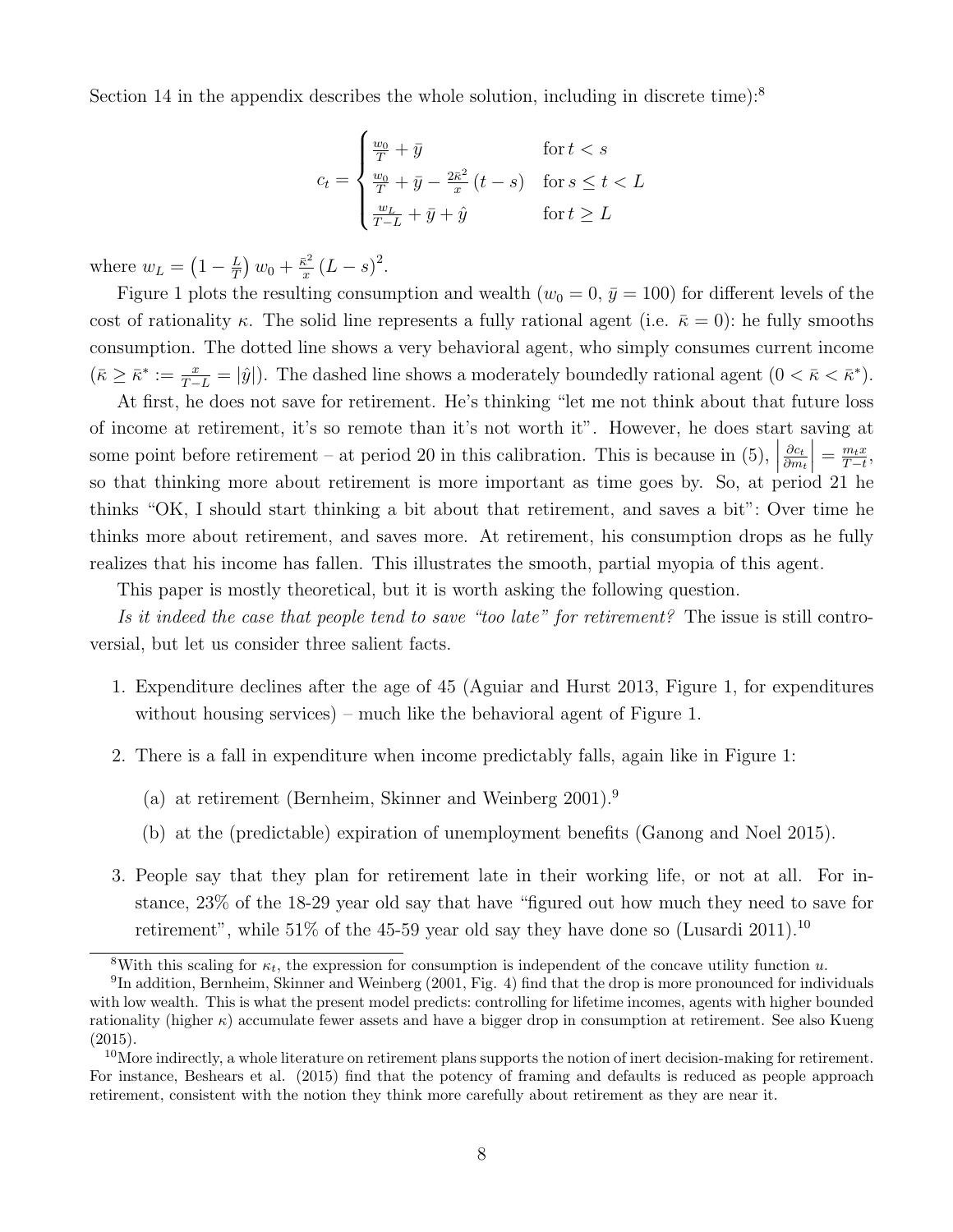Facts 1-3 arise naturally from the behavior as described in Figure 1. For Fact 3, if agents indeed have a  $\kappa$  too large, they don't plan for retirement at all, even right before it.

Facts 1-3 are each inconsistent with the plainest rational model.

Facts 1-2a can be made consistent with an enriched rational model. Fact 1 can be explained by introducing credit constraints and income risk (Gourinchas and Parker 2002). Facts 1 and 2a can be explained by observing that retired consumers buy more efficiently or buy fewer non-work goods (Aguiar and Hurst 2013). Fact 2b is harder to reconcile with fully forward-looking models, though qualitatively consistent with Figure 1. Fact 3 is not consistent with a rational model, but one could dismiss it by stating that agents' reports of what they think about are meaningless – a point of view I do not share. <sup>11</sup>

Though these facts are not dispositive, they form, I submit, reasonable presumptive evidence for the idea that people are not fully far-sighted, even for retirement savings. The present framework could help write enriched empirical models allowing for both traditional factors and myopia, where the above-mentioned evidence could be systematically assessed.

This example illustrates the behavior and mechanics of the sparse agent. I now move on to a systematic formulation of that agent, which applies to much more general problems.

### 3 General Framework

### 3.1 The Sparse Max for Static Problems: Quick Review

To think about bounded rationality, the tractable dynamic framework laid out here is possible because it rests on a tractable static framework I laid out in previous work (Gabaix (2014)). I review it in this subsection. There, the core is a sparse max or smax operator, which is a generalized, behavioral version of the traditional max operator of maximization under constraints.

Let us review the sparse max when there is no budget constraint. The agent faces a maximization problem which is, in its rational version,  $\max_a v(a, x)$ , where a is an action and x a state variable.<sup>12</sup> There is an attention vector,  $m$ , and an attention-dependent extension of the utility function,  $v(a, x, m)$ . For instance, we will typically take

$$
v(a, x, m) := v(a, m_1 x_1, ..., m_n x_n)
$$
\n<sup>(7)</sup>

to be the perceived utility function when the consumer is partially inattentive to  $x_i$ . When  $m_i = 1$ , the agent fully perceives dimension i; when  $m_i = 0$ , the agent is fully inattentive to it. Attention

<sup>11</sup>Note that a simple hyperbolic agent (Laibson 1997, O'Donoghue and Rabin 2001) would not behave this way. That agent has full foresight of future income flows, and sees equally perfectly pre- and post-retirement income. For instance, the policy of the log agent is  $c_t = \frac{w_t + x + (T - t - 1)\bar{y}}{1 + \beta(T - t - 1)}$ . However, with uncertainty and credit constraints, the hyperbolic agent can look closer to the one with the above behavior (Harris and Laibson 2001), though with much complexity and not because of limited foresight about future income.

<sup>&</sup>lt;sup>12</sup>This utility may be a value function, as in  $(3)$ .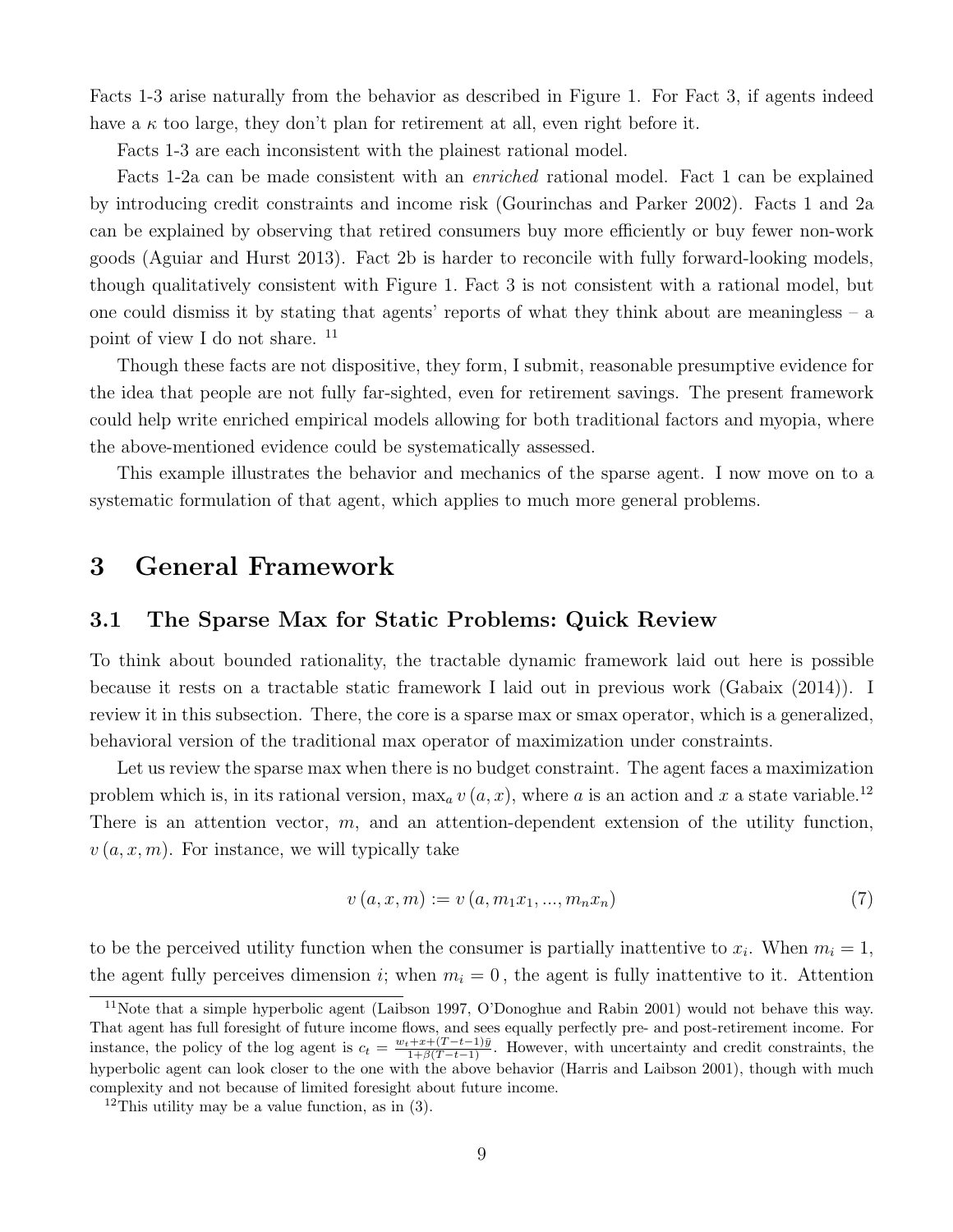generates an action,  $a(x, m) := \arg \max_a v(a, x, m)$ . There is a default attention vector  $m^d$ , taken to be 0 in most applications, and a default action  $a^d := \arg \max_a v(a, x, m^d)$ . I call  $a_{m_i} = \frac{\partial a}{\partial m_i}$  $\frac{\partial a}{\partial m_i},$ evaluated at  $(a, m) = (a^d, m^d)$ , the normative impact on the action of a change in attention. Hence,  $a_{m_i} = -v_{aa}^{-1}v_{am_i}$ . When (7) holds,  $a_{m_i} = a_{x_i}(x, m)_{|m=(1,...,1),x=0}x_i$ .

There is a nonnegative parameter  $\kappa$ , which is a cognition cost – formally, a taste for sparsity. When  $\kappa = 0$ , the agent is the traditional agent.<sup>13</sup> The  $x_i$  are viewed by the agent as being drawn from a distribution with standard deviation  $\sigma_i$ .

**Definition 3.1** (Sparse max operator, without a budget constraint) The sparse max, smax<sub>a;mlm</sub> v  $(a, x, m)$ , is defined by the following procedure.

Step 1: Choose the attention vector  $m^*$ :

$$
m^* = \arg\min_{m \in [0,1]^n} \sum_{i} \left[\frac{1}{2}\Lambda_{ii} \left(1 - m_i\right)^2 + \kappa g \left(m_i - m_i^d\right)\right]
$$
(8)

with the cost-of-inattention factors  $\Lambda_{ii} := -\mathbb{E}\left[a_{m_i}v_{aa}a_{m_i}\right], g' > 0.$ 

Step 2: Choose the action

$$
a^s = \arg\max_a v\left(a, x, m^*\right) \tag{9}
$$

and set the resulting utility to be  $v^s = v(a^s, x)$ . In the expressions above, derivatives are evaluated at  $m = m^d$  and  $a^d = \arg \max_a v(a, x, m^d)$ .

In other terms, the agent solves for the optimal  $m^*$  that trades off a proxy for the utility losses (the first term in the right-hand side of equation (8)) and a psychological penalty for deviations from a sparse model (the second term on the right-hand side of equation  $(8)$ ).<sup>14</sup> Then, the agent maximizes over the action a, as if  $m^*$  were the true model. The problem is solved by backward induction.

This leads to define the attention function:<sup>15</sup>

$$
\mathcal{A}(v) := \arg\min_{m\in[0,1]}\left\{\frac{1}{2}\left|v\right|\left(1-m\right)^2 + g\left(m\right)\right\}.
$$

This represents the optimal attention to a variable with variance  $|v|$ , normalizing other factors to 1. Figure 2 plots typical shapes.

Then, the value of attention to dimension  $i$  is given by the key relation:

$$
m_i^* = \mathcal{A}\left(-\mathbb{E}\left[a_{m_i}v_{aa}a_{m_i}\right]/\kappa\right). \tag{10}
$$

<sup>&</sup>lt;sup>13</sup>This is true unless the matrix  $\Lambda$  of Definition 3.1 is singular – in that case, the iterated sparse max of Definition 15.1 helps.

<sup>&</sup>lt;sup>14</sup>In Gabaix (2014), I sum over all terms  $\sum_{i,j} (1 - m_i) \Lambda_{ij} (1 - m_j)$ , with  $\Lambda_{ij} := -\mathbb{E} [a_{m_i} u_{aa} a_{m_j}]$ . Here, I streamline the procedure, and let the agent consider only the diagonal terms. This is inessential, but is simpler.

<sup>&</sup>lt;sup>15</sup>Also, if there are more than one optimum  $m$ 's, we take the largest one.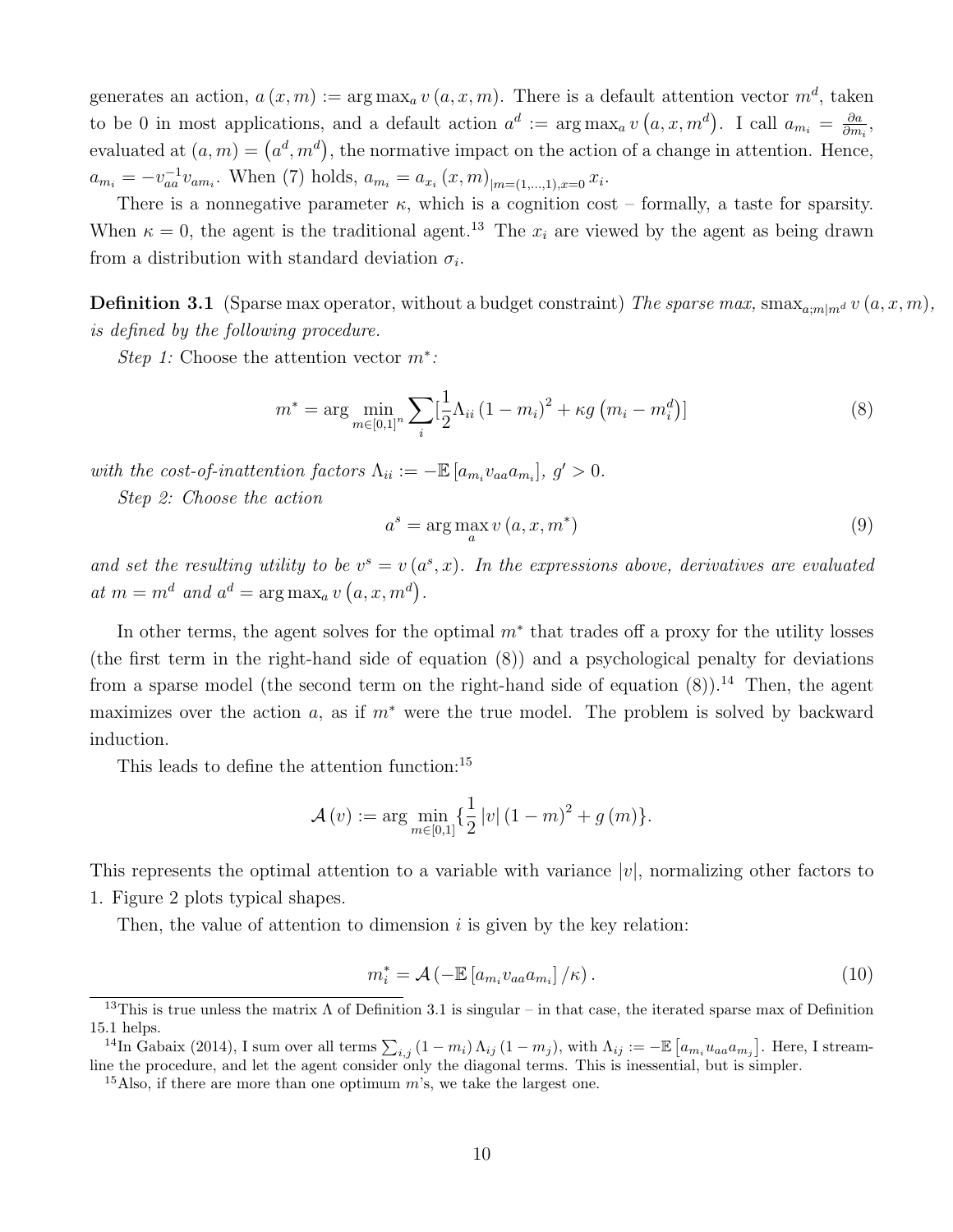This formula gives a simple "plug and play" solution for the (potentially very complex) attention problem: to allocate attention to dimension i, just use  $(10)$ . There is no need to come back (except for generalizations) to the background problem (8). The following Lemma derives a typical case.

**Lemma 3.2** (Basic simple case for static smax) In the case  $v(a, x, m) = v(a, m_1x_1, ..., m_nx_n)$ , the smax *operator* yields:

$$
m_i^* = \mathcal{A}\left(-\sigma_i^2 a_{x_i} v_{aa} a_{x_i}/\kappa\right) \tag{11}
$$

and

$$
a^{s} = \arg\max_{a} v(a, m_{1}^{*}x_{1}, ..., m_{n}^{*}x_{n})
$$

with  $a_{x_i} = \frac{\partial a}{\partial x_i}$  $\frac{\partial a}{\partial x_i} = -v_{aa}^{-1} \cdot v_{a,x_i}$ . In the expressions above, derivatives are evaluated at  $x = 0$  and  $a^d = \arg \max_a v(a, 0).$ 

The intuition is that the  $x_i$ 's are truncated. If  $|a_{x_i}|$  is small enough, so that  $x_i$  shouldn't matter much anyway, then  $m_i^* = 0$ , and the agent doesn't pay attention to  $x_i$  (if  $m_i^d = 0$ ).

This leads to the defining the truncation function, with b the coefficient on the state variable x in a linear policy function:

$$
\tau(b,k) := b\mathcal{A}\left(\frac{b^2}{k^2}\right) \tag{12}
$$

It is the coefficient b, times the attention to the coefficient, divided by the scaled cognition cost k.

The following lemma gives a more explicit version of the action.

Lemma 3.3 If the rational action is:

$$
a^{r}(x) = a^{d} + \sum_{i} b_{i}x_{i} + O(||x||^{2})
$$

then the sparse action is

$$
a^{s}(x) = a^{d} + \sum_{i} \tau \left(b_{i}, \frac{\kappa_{a}}{\sigma_{i}}\right) x_{i} + O\left(\|x\|^{2}\right)
$$
\n(13)

with  $\kappa_a := (\kappa / |v_{aa}|)^{1/2}$ .

When attention is chosen after seeing x ("ex post"), we use the same expressions, with  $\sigma_i := |x_i|$ . For instance, the ex-post action becomes:

$$
a^{s}(x) = a^{d} + \sum_{i} \tau(b_{i}x_{i}, \kappa_{a}) + O\left(\|x\|^{2}\right)
$$
\n
$$
(14)
$$

In the "ex ante" procedure, the slope is chosen before seeing  $x_i$ . Hence, the policy is still linear in  $x_i$ , which makes that procedure useful in macro. In the "ex post" procedure, the truncation is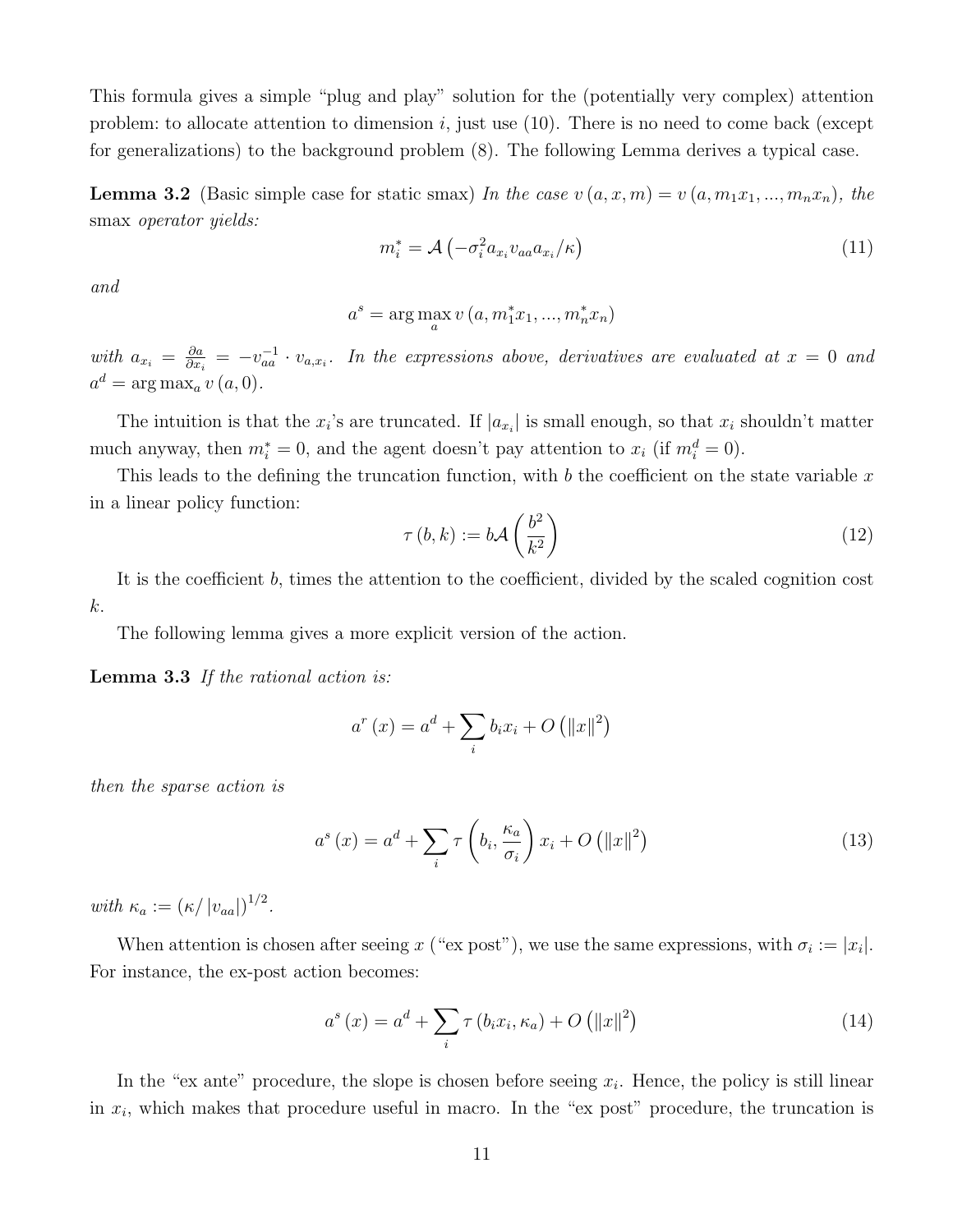

Figure 2: Three attention functions  $A_0$ ,  $A_1$ ,  $A_2$ , corresponding to fixed cost, linear cost and quadratic cost respectively. We see that  $\mathcal{A}_0$  and  $\mathcal{A}_1$  induce sparsity – i.e. a range where attention is exactly 0.  $A_1$  and  $A_2$  induce a continuous reaction function.  $A_1$  alone induces sparsity and continuity.

chosen after seeing the  $x_i$ , and the policy is non-linear in  $x_i$ .

Attention and Truncation Functions. Here are some good truncation functions. In Gabaix (2014), I study attention functions  $A_\alpha(\sigma^2)$  corresponding to  $g(m) = m^\alpha 1_{m>0}$ . For instance, for the values  $\alpha = 0, 1, 2$ , we have:

$$
\mathcal{A}_0\left(\sigma^2\right) = 1_{\sigma^2 \geq 2}, \qquad \mathcal{A}_1\left(\sigma^2\right) = \max\left(1 - \frac{1}{\sigma^2}, 0\right), \qquad \mathcal{A}_2\left(\sigma^2\right) = \frac{\sigma^2}{2 + \sigma^2} \tag{15}
$$

The truncation functions  $\tau_{\alpha}(b, k)$  is then (using  $(12)$ ):<sup>16</sup>

$$
\tau_0(b,k) = b \cdot 1_{b^2 \ge 2k^2}, \qquad \tau_1(b,k) = b \max\left(1 - \frac{k^2}{b^2}, 0\right), \qquad \tau_2(b,k) = \frac{b^3}{b^2 + k^2} \tag{16}
$$

Figure 2 plots the attention functions, and Figure 3 the corresponding truncation functions.

### 3.2 Dynamic Programming: A Motivating Example

To motivate the general structure, let us start with a basic example, the consumption-savings problem. The agent has utility  $\mathbb{E}\sum_{t=0}^{\infty} \beta^{t} c_t^{1-\gamma}/(1-\gamma)$ . Wealth  $w_t$ , and the state variables evolve

<sup>&</sup>lt;sup>16</sup>Another useful cost function is  $g_{L_1}(m) = -\ln(1-m)$ , which generates  $\mathcal{A}_{L_1}(\sigma^2) = \max\left(1 - \frac{1}{|\sigma|}, 0\right)$ , and  $\tau_{L_1}(b, k) = sign(b) \max(|b| - |k|, 0)$ . The subscript  $L_1$  denotes that it often arises when doing an  $L_1$  regularization, as in the sparsity literature in statistics (Tibshirani 1996, Candès and Tao 2006).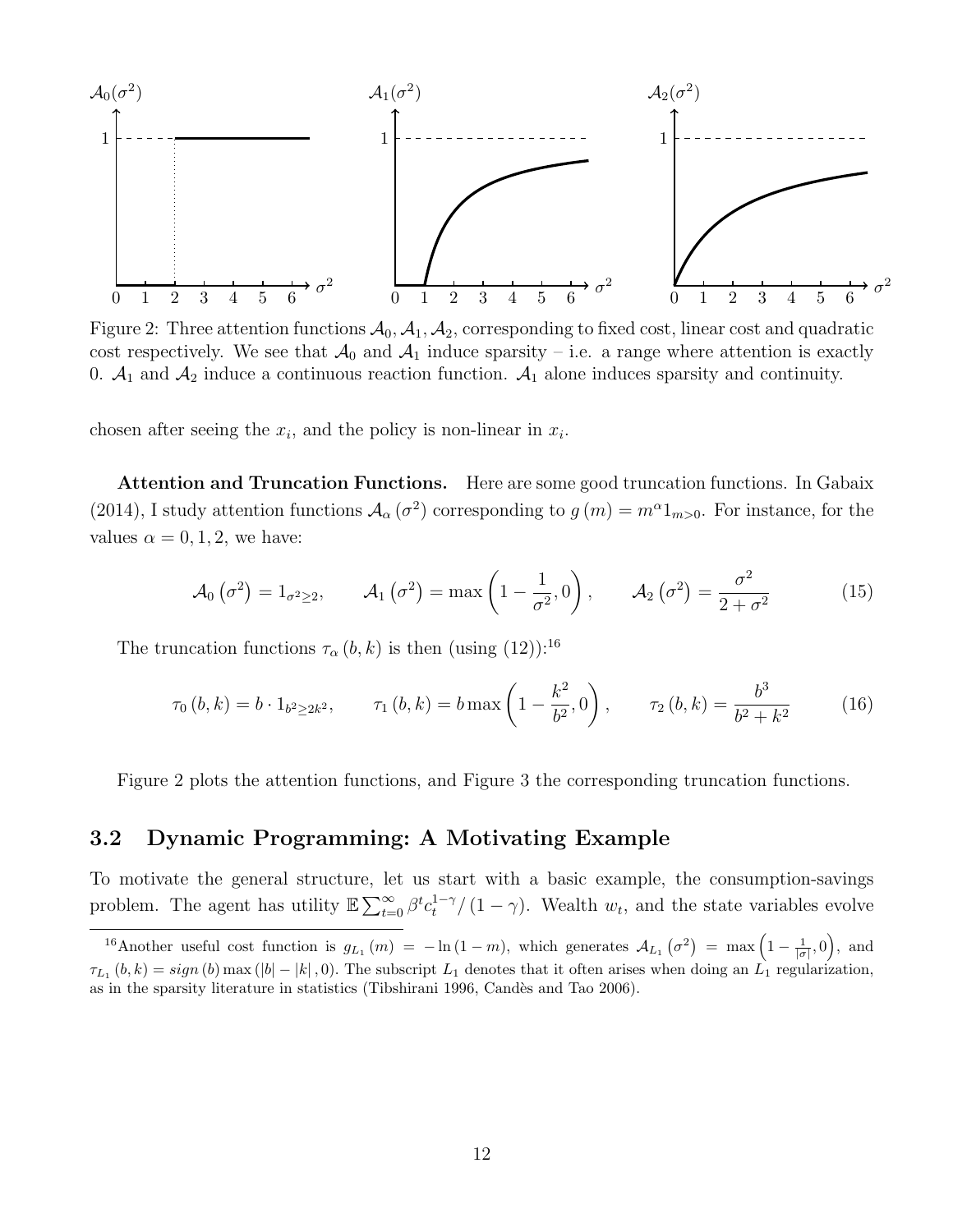

Figure 3: Three truncation functions. Because it gives sparsity and continuity, the  $\tau_1$  function is recommended.

as:

$$
w_{t+1} = \left(1 + \overline{r} + \hat{r}_t\right)\left(w_t - c_t\right) + \overline{y} + \hat{y}_t.
$$
\n
$$
\tag{17}
$$

$$
\hat{r}_{t+1} = \rho_r \hat{r}_t + \varepsilon_{t+1}^r \tag{18}
$$

$$
\widehat{y}_{t+1} = \rho_y \widehat{y}_t + \varepsilon_{t+1}^y \tag{19}
$$

That is, wealth at  $t + 1$  is savings at  $t$ ,  $w_t - c_t$ , invested at rate  $r_t = \overline{r} + \hat{r}_t$ , plus current income,  $y_t = \overline{y} + \hat{y}_t$ . Here,  $\hat{r}_t$  and  $\hat{y}_t$  are deviations of the interest rate and income from their means, respectively, and follow AR(1) processes, where  $\varepsilon_{t+1}^r$  and  $\varepsilon_{t+1}^y$  are disturbances with mean zero and no correlation across periods. For simplicity, assume here that  $\beta R = 1$ , where  $R := 1 + \overline{r}$ .

This is a complex problem, with 3 state variables

$$
z_t := (w_t, \hat{r}_t, \hat{y}_t)
$$

This is also a metaphor for a more complex model, which could have 30 or 300 state variables. What will the agent do at time  $0$ ?<sup>17</sup>

One thing I wish to capture is "the agent may not want to think about the interest rate". The reader can introspect: when most people plan their vacation, do they think "now interest rates are high, so it's a makes good sense to spend little this summer, and more next summer; this way we'll respect our Euler equation, and will make sure that our consumption growth is high, in congruence with the current high interest rate?" Most people, and the reader, I imagine, do not do that (by the way, econometric evidence confirms that they don't, see e.g. Hall 1988). Non-economists would find that depiction of them ludicrous. Accordingly, the sparse agent will be allowed not to think

 $17$ This paper could for instance help model simplied decision-marking in economies with a large but finite number of firms linked in networks, where the state space has very high dimension (Acemoglu et al. 2012, Bigio and La'O 2016, Carvahlo and Grassi 2016, Caballero and Simsek 2013, Gabaix 2011).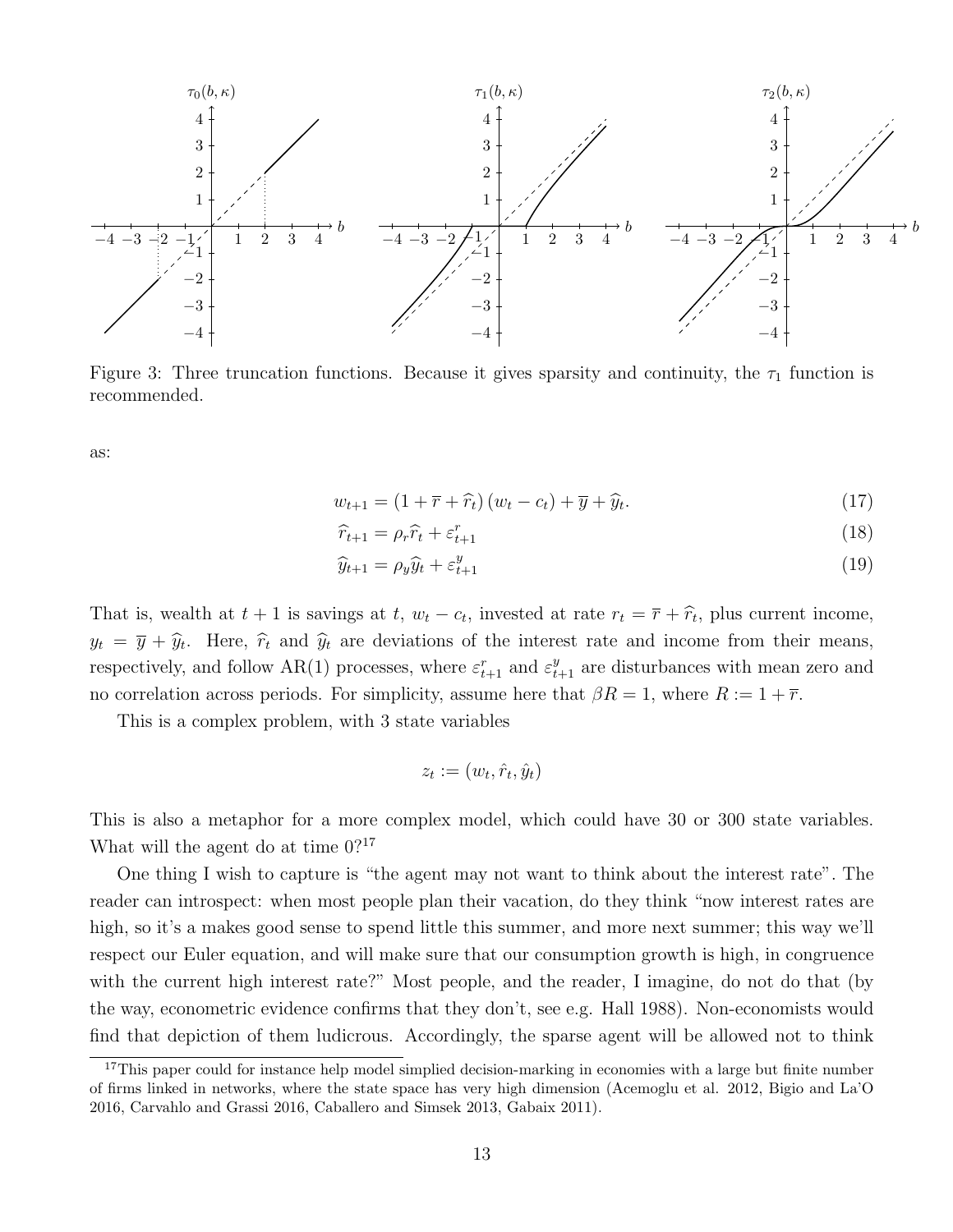about the interest rate — though he will think about it, say when buying a house, or when interest rates are very volatile.

Second, "the agent may wish to imagine simplified dynamics for the process", e.g. he may replace the dynamics of this income, for instance, by a simpler process, e.g. imagine it will be roughly constant – without paying attention to the detailed stochasticity of the income process.

Before showing the equations, I propose an intuitive picture of what the agent's world view is. I posit that the agent knows what to do in a simpler, default model. That is, he assumes that future interest rate and income will be constant. Then, the optimal consumption is

$$
c^d(w_t) = \frac{\overline{r}w_t + \overline{y}}{R} \tag{20}
$$

and the value function is  $V^d(w_t) = \frac{R}{\bar{r}(1-\gamma)} \left( \frac{\bar{r}w_t + \bar{y}}{R} \right)$  $\left(\frac{h_t + \overline{y}}{R}\right)^{1-\gamma}$ . Then, the agent decides whether to enrich his very model where everything is constant. He asks "is it worth thinking about the interest rate?" To do so, he contemplates a one-variable enrichment, with the interest rate, and sees whether it's worth it. If it isn't, he settles for a model where the interest rate is constant. If it is, he enriches his model, with a non-constant interest rates.

Here is how I propose to capture those ideas. I posit that the agent contemplates a "simplifiable meta-model". In our example, this is a transition function  $F(c_t, z_t, m)$ , whose components are (with  $F = (F^w, F^r, F^y)$ :<sup>18</sup>

$$
w_{t+1} = F^w(c_t, z_t, m) := (1 + \bar{r} + m_r \hat{r}_t) (w_t - c_t) + \bar{y} + m_y \hat{y}_t
$$
\n(21)

$$
\hat{r}_{t+1} = F^r(c_t, z_t, m) := \rho_r(m)\,\hat{r}_t + m_{\sigma_r} \varepsilon_{t+1}^r, \qquad \rho_r(m) := m_{\rho_r} \rho_r + (1 - m_{\rho_r}) \rho_r^d \tag{22}
$$

$$
\widehat{y}_{t+1} = F^y(c_t, z_t, m) := \rho_y(m)\widehat{y}_t + m_{\sigma_y} \varepsilon_{t+1}^y, \qquad \rho_y(m) := m_{\rho_y} \rho_y + \left(1 - m_{\rho_y}\right) \rho_y^d \tag{23}
$$

For instance, when  $m_r = 0$ , the agent doesn't pay attention to the interest rate, while if  $m_r = 1$ , he will pay attention to 1. Likewise,  $m<sub>y</sub>$  represents the agent's attention to future income shocks: if  $m_y < 1$  the agent pays little attention to future income streams – he is myopic towards them. Parameter  $m_{\sigma_y}$  in (23) represents the attention to noise: when  $m_{\sigma_y} = 0$ , the agent doesn't pay attention to the stochasticity of the income—which will lead the agent to accumulate a too small buffer of savings and be vulnerable to shocks.<sup>19</sup> Parameter  $m<sub>\rho</sub>$  represents the attention to the fine structure of the income process: when  $m_{\rho_y} = 0$ , agent replaces the true autocorrelation  $\rho_y$  by another one,  $\rho_y^d$ , e.g. if  $\rho_y^d > \rho_y$  and  $m_{\rho_y} < 1$ , the agent will think that income shocks are more persistent than they are.

<sup>&</sup>lt;sup>18</sup>This is related to the "perceived law of motion" of the literature on learning (Evans and Honkapohja 2001). There are important differences: the concept of a simplified model also holds in static contexts, without learning; the procedure is not about learning, but rather about the simplification of a known (but complex) already-learned model; and in dynamic programming the sparse agent needs to have a model of his *own* future actions.

<sup>19</sup>Section 12.3 of the online appendix develops this. See Lusardi, Schneider and Tufano (2011) for evidence of an insufficient buffer stock of saving. If agents underperceive the risks to income, that motivates policy of extra assistance, e.g. extra unemployment benefits.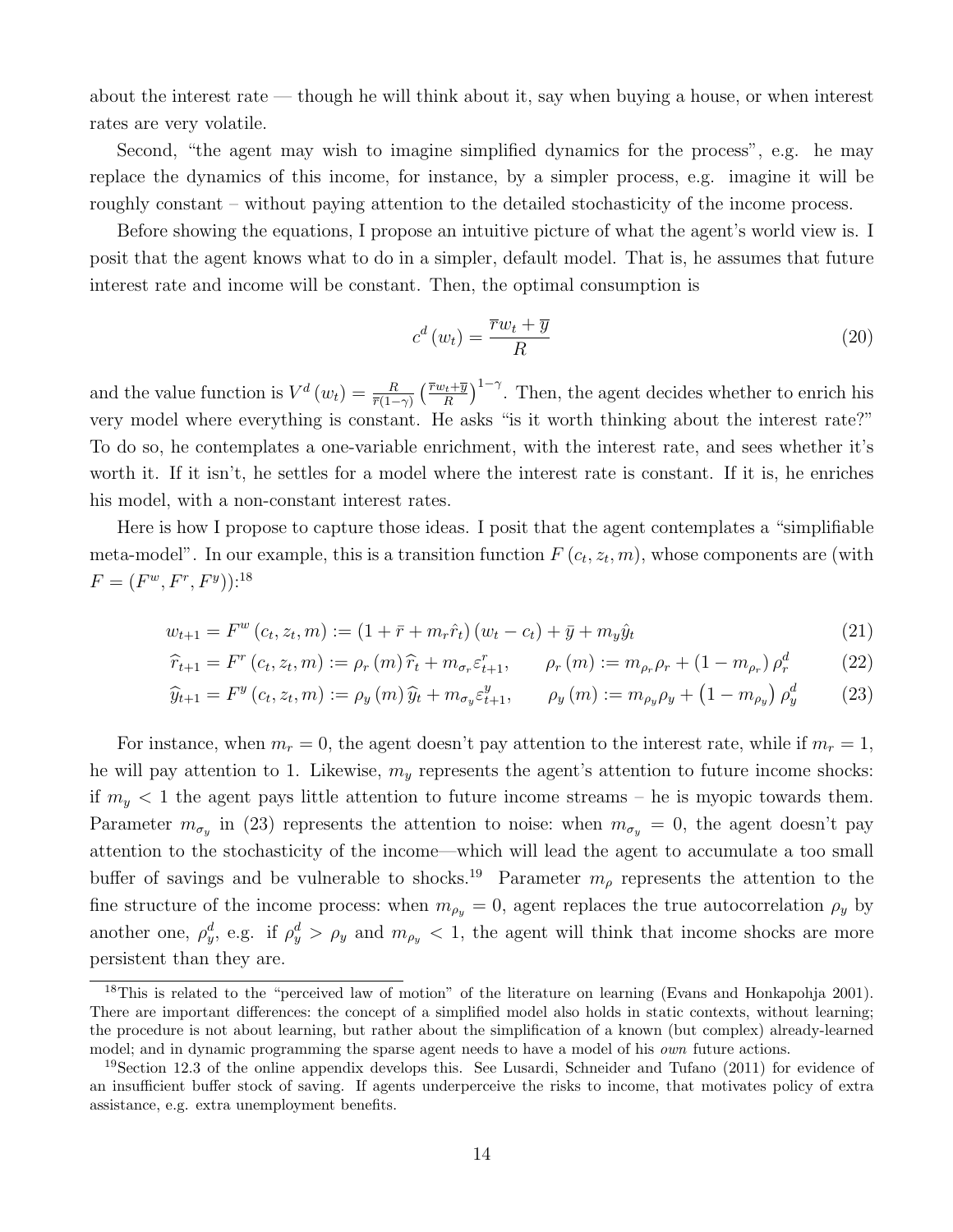Here

$$
m := (m_y, m_{\rho_y}, m_{\sigma_y}, m_r, m_{\rho_r}, m_{\sigma_r})
$$

is the subjective parametrization of the world, and  $\mu = (1, 1, 1, 1, 1, 1)$  is the objective parametrization. Instead of thinking that the transition function is  $z_{t+1} = F(c_t, z_t, \mu)$ , the agent will decide to imagine that it is  $z_{t+1} = F(c_t, z_t, m)$ .

So far, we have described a structure. The next section defines the sparse max. In particular, what does it mean to "use a simplified model", what's the agent's anticipation of his future actions, so we have a well-defined notion of dynamic programming? Next, how will attention be allocated? Then, we will study consequences of this behavior for classic macro questions.

### 3.3 Sparse Dynamic Programming: Basic Definition

The state  $z_t$ , the action  $a_t$  and the i.i.d. innovation  $\varepsilon_{t+1}$  are vectors. There are T periods, where T could be infinite.

The rational problem. The agent's rational problem is:

$$
\max_{(a_t)_{0 \le t < T}} \sum_{t=0}^{T-1} \beta^t u(a_t, z_t) \text{ s.t. } z_{t+1} = F^z(a_t, z_t, \varepsilon_{t+1})
$$
\n(24)

and a terminal condition  $z_T \in \mathcal{F}^T$  for a given set  $\mathcal{F}^T$ .<sup>20</sup>

The rational version of the dynamic programming (DP) problem is a series of value functions  $V^{r,t}$  satisfying the Bellman equation:

$$
V^{r,t}(z) = \max_{a} \{ u(a, z) + \beta \mathbb{E} \left[ V^{r,t+1} \left( F^z \left( a, z, \varepsilon_{t+1} \right) \right) \right] \} \tag{25}
$$

for  $t = 0, ..., T - 1$ , and with  $V^{r,T}(z) = 0$ . A policy is then a function  $a(z)$ . Actually, one can drop the index t in the explicit formulation of  $(25)$ , if state vector includes the calendar date t, e.g. if we can write  $z_t = (w, x, t)$  and V depends on that calendar date component. This way, the traditional Bellman equation can be simply written without explicit  $t$  superscript:

$$
V^{r}(z) = \max_{a} \{ u(a, z) + \beta \mathbb{E} \left[ V^{r} \left( F^{z} \left( a, z, \varepsilon_{t+1} \right) \right) \right] \}
$$
(26)

The sparse max version. In the smax version, we are given attention-augmented utility and transition functions  $u(a, z, m)$  and  $F^z(a, z, \varepsilon_{t+1}, m)$  – in a way that will be illustrated later.<sup>21</sup>

$$
F^{z_k}\left(a,z,\varepsilon,m\right)=F^{z_k}\left(a,m^k\odot z,\varepsilon\right)
$$

where  $m^k \in \mathbb{R}^{\dim z}$  denotes the attention to factors; generally  $\left(m_k^k\right)^d = 1$ : when predicting the future values of variables  $z_k$ , full attention is paid to its initial value.

<sup>&</sup>lt;sup>20</sup>With infinite horizon, the transversality condition is typically lim sup $T \rightarrow \infty Z_T \in \mathcal{F}^T$ .

<sup>&</sup>lt;sup>21</sup>One can take  $u(a, z; m) = u(a, m \odot z, t)$  and for the k-th component of vector  $F^z$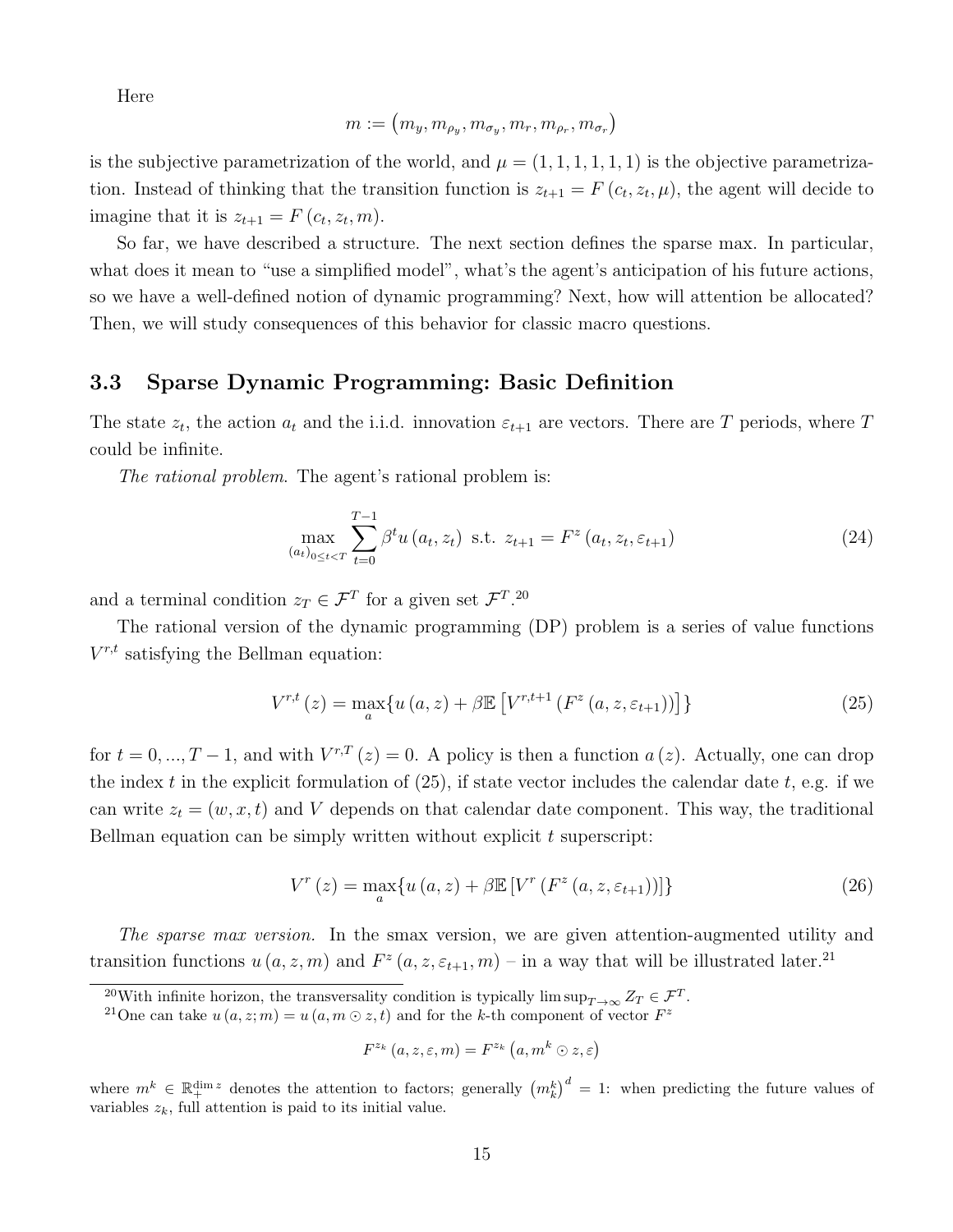We are also given a "default proxy value function",  $V^p(z)$ . Typically, it is just the rational value function  $(V^p = V^r)$ , i.e. the function assuming that the agent will behave rationally afterwards – in the simplified model contemplated by the agent (this will be very clear in the 3-period example of Proposition 4.1).<sup>22</sup> We could also have  $V^p$  to be the objective value function (where the agent has rational expectations about his own boundedly rational behavior – something I derive in Section 3.4). But, the two differ only by second order terms (see Proposition 3.11), so this assumption makes materially little difference. Since it is simpler, and (I will argue) more realistic, I recommend taking  $V^p = V^r$ .

The agent's action is as follows.<sup>23</sup>

Definition 3.4 (Action in sparse dynamic programming) The action of the basic sparse max behavioral agent is:

$$
a(z, V^p) = \arg \max_{a; m|m^d} \{ u(a, z, m) + \beta \mathbb{E} \left[ V^p \left( F^z \left( a, z, \varepsilon_{t+1}, m \right) \right) \right] \}.
$$
 (27)

Hence, the agent maximizes his perceived flow utility function, and his perceived continuity value function. The degree of sophistication in those perceptions is controlled by vector  $m$ . When the cost of rationality  $\kappa$  is 0 (and  $m = (1,...1)$ ), and  $V^p = V^r$ , the agent is just the rational agent.

### 3.4 More Advanced Notion: Iterated Dynamic Sparse Max

The rest of this section examines advanced notions, so the reader is encouraged to skip it in the first reading.

Given the decision function  $a(z) := a(z, V^p)$  from Definition 3.4, the agent obtains an objective value function  $V^{\circ}(z)$ , which satisfies:

$$
V^{o}(z) = u(a(z), z) + \beta \mathbb{E}\left[V^{o}(F^{z}(a(z), z, \varepsilon_{t+1}))\right]
$$
\n(28)

Does this equation admit a well-defined solution  $V^o$ ? This is not problematic with a finite-horizon (it is calculated by backwards induction). With an infinite horizon, we adapt the machinery of Bellman operators.

**Definition 3.5** (Bellman operator with sparse action) Given a policy  $a(z, V^p)$  from Definition 3.4, the Bellman operator  $\mathcal{T}(V,V^p)$  is defined by:

$$
\mathcal{T}(V, V^{p})(z) := u (a (z, V^{p}), z, \mu) + \beta \mathbb{E} [V (F (a (z, V^{p}), z, \mu))]
$$
\n(29)

 $^{22}$ It could also be some approximation of the objective value function—much like in chess, people and computers use something akin to proxy value functions, that encode distant behavior. See Gabaix, Laibson, Moloche and Weinberg (2006) for an algorithm using an early version of this idea of proxy value function.

<sup>&</sup>lt;sup>23</sup>If there are domain conditions for  $a(Z, V^p)$ , we just add them to the definition of  $a(Z, V^p)$ , as in the static smax with budget constraints (Gabaix 2014).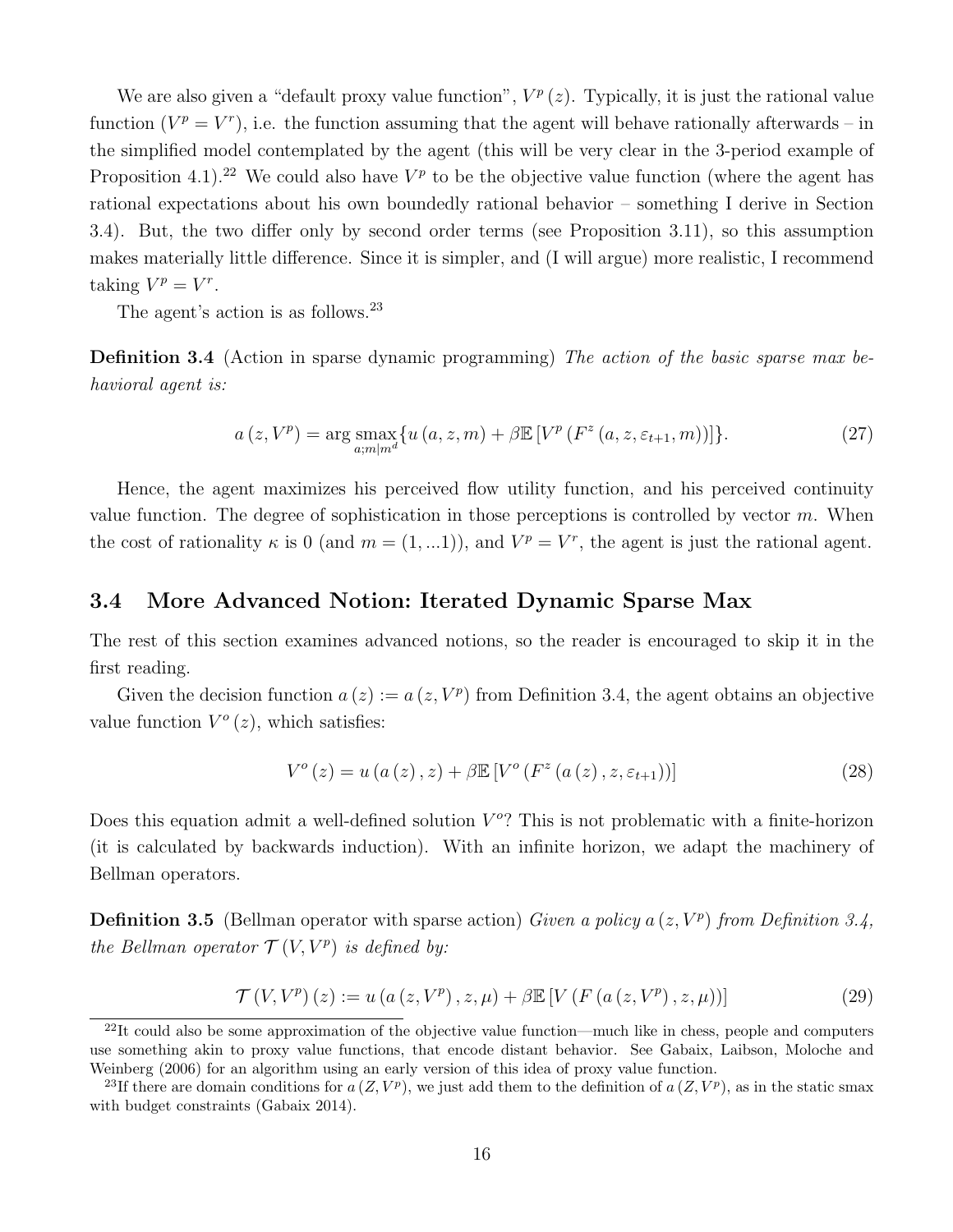Given this, (28) can be written as:

$$
V^o = \mathcal{T}(V^o, V^p) \tag{30}
$$

This operator  $\mathcal{T}(V, V^p)$  has the usual good properties, recorded in the following lemma.<sup>24</sup>

**Lemma 3.6** (Monotone contraction) The operator  $\mathcal{T}(V, V^p)$  is a monotone  $\beta$ -contraction as a  $\left\Vert \mathcal{T}\left(V,V^{p}\right)-\mathcal{T}\left(\tilde{V},V^{p}\right)\right\Vert _{\infty}\leq\beta\left\Vert V-\tilde{V}\right\Vert _{\infty};$  functions  $V,\tilde{V}$  (i)  $\left\Vert \mathcal{T}\left(V,V^{p}\right)-\mathcal{T}\left(\tilde{V},V^{p}\right)\right\Vert _{\infty}\leq\beta\left\Vert V-\tilde{V}\right\Vert _{\infty};$ (ii) if  $V(z) \leq \tilde{V}(z)$  for all z, then  $\mathcal{T}(V,V^p)(z) \leq \mathcal{T}(\tilde{V},V^p)(z)$  for all z.

This implies that a solution to (30) exists.

**Lemma 3.7** (Existence of a value function) Given Lemma 3.6, there is a unique solution  $V^o$  of the fixed point relation:

$$
V^{o} = \mathcal{T}\left(V^{o}, V^{p}\right).
$$

The objective value function is the a unique fixed point  $V^{\circ}$  of the equation  $V^{\circ} = \mathcal{T}(V^{\circ}, V^p)$ .

Hence so far, given an original proxy value  $V^p$ , we defined a policy  $a(z, V^p)$ , which generates a new value function  $V^o$ . We can iterate the process. This generates the "q−iterated" smax action.

Definition 3.8 (Action in sparse dynamic programming, q−iterated) The basic (0−iterated) dynamic smax action is the action a  $(z, V^p)$  from Definition 3.4. The q−iterated dynamic smax action is a  $(z, V^{(q)})$ , where  $V^{(0)} = V^p$ , and for  $q > 1$ ,  $V^{(q)}$  is characterized by  $V^{(q)} = \mathcal{T}(V^{(q)}, V^{(q-1)})$ .

In some sense, the basic sparse max agent is naive about his future actions, while the  $q$ −iterated agent is more sophisticated. In practice, we will just take the basic action of Definition 3.4 in most problems of interest: this captures the essence of the economics, while keeping the model quite easy to use. Working through examples below will suggest that the higher-iterations are quite demanding in rationality.

With a finite horizon when  $q \geq T - 1$ , the q-iterated value  $V^{(q)}$  satisfies:

$$
V(z) = \max_{a;m|m^d} \{ u(a,z,m) + \beta \mathbb{E} V(F^z(a,z,\varepsilon_{t+1},m)) \}.
$$
 (31)

That is, we obtain the agent's full value function. This is the same formulation as in the rational version, but with a smax rather than a max operator. In that formulation, the BR agent is very sophisticated (perhaps too much so) about his own future behavior: he sees how much he will see how much he will see (etc. – iterated q times) future inattention.

<sup>&</sup>lt;sup>24</sup>It is tempting to define  $V = \mathcal{T}(V, V)$ , but the operator  $V \mapsto \mathcal{T}(V, V)$  does not (prima facie at least) satisfy the good properties of Lemma 3.6. Only  $V \mapsto \mathcal{T}(V, V^p)$  does.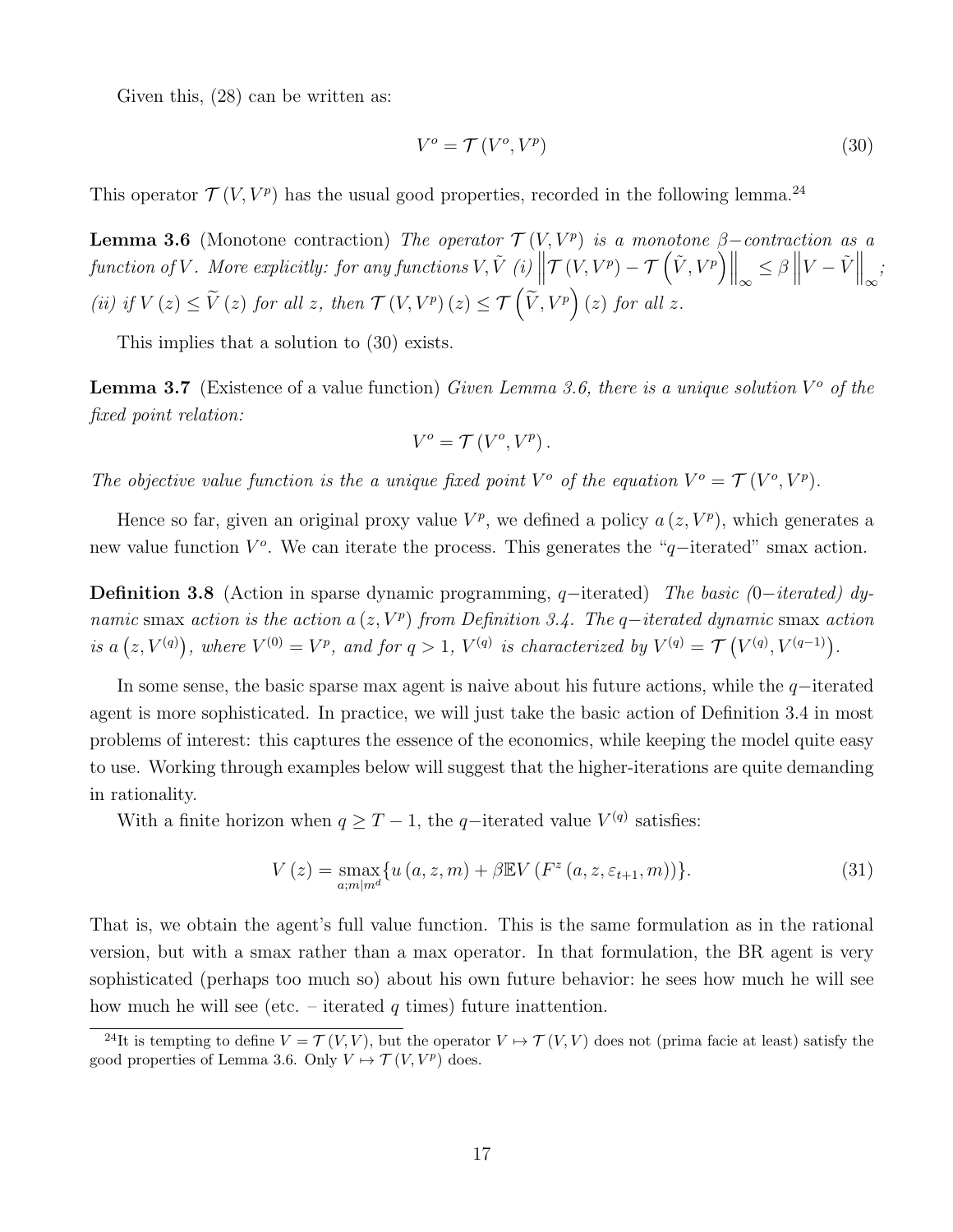With finite horizon, the definition gives a construction of the value function by backward induction: starting from  $V^T = 0$ , we successively calculate  $V^{T-1}, \ldots, V^0$  (note that the time t is inside vector  $z$ ).<sup>25</sup>

### 3.5 Some Tools for Sparse Dynamic Programming

This subsection presents tools to compute BR dynamic programming. The reader is invited to skim it, read the main examples shown later, and then come back to it with those examples in mind. The results are proven for finite-horizon problems. I conjecture that they hold for infinite-horizon problems under some reasonable assumptions.<sup>26</sup>

Taylor expansion of policy and value functions. We decompose the vector of state variables into:  $z = (w, x)$ , where w is a vector of variables that are fully taken into account in the default model (including possibly calendar time), while  $x$  is a vector of variables not taken into account in the default model. To capture this, I assume throughout the paper that  $u(a, w, x, m)$ and  $F(a, w, x, m)$  are independent of m when  $x = 0$ . I also assume throughout the paper that  $F^{x}(a, w, x, m) = 0$  when  $x = 0$ , so small x's at t generate small x's at  $t + 1$ .

I will frequently assume the following "local autonomy of the disturbance" condition:

$$
F_a^x(a, w, x) = 0 \text{ at } (a, x) = (a^d(w), 0)
$$
\n(32)

where  $F_a^x$  is derivative with respect to a of the law of motion of x. This says that when  $x = 0$ , a small change in action  $a$  doesn't affect it directly, i.e.  $x$  is locally independent of the agent's actions. This is for instance the case for macroeconomic disturbances, e.g. if  $x_{t+1} = \rho_x x_t + \varepsilon_{t+1}^x$ , as we postulated for some variables above (e.g. (18)).

For simplicity, I assume that the functions are infinitely differentiable, and so is the attention function (the online appendix weakens those conditions in Section 16.1; the exposition is then heavier).

The main tools are the following.

**Proposition 3.9** (Obtaining the sparse policy from the rational policy, to the first order). Assume the local autonomy condition (32), and that  $u(a, w, x, m) = u(a, w, m \odot x)$  and  $F(a, w, x, m) =$  $F(a, w, m \odot x)$ . Consider the first order expansion of the optimal rational policy for small x,

$$
a^{r}(w, x) = a^{d}(w) + \sum_{i} b_{i}(w) x_{i} + O(|x|^{2})
$$

 $^{25}I$  contemplated taking (31) as a starting point for dynamic programming, but it proved psychologically too complicated, and mathematically hard to handle, due to the unusual fixed point in V.

<sup>&</sup>lt;sup>26</sup>See Harris and Laibson (2001, 2013) for a related analysis showing the difficulty of the mathematics of infinite horizon dynamic programming when the agents misoptimize. Fortunately, those difficulties dissolve with a finite horizon. Still, extending the analysis here to an infinite horizon seems like an interesting, difficult problem.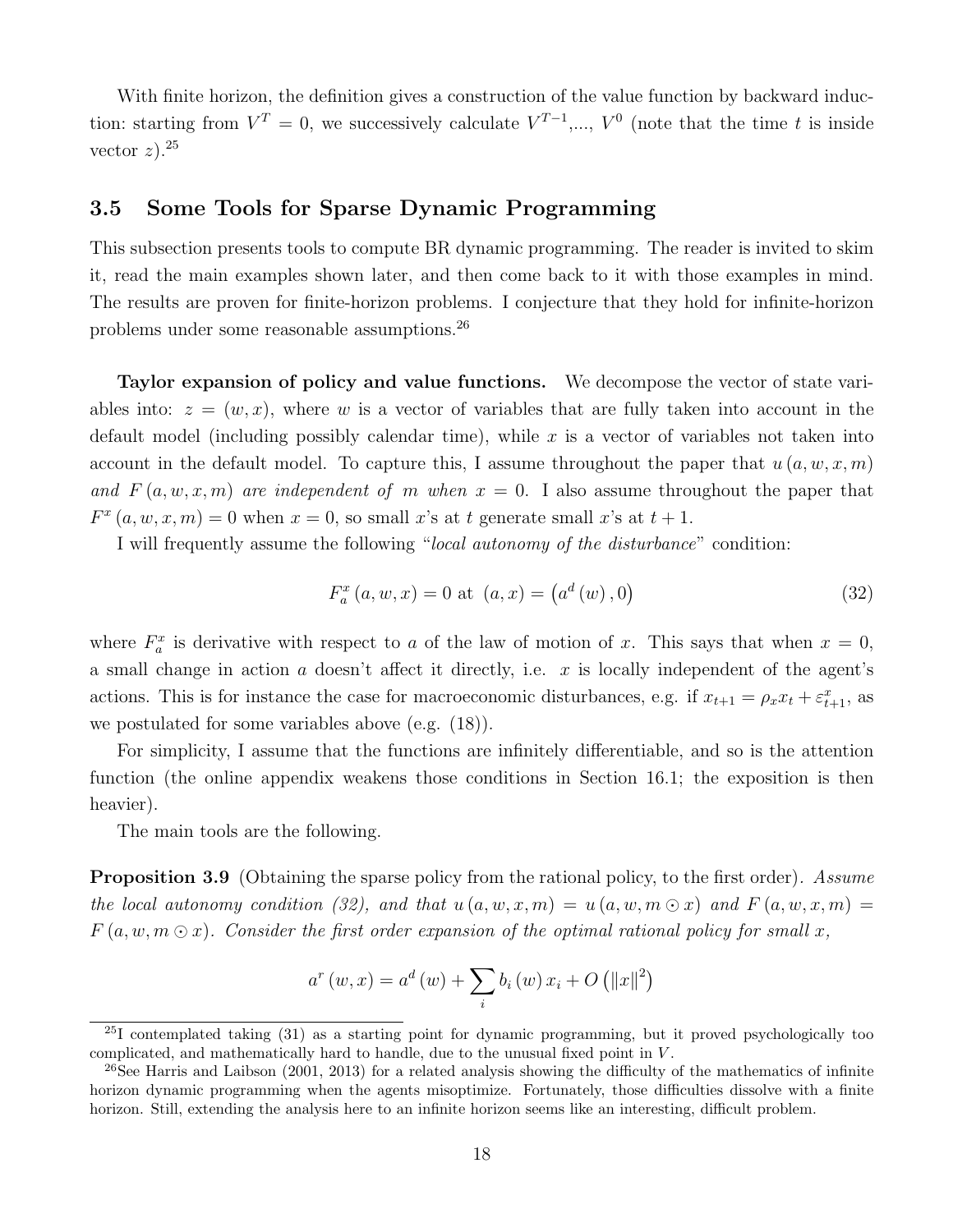Then, the sparse policy is, with ex-ante attention allocation:

$$
a^{s}(w,x) = a^{d}(w) + \sum_{i} \tau \left(b_{i}(w), \frac{\kappa_{a}}{\sigma_{i}}\right) x_{i} + O\left(\|x\|^{2}\right)
$$
\n(33)

and with ex-post attention allocation:

$$
a^{s}(w,x) = a^{d}(w) + \sum_{i} \tau(b_{i}(w) x_{i}, \kappa_{a}) + O(|x|^{2})
$$
\n(34)

This proposition will be quite useful. To derive policies, first we can simply do a Taylor expansion of the rational policy around the default model, and then truncate term by term.

The following proposition indicates that to calculate the leading terms of the sparse policy, one can do a simple Taylor expansion around the default model,  $V^d(w)$ . One does not need to calculate explicitly the full rational policy  $V^r(w, x)$ .

Proposition 3.10 (Simple procedure to calculate the rational or sparse policy, to the first order) Assume the local autonomy condition (32). To calculate the policies  $a^s(w, x)$  and  $a^r(w, x)$  up to second order terms, one can simply do a Taylor expansion around the default model with value function  $V^d(w)$  (which gives  $V_x$  and  $V_{wx}$ ), following the procedure outlined in Section 10.1. In particular, one does not need to fully solve the rational model.

I now present some basic facts that are helpful in thinking about those policy functions.

**Proposition 3.11** For small x, we have:  $V(w, x) = V<sup>r</sup>(w, x) + R(w, x)$ , where the residual  $R(w, x) = O(|x||^2)$  for x close to 0. In other words, the sparse value function and the rational value functions differ only by second order terms in  $x$ .

This basically generalizes the envelope theorem.<sup>27</sup> It implies that, at  $x = 0$ :

$$
V_w = V_w^r, \t V_{ww} = V_{ww}^r, \t V_x = V_x^r \t V_{wx} = V_{wx}^r \t (35)
$$

Typically  $V_{xx} \neq V_{xx}^r$ , however.

We have the following Lemma.<sup>28</sup>

**Lemma 3.12** (Close policies give very close value functions) Suppose a policy  $a(w, x)$  such that  $a(w, x) = a^d(w) + O(||x||)$ . Then,  $V^o(w, x | a(\cdot)) = V^r(w, x) + O(||x||^2)$ .

This means that if the policy is approximately correct, up to first order terms, then the value function is approximated by the correct optimal policy, up to second order terms. This is again the envelope theorem.

<sup>&</sup>lt;sup>27</sup>The intuition is that as x is small, and the action is close to the optimum, we get only second order losses  $O\left(\left\|x\right\|^2\right)$  from misoptimization.

<sup>&</sup>lt;sup>28</sup>Here  $V^o(w, x | a(.))$  is the policy induced by a, closely along the lines of Lemma 3.7.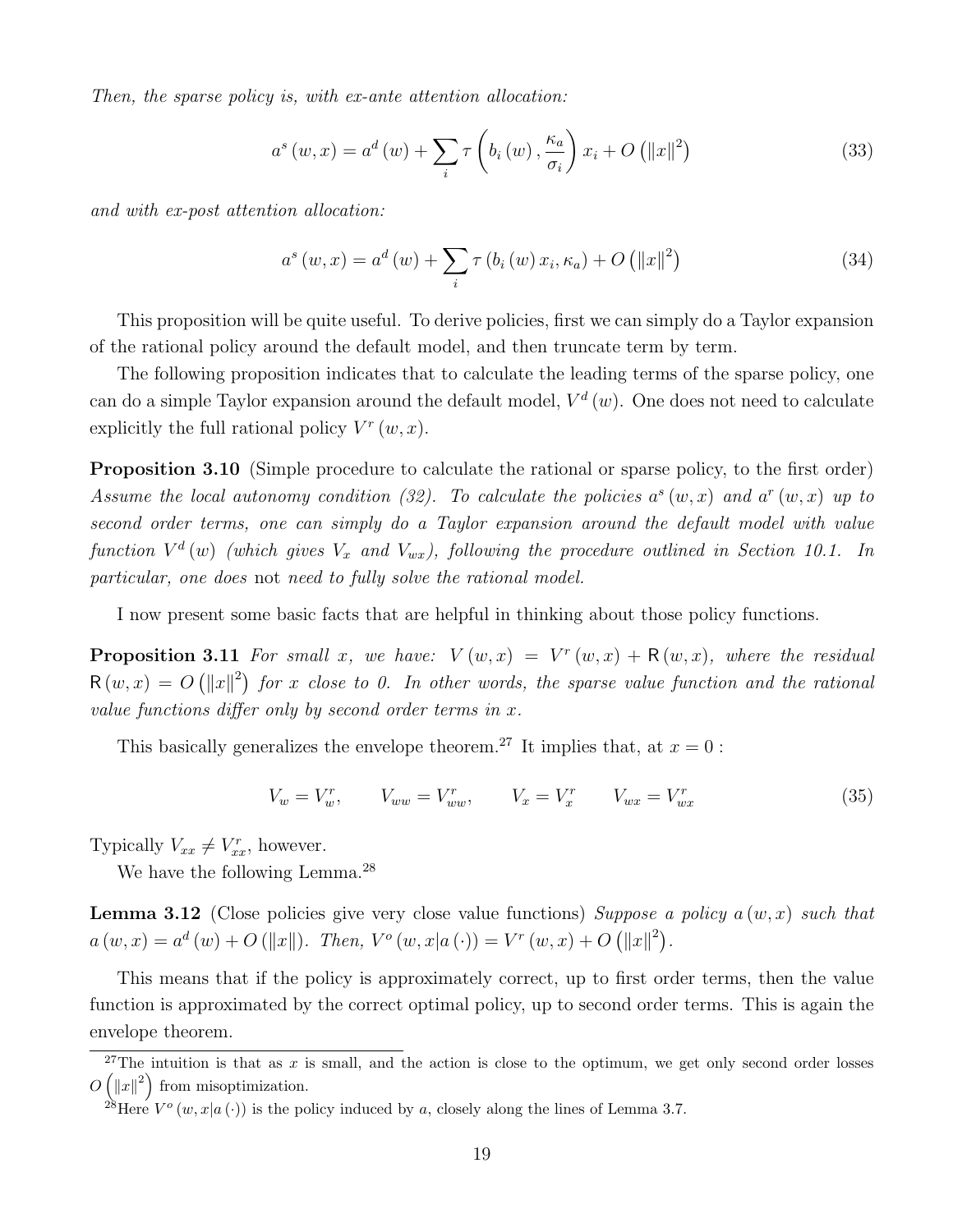Lemma 3.13 (Close proxy value functions give close policies) Consider two proxy value functions  $V^p$ ,  $V^{p'}$  such that,  $V^p(w, x) = V^{p'}(w, x) + O(|x||^2)$ , and assume (32). Then,  $a(w, x, V^p) =$  $a(w, x, V^{p'}) + O (||x||^2).$ 

This lemma means that to know the optimal policy up to second order terms, we just need to have a proxy value function that is accurate up to second order terms. This is intuitive, but the proof reveals that condition (32) is required.

The above two lemmas imply that sophistication vs naiveté lead to the same policies, up to second order terms. Given also the naive / basic action  $(q = 0)$  is simpler, this is another reason for modeling agents with the basic policy.<sup>29</sup>

**Proposition 3.14** (Sophistication vs Naiveté makes only a second order difference in actions) Consider the q−iterated agent of Definition 3.8. Suppose that the level 0 agent used a proxy value function  $V^p$  such that  $V^p(w, x) = V^r(w, x) + O(|x||^2)$ . Then, the actions at higher levels of sophistication  $q \geq 0$  differ only by second order terms from the naive action:  $a(Z, V^{(q)}) =$  $a\left(Z, V^{(0)}\right) + O\left(\|x\|^2\right).$ 

For instance, in the life-cycle model of Section 2, I assumed basic  $(q = 0)$  agents, who project them selves are rational. If I had assumed partially (low  $q > 0$ ) or fully sophisticated agents  $(q \geq T-1)$ , who keenly understand their future bounded rationality, Proposition 3.14 says that the consumption would have been the same, up to  $O(x^2)$  terms.

# 4 Intertemporal Consumption: Behavioral Version

I now work out a few explicit examples, starting from very simple ones to build the intuition.

### 4.1 The life-cycle problem revisited

#### 4.1.1 Detailed analysis with three periods

Here I revisit the life-cycle model of Section 2, in more detail. I take a 3-period version  $(L = 2,$  $T = 3$ .<sup>30</sup> Utility is  $\sum_{t=0}^{2} u(c_t)$ , and there is no discounting  $(R = \beta = 1)$ . The agent starts with an endowment  $w_0$ , has no regular income  $(\bar{y} = 0)$  and receives x at time 2; x is known at time 0, but the agent "may not think about it". For instance,  $x$  could represent a negative income shock, such as a tax to pay, or a decrease in income as retirement. Calling  $w_t$  the wealth at the beginning of period t, the budget constraints at times  $t = 0, 1, 2$  are:  $w_1 = w_0 - c_0$ ,  $w_2 = w_1 - c_1$ ,  $0 = w_2 + x - c_2$ .

<sup>&</sup>lt;sup>29</sup>Hyperbolic discounting naïve and sophisticated agents often act quite differently (Laibson 1997, O'Donoghue and Rabin 2001). However, in simple consumption-savings problems, the discrepancy between the two types' consumption is still  $O((1 - \beta)^2)$ , where  $\beta$  is the hyperbolicity parameter, so quite modest if  $\beta$  is close to 1.

 $30$ Section 10.3 gives more complements for the T period model.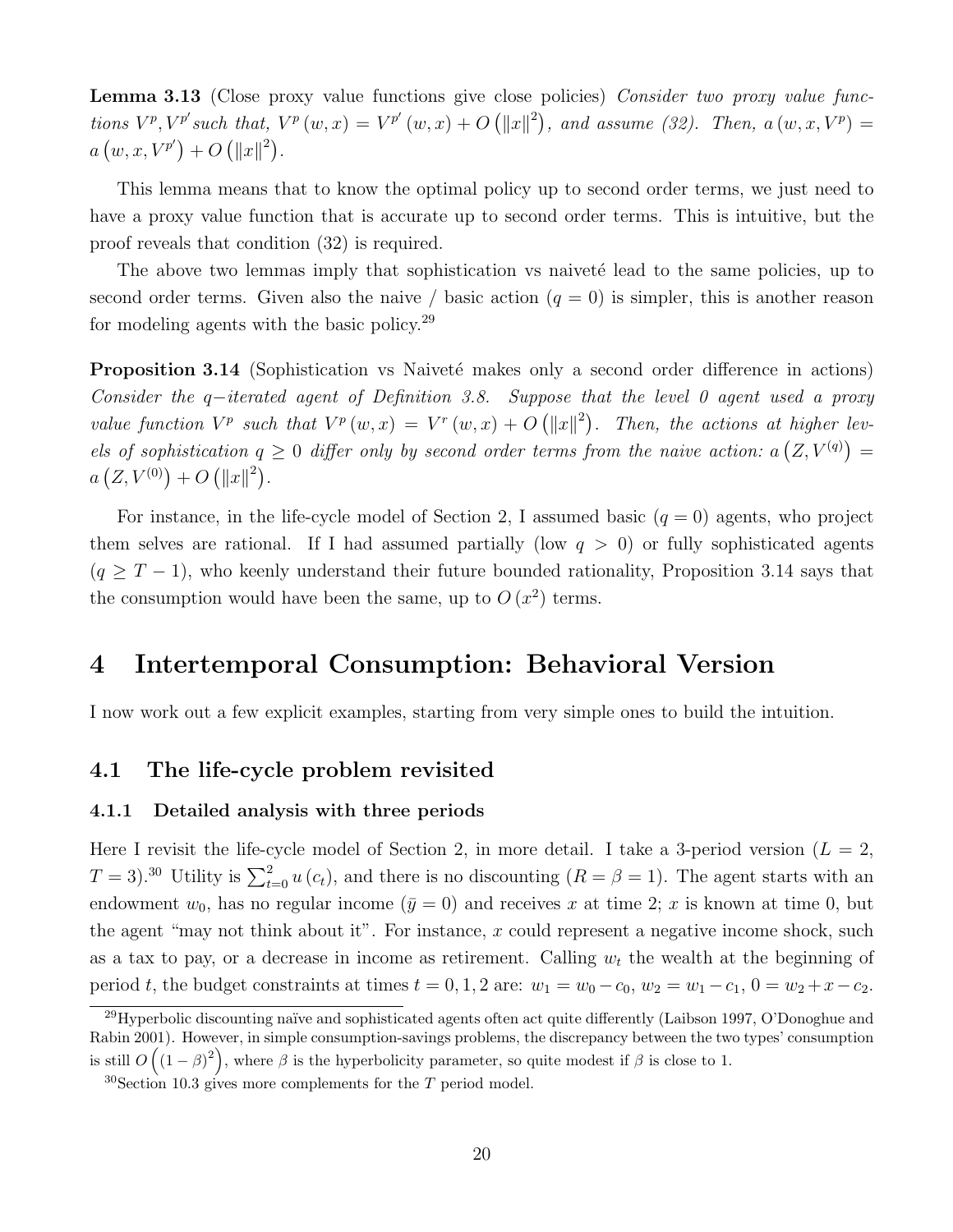How much attention will the agent pay to time-2 payment  $x$ ? First, let us observe that a rational agent smooths consumption: lifetime resources are  $w_0 + x$  (initial wealth  $w_0$  and time-2 payment  $x$ ), and they should be consumed equally in the three periods:

$$
c_t^r = \frac{w_0 + x}{3}
$$
 for  $t = 0, 1, 2$ 

The corresponding dynamic policy (expressed with  $w_t$  rather than  $w_0$ ) is:

$$
c_0^r = \frac{w_0 + x}{3}
$$
,  $c_1^r = \frac{w_1 + x}{2}$ ,  $c_2^r = w_2 + x$ .

e.g. at time 1, the life-time remaining resources  $(w_1 + x)$  should be divided equally among the two remaining periods.

I first state the behavioral policy, then derive it. The derivation is instructive.<sup>31</sup>

Proposition 4.1 Take the 3-period life-cycle problem. The BR policy is

$$
c_0 = \frac{w_0 + m_0 x}{3}
$$
,  $c_1 = \frac{w_1 + m_1 x}{2}$ ,  $c_2 = w_2 + x$ .

where the attention values are  $m_0 = A\left(\frac{1}{6e}\right)$  $\frac{1}{6\kappa}u''\left(\frac{w_0}{3}\right)$  $\left(\frac{v_0}{3}\right)\sigma_x^2$  and  $m_1 = \mathcal{A}\left(\frac{1}{2\kappa}\right)$  $\frac{1}{2\kappa}u''\left(\frac{w_1}{2}\right)$  $\frac{v_1}{2}$   $\sigma_x^2$ ). If  $|x|$  is not too large, they satisfy  $m_0 \leq m_1 \leq 1$ , i.e. the agent reacts more to near variables than distant variables.

Derivation of Proposition 4.1 We apply the smax procedure of Definition 3.4, using backward induction.

At time 2, the agent consumes all his disposable wealth:

$$
V^{2}(w_{2}, x) = u(w_{2} + x)
$$

At time 1, the agent's problem is:

$$
\max_{c_1,m_1} v^2(c_1, x, m_1) \text{ with } v^1(c_1, x, m_1) := u(c_1) + V^2(w_1 - c_1, m_1 x).
$$

The FOC  $v_{c_1}^1 = 0$  reads:  $u'(c_1) = V_w^2(w_1 - c_1, m_1x) = u'(w_1 - c_1 + m_1x)$ , so  $c_1 = w_1 - c_1 + m_1x$ , and

$$
c_1 = \frac{w_1 + m_1 x}{2} \tag{36}
$$

The agent pays partial attention  $m_1$  to the time-2 income x.

To calculate attention  $m_1$ , we apply (11). Noting that  $v_{cc}^2(c, x, m_1)_{|m_1=0} = 2u''(c_1^d)$ , where

<sup>&</sup>lt;sup>31</sup>I use the notation  $\sigma_x^2 = \mathbb{E}[x^2]$  to indicate the prospective magnitude of x; with ex post attention, we simplify have  $\sigma_x^2 = x^2$ .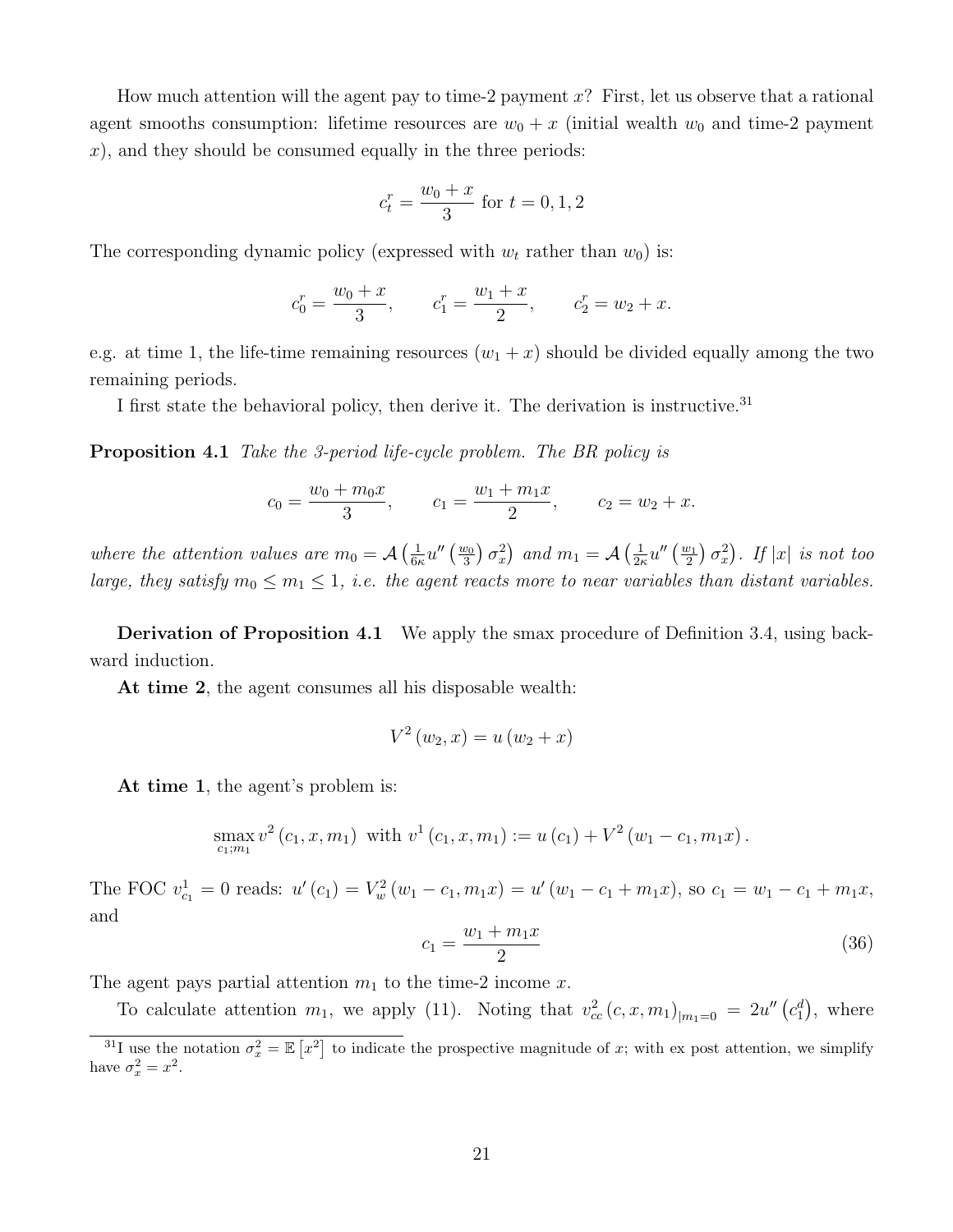$c^d = \frac{w_1}{2}$  $\frac{\nu_1}{2}$  is the optimal consumption with  $m_1 = 0$ , we have  $m_1 = \mathcal{A} \left( \frac{1}{\kappa} \right)$  $\frac{1}{\kappa}2u''\left(c_1^d\right)var\left(\frac{x}{2}\right)$  $(\frac{x}{2})$ , so

$$
m_1 = \mathcal{A}\left(\frac{1}{2\kappa}u''\left(\frac{w_1}{2}\right)\sigma_x^2\right). \tag{37}
$$

At time 0, the agent does  $\max_{c_0,m} v^0(c_0, x, m_0)$ , with

$$
v^{0}\left(c_{0}, w_{0}, x, m_{0}\right) := u\left(c_{0}\right) + V^{1, p}\left(w_{0} - c_{0}, m_{0} x\right) \tag{38}
$$

where I use Definition 3.4, with  $V^p = V^r$ , the value function where the agent projects that he will be rational in the future:<sup>32</sup>

$$
V^{1,p}(w,x) = 2u\left(\frac{w+x}{2}\right). \tag{40}
$$

The FOC is  $v_{c_0}^0 = 0$  with, i.e.  $u'(c_0) = V_w^{1,p}(w_0 - c_0, m_0 x) = u'\left(\frac{w_0 - c_0 + m_0 x}{2}\right)$  $\binom{m_0x}{2}$ , i.e.  $c_0 = \frac{w_0 - c_0 + m_0x}{2}$ 2 and

$$
c_0 = \frac{w_0 + m_0 x}{3} \tag{41}
$$

To determine attention  $m_0$ , we again use (11); we calculate:

$$
v_{cc}^0 = u''(c^d) + V_{ww|m=0}^{1,p} = u''(c^d) + \frac{1}{2}u''(c^d) = \frac{3}{2}u''(c^d)
$$

so that  $m_0 = \mathcal{A} \left( \frac{1}{\kappa} \right)$  $\frac{1}{\kappa}v_{cc}^0var\left(\partial_{m_0}c_0\right)\right)=\mathcal{A}\left(\frac{1}{\kappa}\right)$ κ 3  $\frac{3}{2}u''\left(c^d\right)var\left(\frac{x}{3}\right)$  $(\frac{x}{3})$ , i.e.

$$
m_0 = \mathcal{A}\left(\frac{1}{6\kappa}u''\left(\frac{w_0}{3}\right)\sigma_x^2\right). \tag{42}
$$

The consumptions are:

$$
c_0(w_0, x) = \frac{w_0}{3} + \frac{m_0}{3}x, \qquad c_1(w_0, x) = \frac{w_0}{3} + \left(\frac{m_1}{2} - \frac{m_0}{6}\right)x, \qquad c_2(w_0, x) = \frac{w_0}{3} + \left(1 - \frac{m_0 + m_1}{2}\right)x.
$$
\n
$$
(43)
$$

Comparing (37) and (42), we see that  $m_0 \leq m_1$  iff  $\frac{1}{6} |u''(\frac{w_0}{3})|$  $\left|\frac{v_0}{3}\right|\leq \frac{1}{2}$  $\frac{1}{2}$   $|u''(\frac{w_1}{2})|$  $\left. \frac{v_1}{2} \right)$ . When  $x = 0$ , this is automatically verified, as  $\frac{w_0}{3} = \frac{w_1}{2}$  $\frac{v_1}{2}$ . Hence, we have  $m_0 \leq m_1$  iff x is not too large.<sup>33</sup>  $\Box$ 

$$
V^{1}(w_{1}, x) = u\left(\frac{w_{1} + m_{1}(w_{1})x}{2}\right) + u\left(\frac{w_{1} + (2 - m_{1}(w_{1}))x}{2}\right)
$$
\n(39)

<sup>&</sup>lt;sup>32</sup>In terms of the iterated sparse max of Definition 3.8, this is the value function under procedure with  $q = 0$ iteration, t. If we used the procedure with  $q = 1$ –iteration, the agent uses the objective value function, which is:

As per the envelope theorem, the two value functions differ only by second order terms:  $V^1(w_1, x) = V^{1,p}(w, x) +$  $O(x^2)$ .

 ${}^{33}$ If x was very large and positive, we could have the following effect: the agent realizes at time 1 that he's actually quite wealthy, so pays less attention. This effect needs a very large  $x$ , so is not operative in most situations.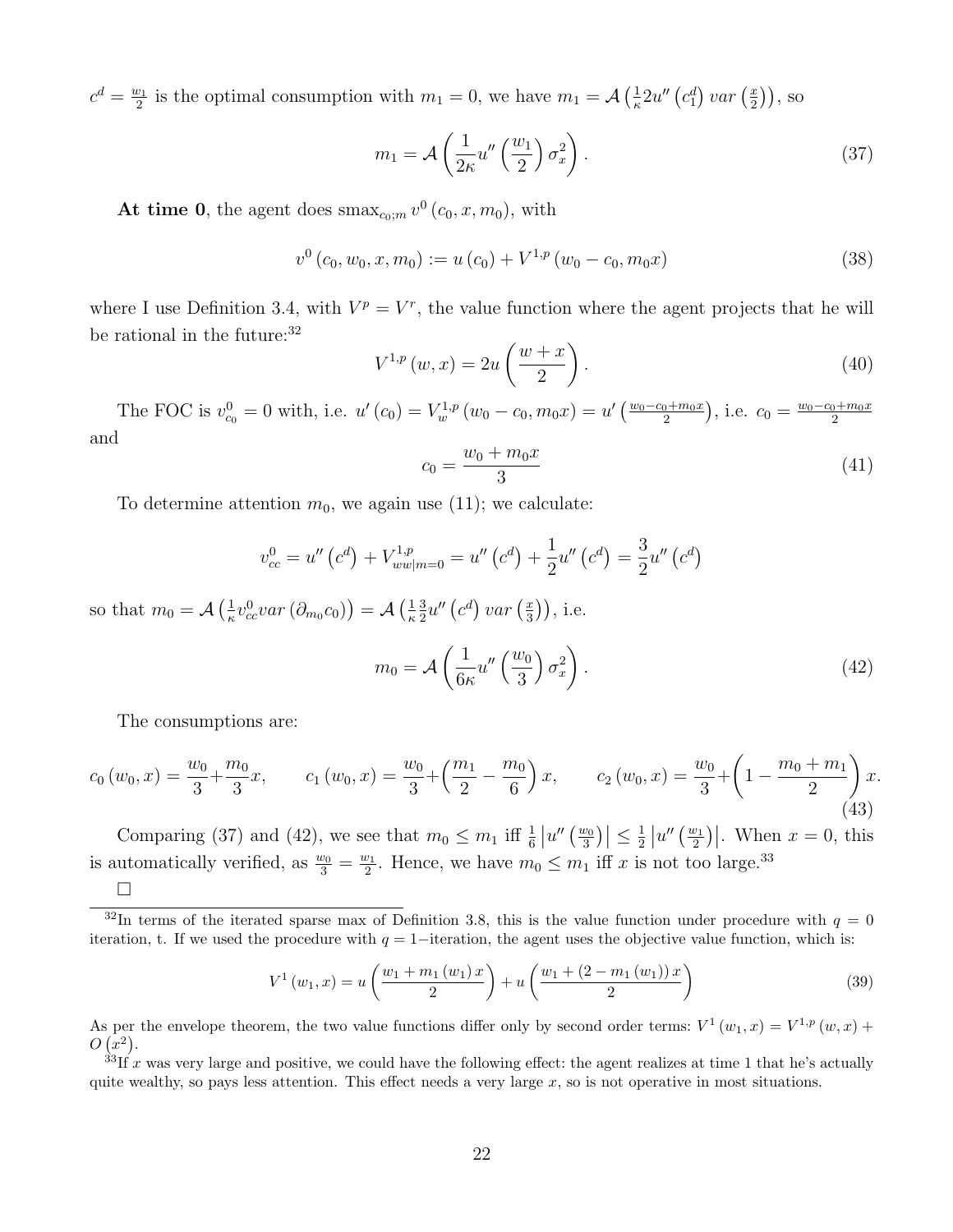#### 4.1.2 A few features of a sparse agent

This example and the life-cycle model of Section 2 illustrates a few general features.

Sparse agents are globally patient like rational agents, but still myopic to a variety of small future shocks. Indeed, agents here invest their wealth  $w_t$  very patiently, exactly like rational agents: they fully smooth it over the horizon. At the same time, they tend to be myopic about future small shocks (the time-2 shock  $x$ ). In other terms, in the present model, agents are only partially myopic (e.g. don't react to a scheduled increase in taxes). This behavior cannot be captured with a model simply assuming a low discount factor  $\beta$ .

The Euler equation fails. The Euler equation holds under the BR-perceived consumption, but not under the actual consumption. For instance, at time 1, if  $m_1 = 0$ , then the agent expects to consume  $(c_1, c_2) = \left(\frac{w_1}{2}\right)$  $\frac{v_1}{2}, \frac{w_1}{2}$  $\left(\frac{v_1}{2}\right)$ , but actually consumes  $(c_1, c_2) = \left(\frac{w_1}{2}\right)$  $\frac{v_1}{2}, \frac{w_1}{2} + x$ . The traditional Euler equation basically only holds if agents are exactly rational (Hall 1978), so it is a fragile way to model agents. In contrast, sparse consumption functions are a more robust way of modelling them.

The first and second welfare theorems fail. This 3-period example features a simple economy, "production" being the linear storage technology allowing to transfer the good 1-for-1 across periods. Here, we do not have a Pareto-optimum, as the agent fails to maximize.<sup>34</sup> Likewise, if the first welfare theorem fails, typically the second welfare theorem fails. However, some optimum tax policy can generally restore efficiency.

Agents react more to "near" shocks than to "distant" shocks (in math,  $m_0 \leq m_1$ ). The main reason is that, normatively, the shock x should impact  $c_0$  as  $\frac{x}{3}$   $\left(\frac{\partial c_0(w_0, x)}{\partial x}\right) = \frac{1}{3}$  $(\frac{1}{3})$ , while it should impact  $c_1$  as  $\frac{x}{2}$   $\left(\frac{\partial c_1(w_1,x)}{\partial x}\right) = \frac{1}{2}$  $\frac{1}{2}$ ). Hence, attention to the last period shock x is lower at earlier dates  $(t = 0)$ than at late dates  $(t = 1)$ .

This example suggests a few interesting variants. I discuss some of them in Section 7.1.

#### 4.2 Consumption-savings with infinite horizon

Here I propose a version of the permanent income consumption problem of Section 3.2.

**Formalism.** We have  $x_t$  the state vector of disturbances, which follows a process:  $x_{t+1}$  =  $F^{x}(x_{t}, \varepsilon_{t+1}^{x})$ . The interest rate and income deviations from their means are a linear function of that state vector:  $\hat{r}_t = k^r \cdot x_t$ ,  $\hat{y}_t = k^y \cdot x_t$  for some vectors  $k^r, k^y$ . The perceived law of motion for wealth is kept throughout as  $(21)$ . However, the perceived law of motion for  $x_t$  can be very general, e.g.  $x_{t+1} = A(m)x_t + \sigma(m)\varepsilon_{t+1}$  for some parametrizations of the matrix and stochasticity.

As a concrete example, let us review the basic example with the full formalism (which the reader

 $34$ In Gabaix (2014, Proposition 8) the first welfare theorem (in a static economy) does hold if agents have the same misperceptions: the reason is that in that setup, the agent is assumed to fully perceive consumptions (a defensible assumption in a static context) – whereas in the present model he doesn't. For instance, at time  $1$  the fully naïve agent projects that  $c_1 = c_2 = \frac{w_1}{2}$ , whereas in fact  $c_2 = \frac{w_1}{2} + x$ .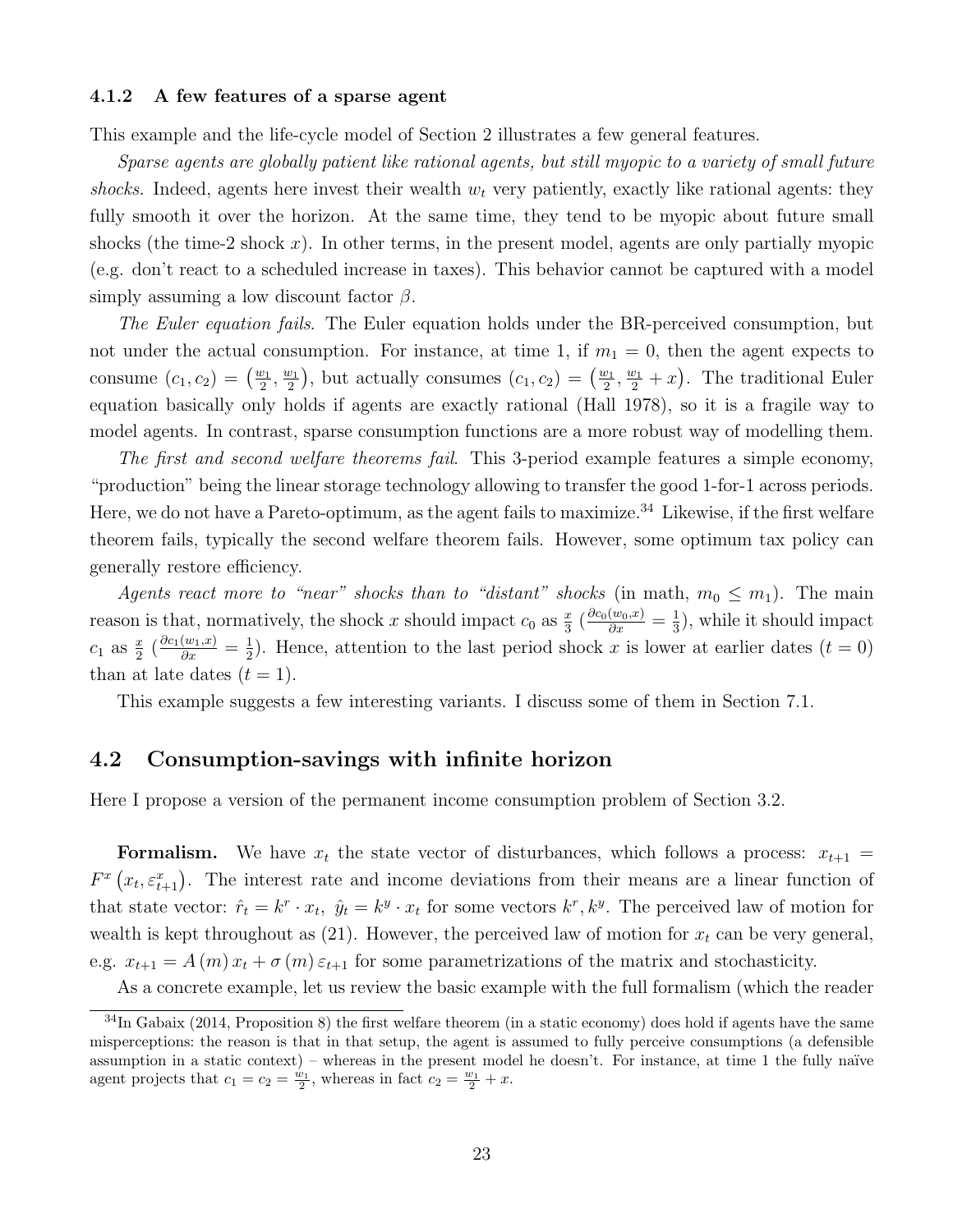is encouraged to skip at first). The state vector is:<sup>35</sup>

$$
z_t = (w_t, \hat{r}_t, \hat{y}_t, \rho_r, \sigma_r, \rho_y, \sigma_y) \tag{44}
$$

Here  $\sigma^y$  parametrizes the stochasticity of income, which may be set to zero in a simplified model. The simplifiable meta-model is:  $\hat{z}_{t+1} = F^z(c_t, z_t, \varepsilon_{t+1}, m)$ , where the components are: for wealth, (21):

$$
w_{t+1} = F^w(c_t, z_t, \varepsilon_{t+1}, m) := (1 + \bar{r} + m_r \hat{r}_t)(w_t - c_t) + \bar{y} + m_y \hat{y}_t,
$$

for the interest rate and income, using the notation  $X$  a shorthand for  $r$  or  $y$ ,

$$
\widehat{X}_{t+1} = F^X(c_t, z_t, \varepsilon_{t+1}, m) := (m_{\rho_X} \rho_X + (1 - m_{\rho_X}) \rho_X^d) \widehat{X}_t + (m_{\sigma_X} \sigma_X) \varepsilon_{t+1}^X
$$

for parameters  $z_i = \rho_r, \sigma_r, \rho_y, \sigma_y,$ 

$$
z_{i,t+1} = F^{z_i} (c_t, z_t, \varepsilon_{t+1}, m) := m_{z_i} z_{it} + (1 - m_{z_i}) z_i^d.
$$

For instance, if  $m_{\sigma y} = 0$ , the agent projects income to have 0 stochasticity in the future.

Results. I start with a simple lemma describing the rational policy, using Taylor expansions.<sup>36</sup> To signify "up to second order term", I use the notation  $O(|x||^2)$ , where  $||x||^2 := \mathbb{E} [\hat{y}_\tau^2]/\bar{y}^2 +$  $\mathbb{E}[\hat{r}_\tau^2]/\bar{r}^2$  (the constants  $\bar{y}, \bar{r}$  are just here to keep valid units). Recall that  $R := 1 + \bar{r}$ .

**Lemma 4.2** (Traditional rational consumption function) In the rational policy, the optimal consumption is:  $c_t = c_t^d + \hat{c}_t$ , with  $c_t^d = \frac{rw_t + \bar{y}}{R}$  $\frac{y_t+y}{R}$  and

$$
\hat{c}_t = \mathbb{E}_t \left[ \sum_{\tau \ge t} \frac{b_r \left( w_t \right) \hat{r}_\tau + b_y \hat{y}_\tau}{R^{\tau - t + 1}} \right] + O\left( \|x\|^2 \right),\tag{45}
$$

$$
b_r(w_t) := \frac{\frac{\bar{r}}{R}(w_t - \bar{y}) - \psi c^d}{R}, \qquad b_y := \frac{\bar{r}}{R}.
$$
 (46)

The associated value function is

$$
V^{r}(w_{t}, x_{t}) = \frac{1}{\mu_{t}} u \left(\mu_{t} w_{t} + \nu_{t}\right) + O\left(\|x\|^{2}\right)
$$
\n
$$
\mu_{t} := \frac{\bar{r}}{R} + (1 - \psi) \frac{\bar{r}}{R} \mathbb{E}_{t} \left[\sum_{\tau \geq t} \frac{\hat{r}_{\tau}}{R^{\tau - t + 2}}\right], \qquad \nu_{t} := \bar{y} + \mathbb{E}_{t} \left[\sum_{\tau \geq t} \frac{\frac{-\psi \bar{y}}{R} \hat{r}_{\tau} + b_{y} \hat{y}_{\tau}}{R^{\tau - t + 1}}\right]
$$
\n
$$
(47)
$$

<sup>&</sup>lt;sup>35</sup>If  $\rho_r$ ,  $\sigma_r$ ,  $\rho_y$ ,  $\sigma_y$  are correctly perceived, then we can just take  $z_t = (w_t, \hat{r}_t, \hat{y}_t)$ .

<sup>36</sup>In independent work, Auclert (2015) contains a similar Taylor expansion for the rational case, with more general assets.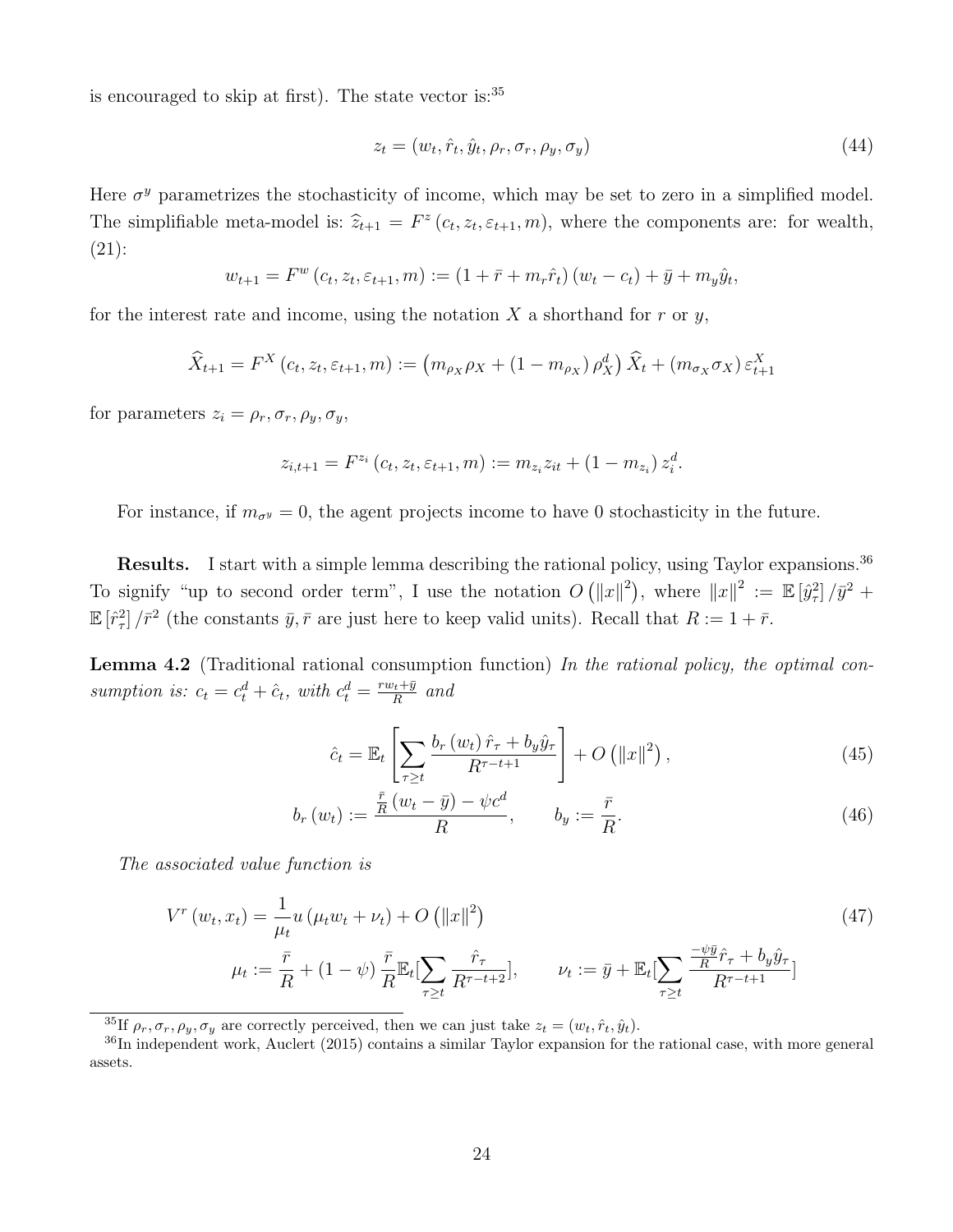Consumption reacts to future interest rates and income changes, according to the usual income and substitutions effects (multiplied by  $\psi$ ).<sup>37</sup>

The behavioral policy is then as follows.

**Proposition 4.3** (Sparse consumption function) In the behavioral model,  $c_t = c_t^d + \hat{c}_t$ , with  $c_t^d = c_t^d$  $rw_t + \bar{y}$  $\frac{y_t + \bar{y}}{R}$  and

$$
\hat{c}_t^s = \mathbb{E}_t^s \left[ \sum_{\tau \ge t} \frac{b_r(w_t) \, m_r \hat{r}_t + b_y m_y \hat{y}_\tau}{R^{\tau - t + 1}} \right] + O\left( \|x\|^2 \right) \tag{48}
$$

where  $\mathbb{E}_{t}^{s}$  is the expectation taken with respect to the agent's beliefs under the subjective model.

The policy of the behavioral agent is the policy of a rational agent, under a subjective model, and with partial inattention to income and interest rate.

Now, I record the important case of AR(1) processes.

**Lemma 4.4** In the  $AR(1)$  model (18)-(19), the rational policy is:

$$
c^{r}(w_{t}, \widehat{y}_{t}, \widehat{r}_{t}) = c^{d}(w_{t}) + B_{r}(w_{t})\,\widehat{r}_{t} + B_{y}\widehat{y}_{t} + O\left(\|x\|^{2}\right)
$$
\n
$$
\tag{49}
$$

$$
B_r(w_t) := \frac{b_r(w_t)}{R - \rho_r}, \qquad B_y := \frac{b_y}{R - \rho_y}.
$$
\n(50)

and the value function as in (47) with

$$
\mu_t = \frac{\bar{r}}{R} + (1 - \psi) \frac{\bar{r}}{R^2} \frac{\hat{r}_t}{R - \rho_r}, \qquad \nu_t = \bar{y} + \frac{-\psi \bar{y}}{R} \frac{\hat{r}_t}{R - \rho_r} + b_y \frac{\hat{y}_t}{R - \rho_y}
$$

**Proposition 4.5** Under the  $AR(1)$  model, the behavioral policy is:

$$
c^{s}(w_{t},\widehat{y}_{t},\widehat{r}_{t}) = c^{d}(w_{t}) + B_{r}^{s}(w_{t})\widehat{r}_{t} + B_{y}^{s}\widehat{y}_{t} + O\left(\|x\|^{2}\right)
$$
\n
$$
(51)
$$

with  $B_r^s(w_t) = \frac{b_r(w_t)m_r}{R-\rho_r(m)}$  and  $B_y^s = \frac{b_ym_y}{R-\rho_y(n)}$  $\frac{b_ym_y}{R-\rho_y(m)}$ .

Endogenizing attention, we have  $m_X = \mathcal{A} \left( \frac{\sigma_X^2 B_X(w_t)^2 |v_{cc}|}{\kappa} \right)$  $\left(\frac{w_t}{\kappa}\right)^2\left|v_{cc}\right|$ , for  $X = r$  and  $X = y$  as in (11).<sup>38</sup> This shows shows a "feature-by-feature" truncation. It is useful because it embodies in a compact way the policy of a sparse agent in quite a complicated world. Note that the agent can solve this problem without solving the 3-dimensional (and potentially 21-dimensional, say, if there are 20

 $37$ The term  $\mu_t$  is the MPC, and contains substitutions and income effects from wealth before receiving the innovation in income,  $w_t-\bar{y}$ . The term  $\nu_t$  contains the baseline income  $\bar{y}$ , expected value of future income  $\hat{y}_\tau$ , and and substitution effects interest rates associated with the income stream of  $\bar{y}$  per period. There is no income effect for  $\bar{y}$ , as no interest rate was going to accrue to  $\bar{y}$ .

<sup>&</sup>lt;sup>38</sup>Call  $v(c) = u(c) + V^r((1 + \bar{r} + \hat{r}_t)(w_t - c) + \bar{y} + \hat{y}_t)$ . I use the well-known fact that in the limit of small time intervals,  $v_{cc} = u_{cc}$ . See e.g. Section 13.1.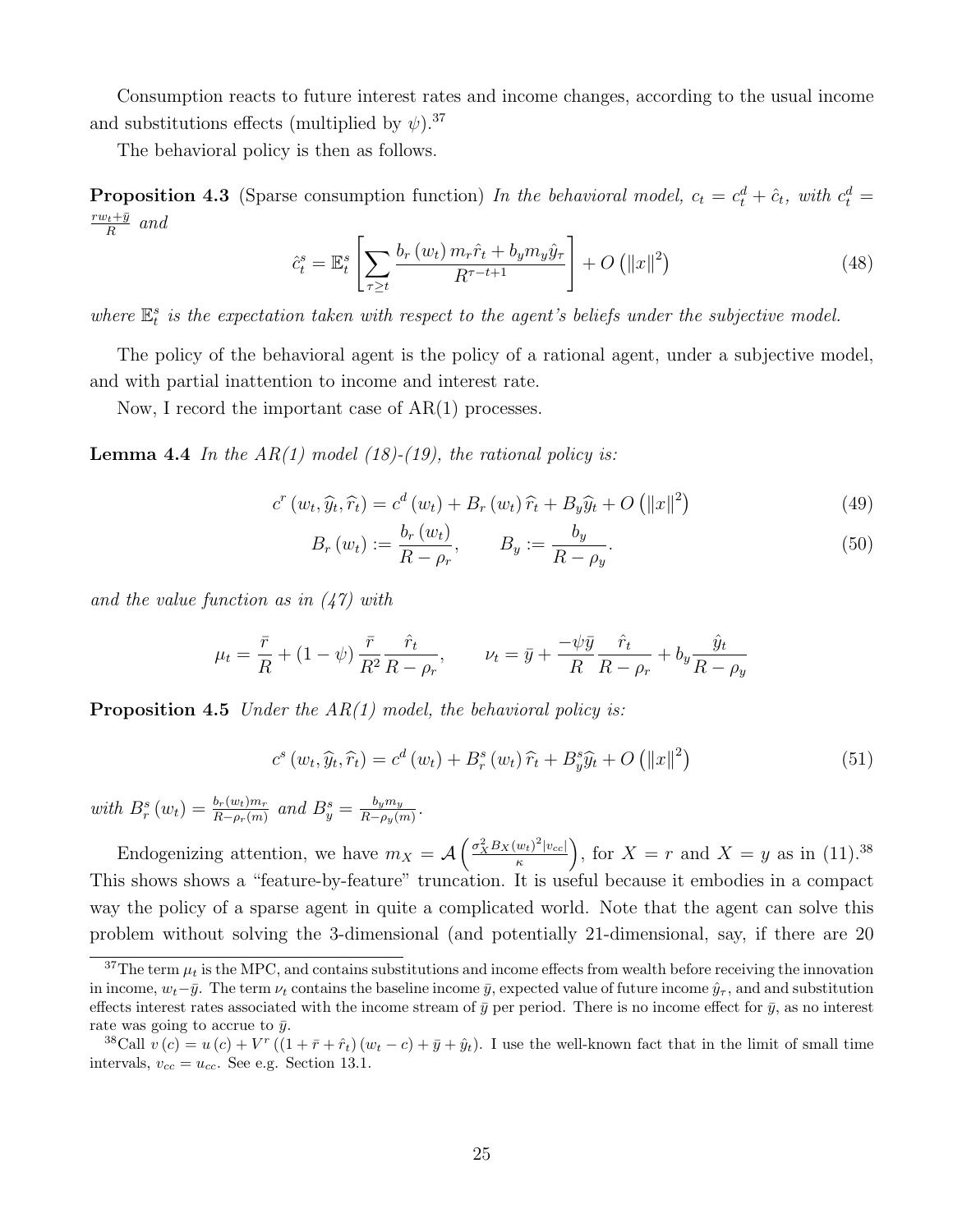

Figure 4: This figure shows the attention to the interest rate  $(m_r)$  and to income  $(m_y)$  as a function of the cost of thinking,  $\bar{\kappa}$ .

state variables besides wealth) problem. Only local expansions and truncations are necessary.<sup>39</sup> Attention to the interest will become higher if the interest rate is very volatile ( $\sigma_r$  high, e.g. as in hyperinflations).<sup>40</sup>

Numerical illustration *Numerical illustration*. To get a feel for the effects, consider a calibration with (using annual units):  $\gamma = 1$ ,  $\bar{r} = 5\%$ ,  $w_t = 2c_t^d$ ,  $c_t^d = 1$ ,  $\sigma_r = 0.8\%$ ,  $\sigma_y = 0.2$ ,  $\rho_y = 0.95$ ,  $\rho_r = 0.7$ : as income shocks (roughly corresponding to "carrier risk") are persistent, they are important to the consumer's welfare.<sup>41</sup> I use the  $\tau_1$  truncation function. I parametrize  $\kappa = \bar{\kappa}^2 |u''(c_t^d)|$ , as in Section 2 (see also Section 10.2.2).

Figure 4 shows the attention to the interest rate and income. At  $\kappa = 0$ , the agent is fully rational, attention is 1. For higher  $\bar{\kappa}$ , attention drops, more so for the interest rate. For  $\bar{\kappa}$  above 0.02, the agent stops thinking about the interest rate. Because the interest rate makes him change his consumption by less than 2% on average, it's optimal for him not to think about the interest rate. Still, he thinks a lot about his income. Attention to current income falls when  $\bar{\kappa} \simeq 0.1$ , i.e. then the agent truncates features that make him change his consumption by less than 10%. Note that this "source-specific" selective attention could not be rationalized by just a fixed adjustment cost to consumption, which affect all causes of consumption change equally.

The same reasoning holds in every period. The above describes a practical way to do sparse dynamic programming. In some cases, this is simpler than the rational way (as the agent does not

<sup>&</sup>lt;sup>39</sup>Note here that the active decision is that of consumption, not savings. For most variables (except current income), it does not matter: the impact of interest rates, future taxes, future income shocks etc. are the same whether a sparse agent uses the consumption frame or saving frame. See Section 12.7 for a discussion: the consumption frame is arguably better, as it yields great utility when  $\phi_y > r$ , income shocks are less than extremely persistent.

<sup>40</sup>Likewise, in the model, a wealthy rentier, with much financial wealth but little labor or state income, will endogenously pay more attention to the interest rate, as it is more important for her consumption (and will bemoan at low interest rates, which lead her to cut on consumption).

<sup>&</sup>lt;sup>41</sup>This numerical example is a rough  $AR(1)$  rendition of the "permanent-transitory models" in the literature.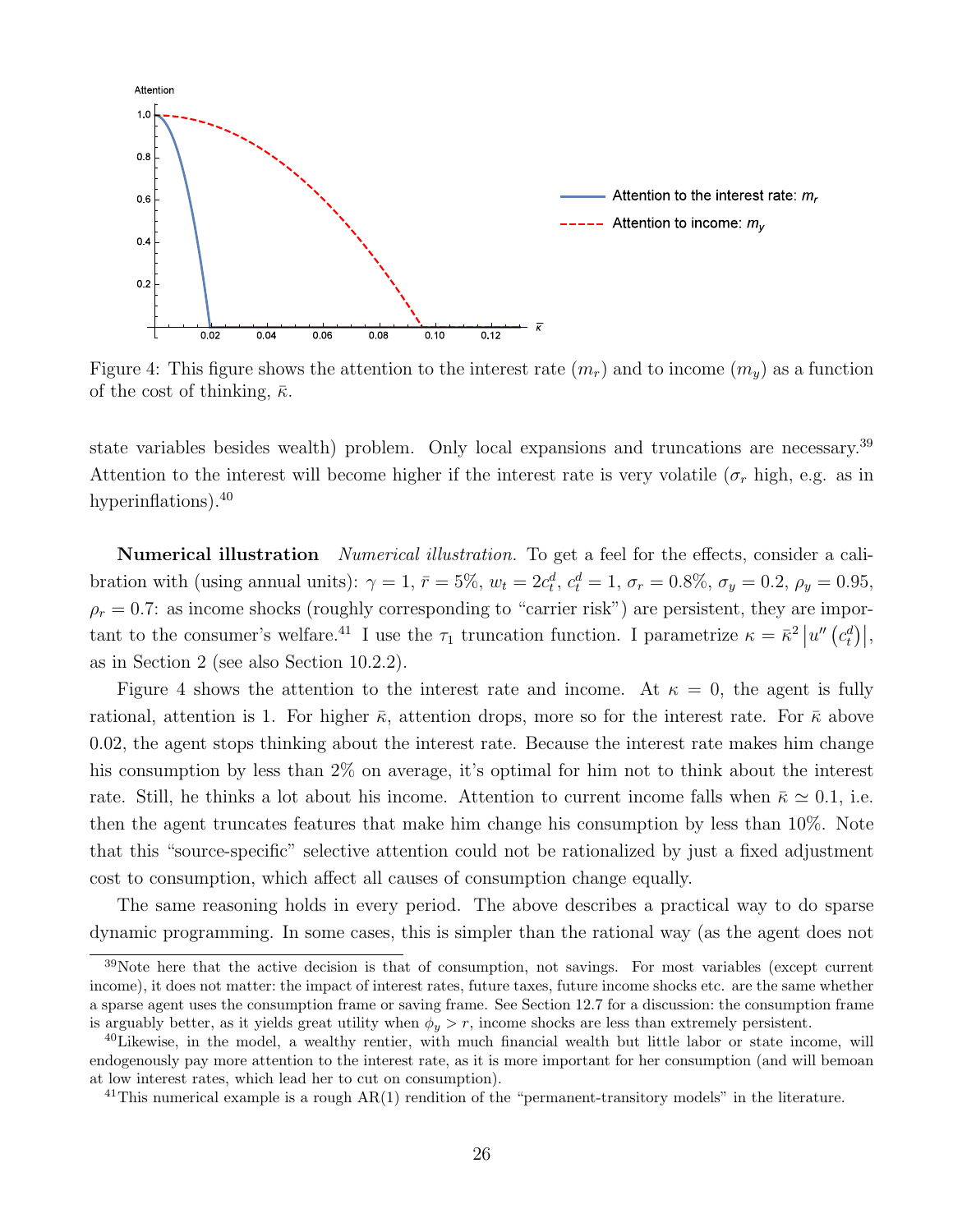need to solve for the equilibrium), and it may also be more sensible.

This section has developed the sparsely behavioral version of a basic machine of macroeconomics: the consumption function of an agent in a world of dynamic interest rates and income shocks. This is useful, because from this machine can be used in a host of situations. I turn to two such situations before turning its use in general equilibrium (Section 5).

### 4.3 Application: Ricardian Equivalence

Intuitively, a sparse agent will violate Ricardian equivalence as he is partially myopic. To see more precisely, I keep interest rates constant, and call  $\hat{g}_t$  the transfers from the government to the agent at time t. To see this, call  $w_{t-}$  the financial wealth at the beginning of the period (before government transfers) and specialize Proposition 4.3, setting  $\hat{y}_{\tau} := \hat{g}_{\tau+1}$ . We obtain the consumption:

$$
\hat{c}_t^s = b_y (w_{t-} + \hat{g}_t) + \sum_{\tau > t} b_y m_g \frac{\hat{g}_\tau}{R^{\tau - t}} \tag{52}
$$

Suppose that the government gives  $\hat{g}$  to the agent at t, and  $-\hat{g}R^{T}$  in T periods. A rational consumer would not change consumption, as the present value is unchanged (Barro 1974). However, a BR consumer increases consumption by  $\frac{\bar{r}}{R}(1 - m_g) \hat{g}$ : the positive shock increases it by  $\frac{\bar{r}}{R}\hat{g}$ , and the negative shock decreases is by  $\frac{\bar{r}}{R}m_g \hat{g}$ .

**Proposition 4.6** (Failure of Ricardian equivalence) A behavioral consumer increases consumption at t by  $\frac{\bar{r}}{R}(1 - m_g)\hat{g}$ . This way, Ricardian equivalence does not hold, unless attention is full. The further away the increase in taxes (keeping their present value constant), the lower the reaction.

Section 12.6 develops in details the dynamics of attention to future taxes: in particular, how attention becomes higher close to the tax hike.

### 4.4 Application: Lucas Critique

With sparse agents, the Lucas (1976) critique stops applying – or at least applies less. Lucas' critique is that if the parameters of the world (e.g. tax) change, people's reactions functions will change. However, with sparse agents, this is it not true: when changes are small, agents choose keep their default "policy functions". For instance, suppose that there is a small, temporary consumption tax  $\mathcal{T}_t$ , in the permanent income model above, so that the perceived law of motion for wealth becomes:

$$
w_{t+1} = F^w(c_t, z_t, m) := (1 + \bar{r} + m_r \hat{r}_t) (w_t - (1 + m_\mathcal{T} \mathcal{T}_t) c_t) + \bar{y} + m_y \hat{y}_t
$$

If the tax is small, agent will pay 0 attention to it  $(m<sub>T</sub> = 0)$ , and their policy function will not change. The aggregate outcome will change, because agents will be poorer – but the policy function will not change.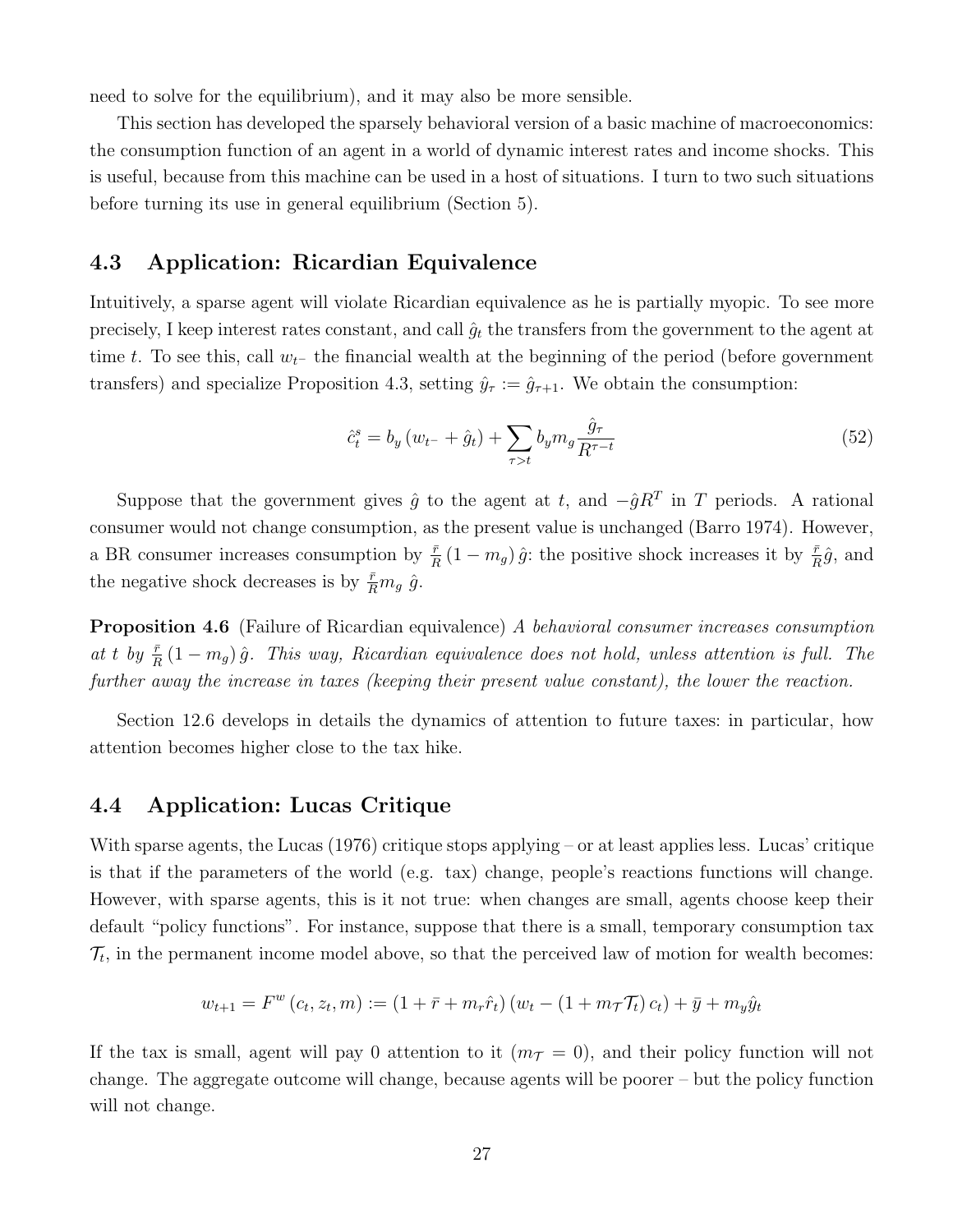### 5 Neoclassical Growth Model: A Behavioral Version

I now move on to general equilibrium, and study a behavioral version of the baseline neoclassical growth model, the Cass-Koopmans model.<sup>42</sup>

### 5.1 Setup

The utility function is still  $\mathbb{E} \sum_{t=0}^{\infty} \beta^t \frac{C_t^{1-\gamma}}{1-\gamma}$ , and we again call  $\psi = \frac{1}{\gamma}$  $\frac{1}{\gamma}$ . The aggregate capital stock follows:

$$
K_{t+1} = f(K_t, L) + (1 - \delta) K_t - C_t + \varepsilon_{t+1}
$$
\n(53)

where  $\varepsilon_{t+1}$  are mean-zero shocks. This way, there is just one state variable in the economy, the capital stock. In the most basic neoclassical model,  $\varepsilon_{t+1}$  is always 0, and L is fixed.<sup>43</sup> I define  $f(K) := f(K, L) - \delta K$ , which is output net of the capital depreciation at the fixed labor supply, so that  $K_{t+1} = f(K) + K_t - C_t + \varepsilon_{t+1}$ .

This is a textbook example, which introduces generations of students to macroeconomics (Blanchard-Fischer (1989, Chapter 2), Acemoglu (2009, Chapter 8), Romer (2012, Chapter 2)). In that tradition, we have infinitely-rational forward looking agents that calculate the whole macroeconomic equilibrium in their heads. They are supposed to use the dynamics:

$$
\frac{\dot{c}_t}{c_t} = \frac{1}{\psi} \left( f'(K_t) - \rho \right), \qquad \dot{K}_t = f(K_t) - c_t
$$

and given  $K_0$ , find the unique  $c_0$  that leads to a non-explosive path (the saddle path, see Figure 5). The psychology of that is arguably quite alien to any human's intuition. Still, it's on that strange core model that much of dynamic macroeconomics rests. Hence, it is useful to develop an alternative to that model, something I now do.

Let us first review the mechanics of convergence. If there were no shocks, the economy would be at the steady state, with capital stock  $K^*$ . I use the hat notation for deviations from the mean, e.g.  $\hat{K}_t = K_t - K^*$ . The law of motion for capital (53) is, in linearized form:

$$
\widehat{K}_{t+1} = (1+r)\widehat{K}_t - \widehat{C}_t + \varepsilon_{t+1}
$$
\n
$$
(54)
$$

where r is the steady state interest rate,  $1 + r = f'(K_*)$ .

As there is one state variable, the linear policy function of the agent (rational or not) is:

$$
\widehat{C}_t = b\widehat{K}_t \tag{55}
$$

 $42$ For simplicity, I remove here the "growth" part, but it is straightforward to add.

<sup>&</sup>lt;sup>43</sup>I keep the noise  $\varepsilon_{t+1}$  because it makes the model a true DSGE model, and because it yields a scale for typical business-cycle fluctuations that it useful to determine attention.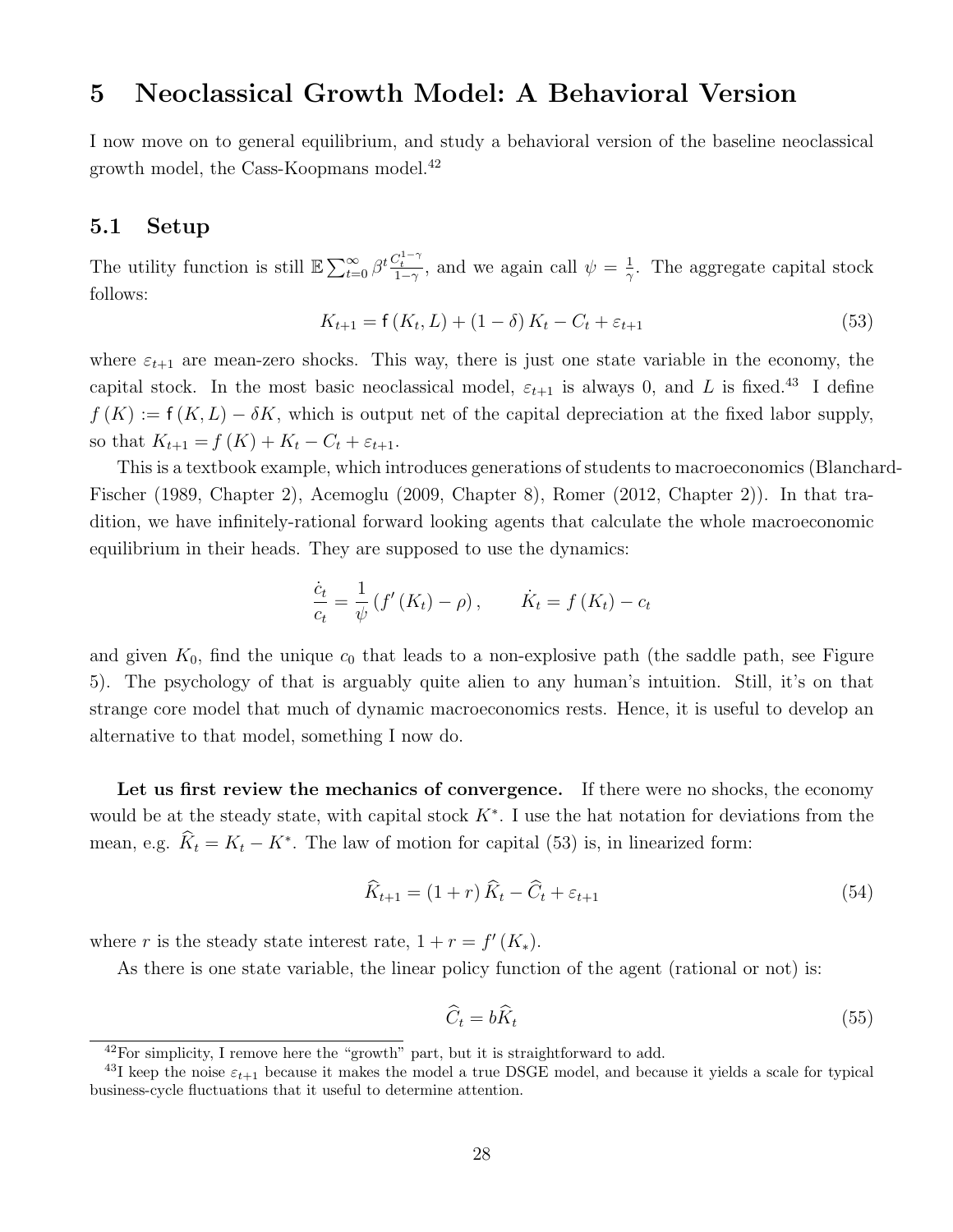

Figure: Transitional dynamics in the baseline neoclassical growth model

Figure 5: This Figure shows the traditional approach to the neoclassical growth model. The agent is supposed to find the unique saddle path leading to non-explosive dynamics. Arguably, this is psychologically quite absurd. The present paper proposes a more behavioral approach. Source: Acemoglu (2009).

for some constant b to be determined.

Plugging this into (54) we obtain:  $\widehat{K}_{t+1} = (1 + r - b) \widehat{K}_t + \varepsilon_{t+1}$ , i.e.

$$
\widehat{K}_{t+1} = (1 - \phi) \widehat{K}_t + \varepsilon_{t+1} \tag{56}
$$

where  $\phi$  is the speed of mean-reversion:

$$
\phi = b - r. \tag{57}
$$

When agents are more reactive to shocks (when  $b$  is higher), the economy mean-reverts faster to the steady state ( $\phi$  is higher).

Squaring equation (56), we obtain:  $var \hat{K}_{t+1} = (1 - \phi)^2 var \hat{K}_t + \sigma_{\varepsilon}^2$ . As in the steady state,  $var \hat{K}_{t+1} = var \hat{K}_t, var \hat{K}_t = \frac{\sigma_{\varepsilon}^2}{1 - (1 - \phi)^2}$ , i.e., in the limit of small time intervals:

$$
\sigma_K = \frac{\sigma_\varepsilon}{\sqrt{2\phi}}\tag{58}
$$

When shocks mean-revert more slowly (lower  $\phi$ ), the average deviation of the stock price from trend is higher (shocks "pile up" more).

**The steady state.** Rational agent. The rational agent has a value function  $V(K_t)$ , which satisfies:

$$
V(K) = \max_{c} \{ u(c) + \beta \mathbb{E} \left[ V(K + f(K) - c + \tilde{\varepsilon}) \right] \}
$$
\n
$$
(59)
$$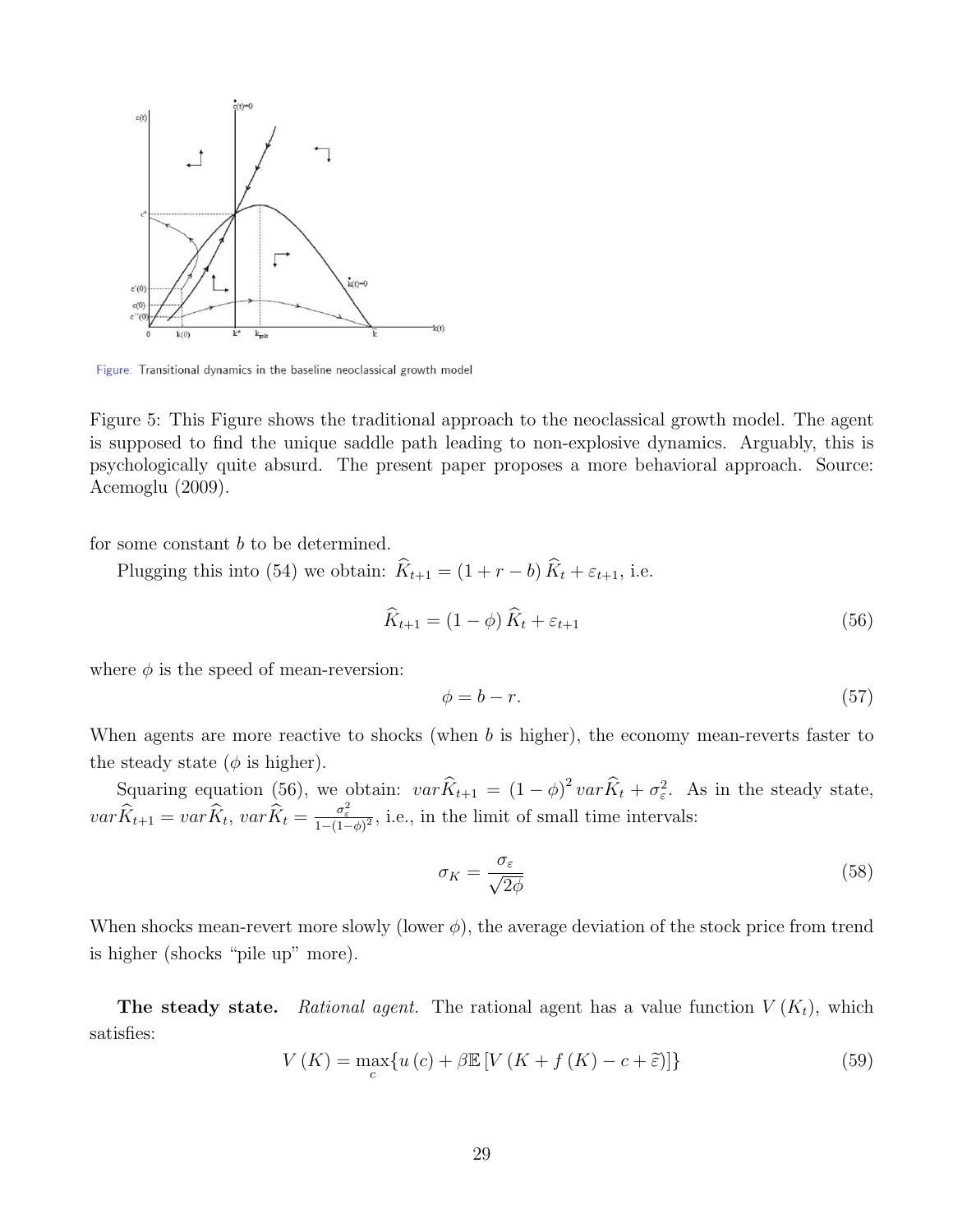The steady state is at  $K = K_*, C_t = C_*$  with:<sup>44</sup>

$$
\beta(1+\bar{r}) = 1\tag{60}
$$

which determines  $K_*$ , the gross interest rate  $1 + \bar{r} = f'(K_*)$  and consumption is  $C_* = F(K_*)$ . Behavioral agent.

I consider here the decentralized approach. In a population with mass 1 and aggregate capital stock  $K_t$ , I consider an individual represent agent, who has his own wealth  $k_t$ , under control. In equilibrium  $k_t = K_t$ . But when deciding on his own consumption, and agent is an infinitesimal price taker, and takes the macro variables  $(K_t)$  as unaffected by his own actions.

Suppose that the agent has a consumption rule that's consistent with a steady state growth, i.e.  $c_t = \bar{y} + \mu k_t$ , where the MPC is  $\mu = 1 - \beta$ . By the analytics above (equation (20)), this is the optimal policy in the steady state.<sup>45</sup> Then, wealth evolves as  $k_{t+1} = (1 + \bar{r}) (k_t + \bar{y} - c_t) = (1 + \bar{r}) (1 - \mu) k_t$ . So, at a steady state,  $\bar{r}$  adjusts so that  $1 = (1 + \bar{r}) (1 - \mu) = (1 + \bar{r}) \beta$ . This gives the same condition (60), hence the same steady state as in the rational case.

The behavioral agent here inherits the same steady state as the neoclassical agent, with  $\beta(1+\bar{r}) =$ 1 at the steady state. Only the dynamics around the steady state are different. I now turn to them. For simplicity, I use the notation r for the steady state interest rate  $\bar{r}$ .

### 5.2 Convergence: Boundedly Rational Version

The agent's wealth evolves as:

$$
k_{t+1} = (1 + r_t) (k_t + y_t - c_t)
$$

where  $y_t = f(K_t) - K_t f'(K_t)$  is labor income, and  $r_t = f'(K_t)$  is the interest rate. Taylor expansions around the steady state yield:

$$
\widehat{r}_t = f''(K^*)\widehat{K}_t, \qquad \widehat{y}_t = -K^*f''(K^*)\widehat{K}_t \tag{61}
$$

Rather than positing that the agent correctly sees a whole saddle path, I posit that in the agent's model, capital evolves with a subjective speed of mean-reversion  $\phi^s$ :  $\mathbb{E}_t\left[\hat{K}_{t+1}\right] = (1 - \phi^s)\,\hat{K}_t$ . I again parametrize it as:

$$
\phi^s = (1 - m_{\phi}) \phi^d + m_{\phi} \phi
$$

where  $\phi$  is the true speed of mean-reversion (which will be determined as an endogenous outcome) and  $\phi^d$  is a default value – perhaps coming from some empirical experience, saying for instance that "business cycles" have a half-life of a few years.

For simplicity, I posit that the agent pays the same attention  $m<sub>K</sub>$  to all macro variables.<sup>46</sup>

<sup>&</sup>lt;sup>44</sup>The traditional proof is by taking the derivative w.r.t. K in (59), so  $V'(K_*) = \beta (1 + F'(K_*)) V'(K_*)$ .

<sup>&</sup>lt;sup>45</sup>Here wealth is taken at the beginning of the period, before receiving labor income.

 $^{46}$ It is easy to generalize to the case where people's attention to income and the interest rate differ.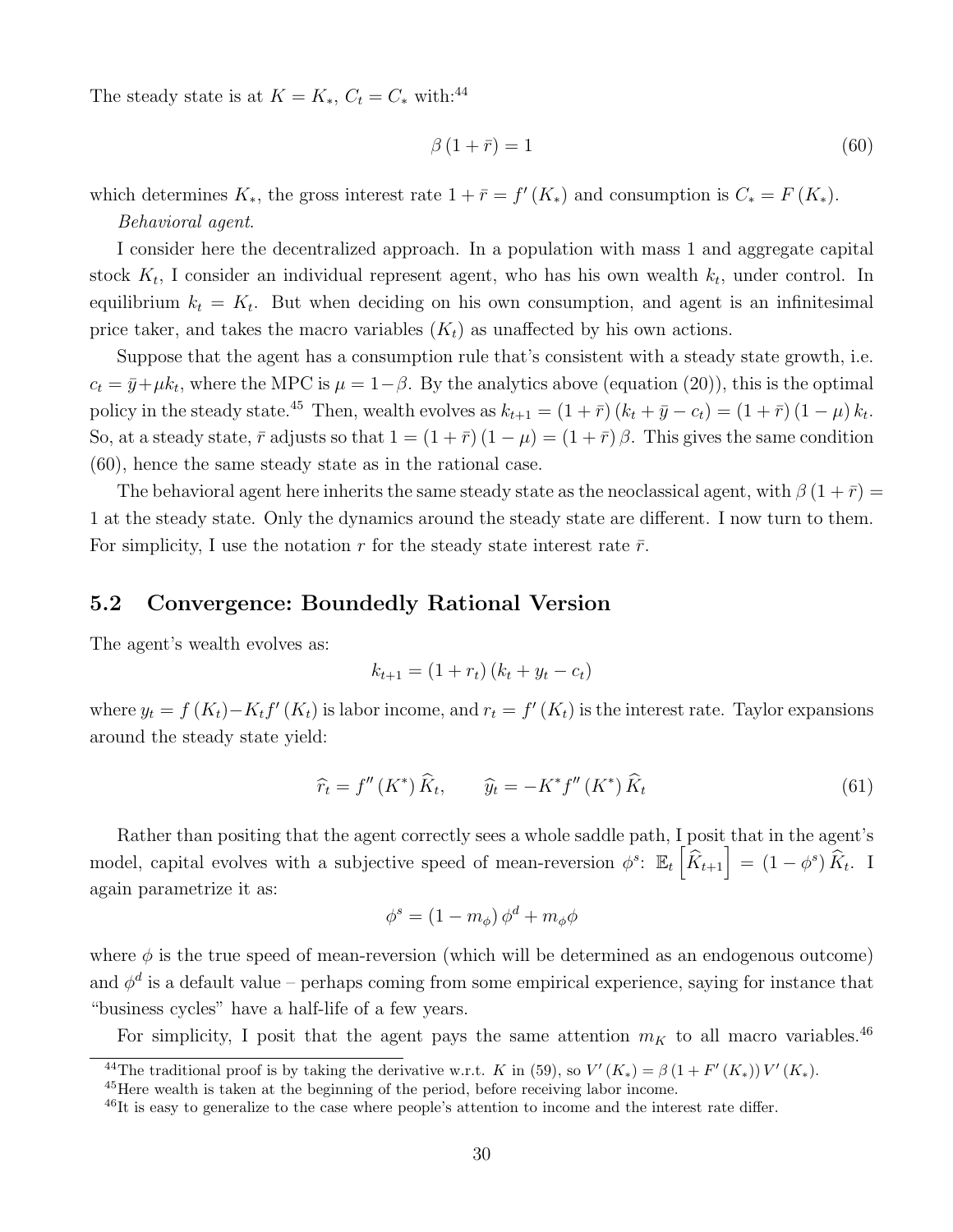Lemma 4.4 reads here (using the continuous time notation):

$$
\widehat{c}_t = r\widehat{k}_t + \frac{r}{r + \phi^s}m_K\widehat{y}_t + \frac{rk^* - c^*\psi}{r + \phi^s}m_K\widehat{r}_t
$$

and using (61) and (63) we obtain:

$$
\widehat{c}_{t} = r\widehat{k}_{t} + \frac{-rK^{*}f''\left(K^{*}\right) + \left(rk^{*} - c^{*}\psi\right)f''\left(K^{*}\right)}{r + \phi^{s}}m_{K}\widehat{K}_{t}
$$

i.e., as  $k^* = K^*$ ,

$$
\widehat{c}_t = r\widehat{k}_t + \frac{\xi}{r + \phi^s} m_K \widehat{K}_t \tag{62}
$$

with

$$
\xi := -\psi C_* f''(K_*) \ge 0 \tag{63}
$$

Hence, in the aggregate  $\hat{C}_t = b\hat{K}_t$  with  $b = r + \frac{\xi}{r+\phi^s}m_K$ , and using (57) we obtain the actual speed of mean-reversion of the economy:

$$
\phi = m_K \frac{\xi}{r + \phi^s}.\tag{64}
$$

**Rational agent.** The rational agent has a correct model ( $\phi^s = \phi$ ,  $m_K = 1$ ). So the speed of mean-reversion is  $\phi = \phi^r$ ; (64) gives

$$
\phi^r = \frac{\xi}{r + \phi^r} \tag{65}
$$

whose solution is  $\phi^r = \frac{-r + \sqrt{r^2 + 4\xi}}{2}$  $\frac{77+4\zeta}{2}$ .

**Behavioral agent.** Let us now endogenize  $m_{\phi}$  and  $m_K$ . Given (62),  $\frac{\partial \hat{c}_t}{\partial \phi}|_{m_K=0} = 0$ : at the default model, he doesn't react to  $\phi$ , the speed of mean reversion of aggregate variables, given he's not even thinking about aggregate variables (here, just capital). This means (using equation (11)) that  $m_{\phi} = 0$ : the optimal refinement in thinking about the speed of mean reversion is 0. Hence,  $\phi^s = \phi^d$ , the projected speed of mean-reversion  $(\phi^s)$  is the default one  $(\phi^d)$ .<sup>47</sup> Given (64), this implies that the actual speed of mean-reversion is:

$$
\phi = m_K \phi_0, \qquad \phi_0 := \frac{\xi}{r + \phi^d}.
$$
\n(66)

Note that in the rational expectations case  $\phi^d = \phi$ , which remains a useful benchmark. The next Proposition studies the more general case, in which  $\phi^d \ge \min(\phi, \phi^r)$ .

<sup>&</sup>lt;sup>47</sup>With the iterated sparse max of Definition 15.1 of the online appendix, we can have  $m_{\phi} > 0$ .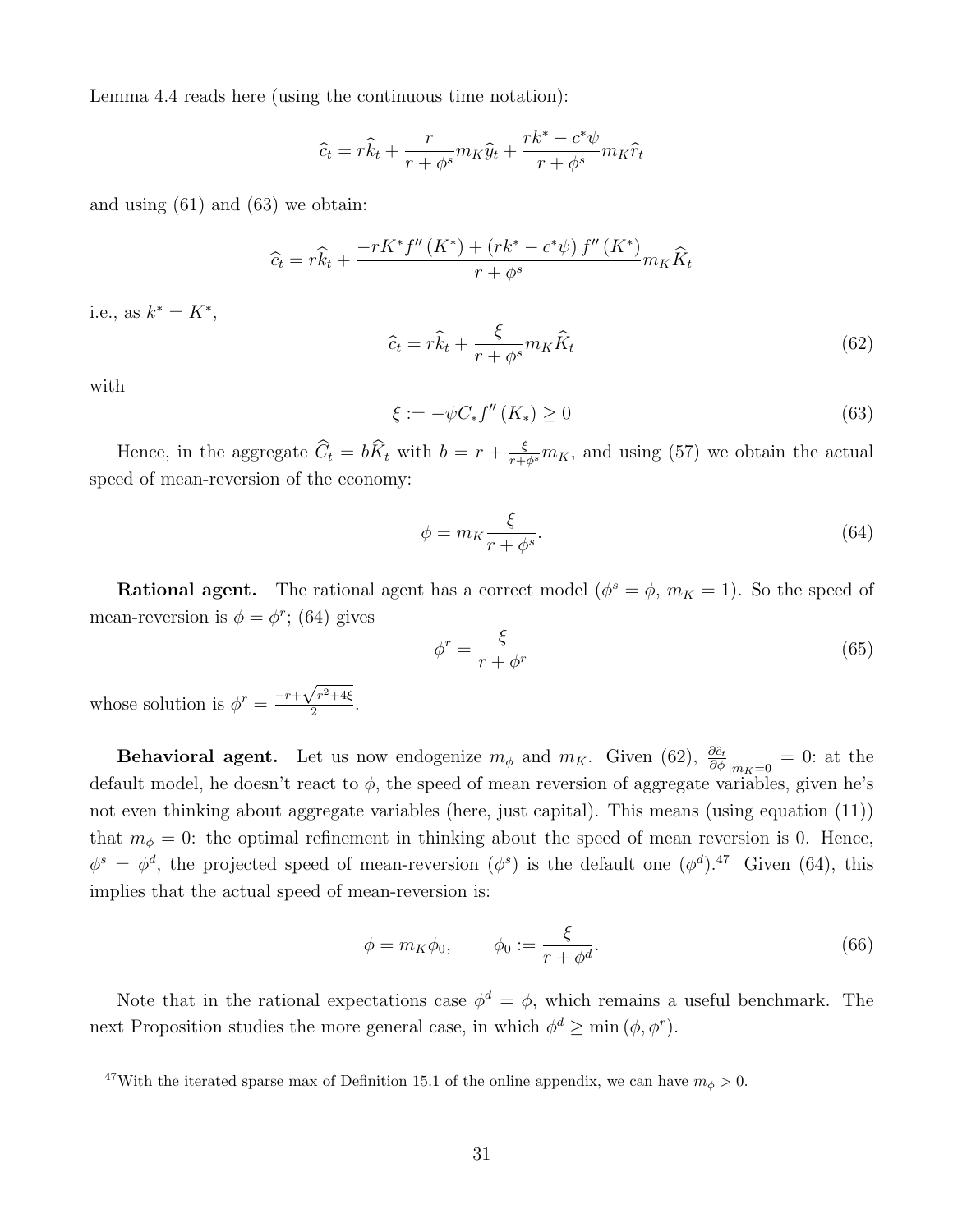Proposition 5.1 (Fluctuations are larger and more persistent with sparse agents) Suppose that  $\phi^d \ge \min(\phi, \phi^r)$  and  $\kappa > 0$ . Then  $\phi < \phi^r$ : in the sparse economy, GDP fluctuations have slower mean-reversion and higher variance than in the rational economy.

Consumption is less volatile in the sparse than in the rational economy, if  $\phi \geq r$ , which seems empirically valid.

To get a quantitative expression for  $\phi$ , I use the attention function  $\mathcal{A}_1(v) = \max\left(1 - \frac{1}{v}\right)$  $(\frac{1}{v}, 0)$  from  $(15).$ 

**Proposition 5.2** The speed of mean-reversion of the economy is:  $\phi = \frac{\phi_0}{1+\phi}$  $\frac{\phi_0}{1+\frac{B}{\phi_0}}$  with  $\phi_0 := \frac{\xi}{r+\phi^d}$ ,  $B:=\frac{2\kappa}{|u_{cc}|\sigma_{\varepsilon}^2}$ . It is lower (and aggregate fluctuations are larger) when agents' bounded rationality  $\kappa$ is stronger.

There are two conclusions from this analysis.

First, bounded rationality generates more volatile and persistent fluctuations.

Second, and more importantly, we have a structure that gives an alternative to the rational general equilibrium model. In addition, the worldview of the agent is arguably more sensible. In the behavioral model, the agent pays only partial attention to aggregate state variables and has a simplified understanding of their dynamics: this is, arguably, how most people orient themselves, without a full, structural of model of the causes of aggregate dynamics (which no one knows anyway, including economists). For instance, they say "healthy business cycles typical mean-revert in about 4 years" (which corresponds here to taking  $\phi^d = \frac{1}{4}$  $\frac{1}{4}$ , and they forecast based on that benchmark. People can act with that simplified understanding.

Of course, this does not say that the model does make better predictions – though the generation of higher volatility of GDP is intriguing. It does mean that we have a modelling structure that could be promising in future quantitative work.

# 5.3 Generalization: Recursive Competitive Equilibrium with Behavioral Agents

Here I define the behavioral extension of the Prescott-Mehra (1980) recursive competitive equilibrium – which is a formalization of the intuitive concept of dynamic equilibrium. It formalizes what we did in Section 5.2. It is more of methodological interest. It shows the "template" of dynamic equilibrium with behavioral in other contexts. The key issue is that the agents' behavior affect aggregate future outcomes, but agents may have only a simplified understanding of that.

We are given a steady state capital  $\overline{K}$ , a default law of motion  $K' = G^d(K)$ , with  $G^d(K) =$  $\bar{K} + \phi^d (K - \bar{K})$ . A given m gives perceived laws of motions for private wealth  $k' = F^k(c, k, K, m)$ and for the aggregate variables  $K' = G(K, m)$ .<sup>48</sup> In turn they generate a default value function

<sup>&</sup>lt;sup>48</sup>The present paper offers a systematic way in which agents simplify the moments they use to think about general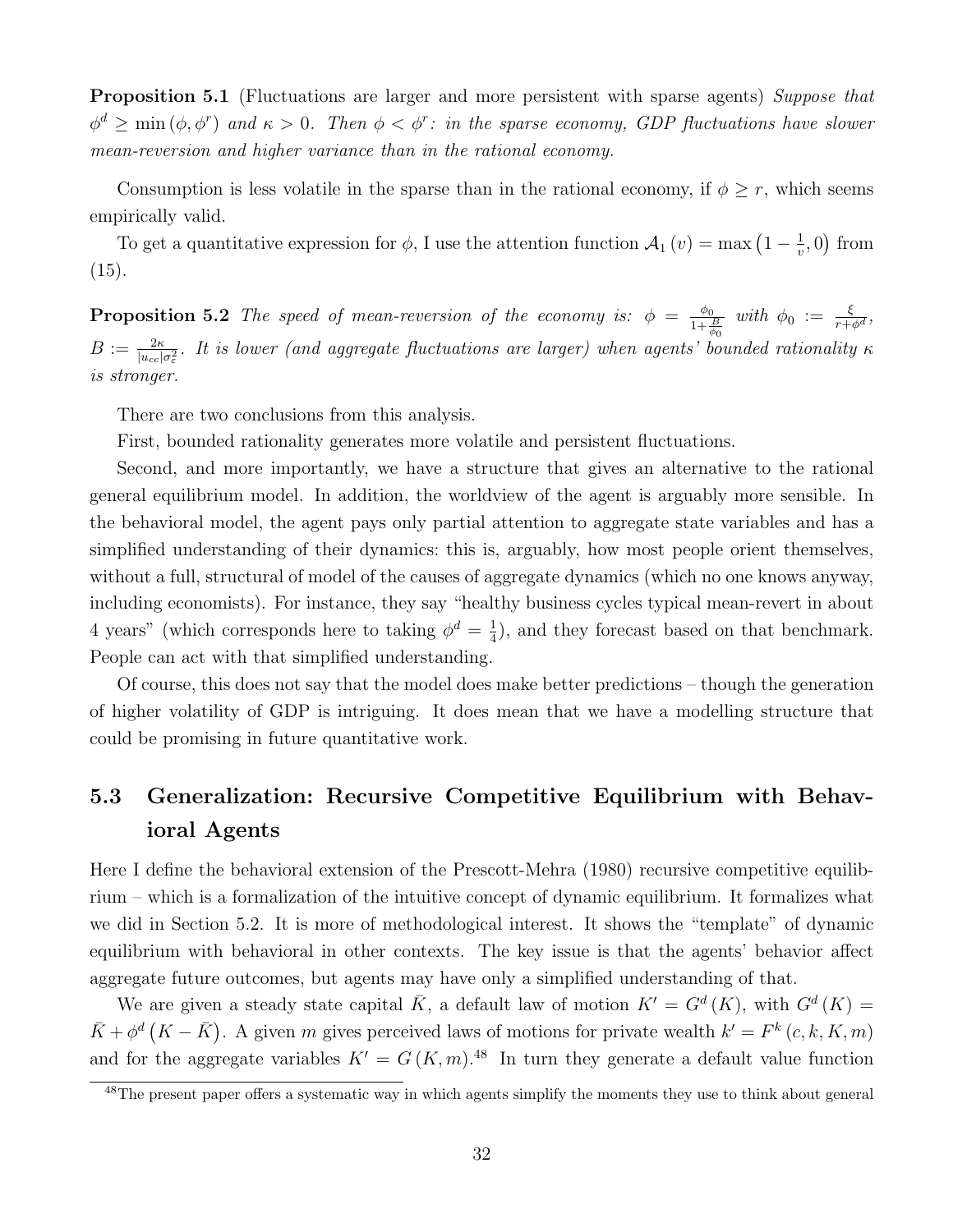$V^{r}(k,K | F^{k}(\cdot,m), G(\cdot,m))$ , which is the rational value function under those laws of motion. The proxy value function chosen is then:  $V^p = V^r$  or, depending on the context, a second-order approximation of it.<sup>49</sup>

In the context of the Cass-Koopmans above the definition is as follows. This template can be generalized quite easily to more state variables, several types, flexible labor supply etc. This mostly just takes more space (see Ljungqvist and Sargent, Chapter 12).

Definition 5.3 (Behavioral recursive competitive equilibrium) A behavioral recursive competitive equilibrium is

1. A set of prices  $r(K), \omega(K)$ , and perceived prices  $r(K, m), \omega(K, m)$  with  $m := (m_K, m_K^2, m_{K'}, m_{\varepsilon}),$ with:

$$
r(K,m) = \bar{r} + m_K r'(\bar{K}) (K - \bar{K}) + m_{K^2} [r(K) - \bar{r} - r'(\bar{K}) (K - \bar{K})]
$$
(67)

and the same for  $\omega(K, m)$ .

- 2. A set of policies: consumption  $c(k, K)$  and firms's factor demand:  $k^D(K)$ ,  $L^D(K)$
- 3. A perceived law of motion for private capital:  $k' = F^k(c, k, K, m)$

$$
F^{k}(c, k, K, m) := (1 + r(K, m))(k - c + \omega(K, m) \bar{L}) + m_{\varepsilon} \varepsilon_{t+1}
$$

- 4. An actual law of motion for the aggregate capital:  $K' = G(K)$
- 5. A perceived law of motion for aggregate capital:  $K' = G(K, m) = m_{K'}G(K)+(1 m_{K'}) G^d(K)$ such that
- 6. The agent chooses consumption sparsely and optimally:

$$
c(k, K, m) = \arg \max_{c, m} \{ u(c) + \beta V^r \left( F^k(c, k, K, m), G(K, m) \mid F^k(\cdot, m), G(\cdot, m) \right) \}
$$

where  $V^r\left(k,K\mid F^k\left(\cdot,m\right),G\left(\cdot,m\right)\right)$  is the rational value function associated with the perceived law of motions  $F^k$  and  $G$ .

- 7. Firms maximize profit:  $k^D$ ,  $L^D \in \arg \max_{k^D, L^D} \{ f(k^D, L^D) r(K)k^D \omega(K)L^D \}$
- 8. Markets clear:  $k^D(K) = K$ ,  $L^D(K) = \overline{L}$
- 9. The actual law of motion is consistent with individual choice:  $G(K) = f(K, \overline{L}) c(K, K) + \varepsilon_K$ .

$$
^{49}\text{I.e., }V^p\left(k,K|F\left(\cdot,m\right),G\left(\cdot,m\right)\right)=V^r\left(k,K|F\left(\cdot,m\right),G\left(\cdot,m\right)\right)+O\left(\left|K-\bar{K}\right|^2\right).
$$

equilibrium. This could be useful to systematize procedures such as the one in Krusell and Smith (1998). See also Barberis, Shleifer and Vishny (1998) and Hong, Stein and Yu (2007) for an early analyses of financial equilibrium when agents use a simplified model.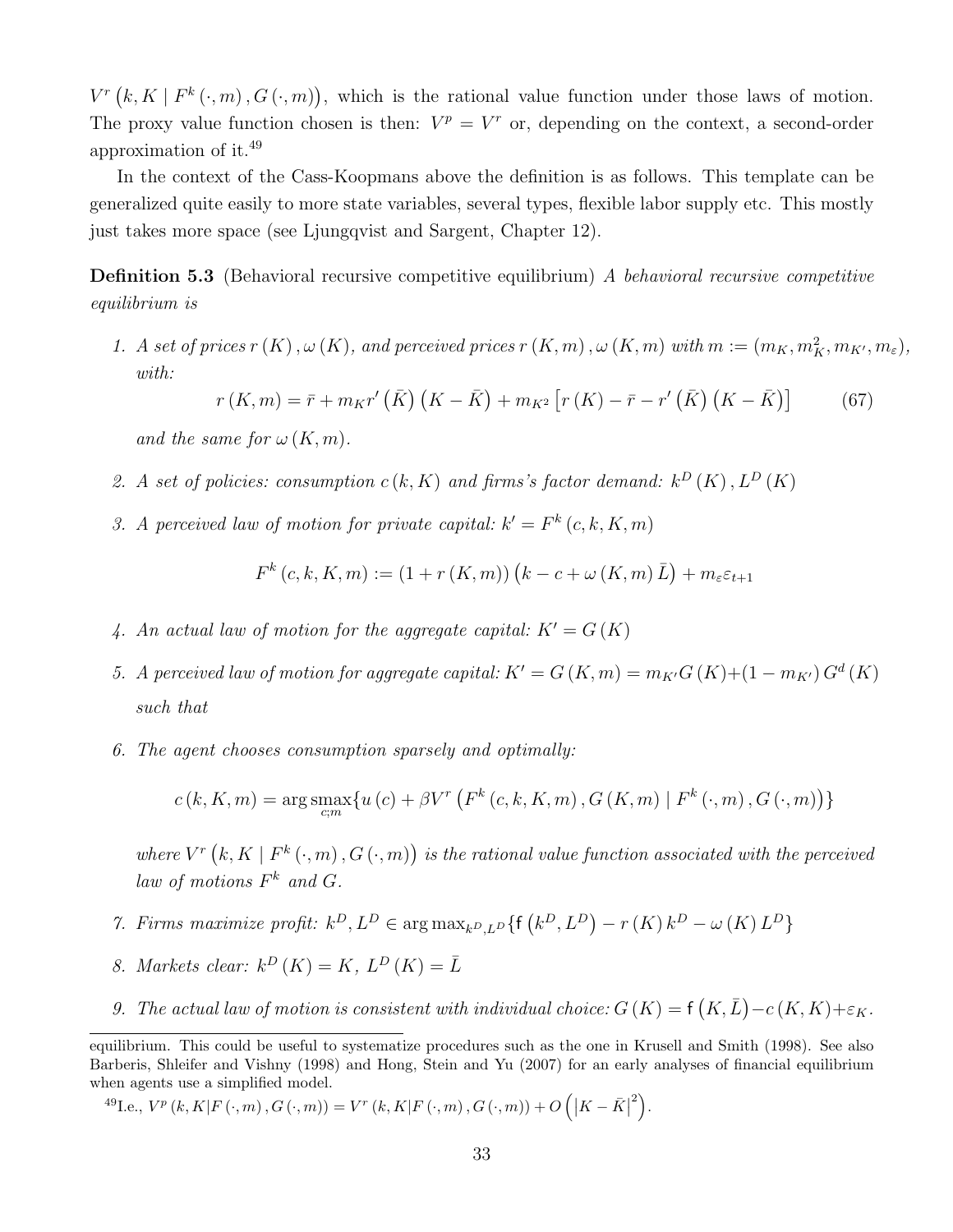To interpret (67), consider the case where the agent doesn't pay attention to nonlinear terms  $(m_{K^2} = 0)$ ,<sup>50</sup> doesn't pay attention to stochastic noise in the future  $(m_{\varepsilon} = 0)$  and uses a simplified, AR(1) view of aggregate dynamics ( $m_{K'} = 0$ ). Then, his model of the world is exactly as in Section 5.2. His proxy value function  $V^r(k, K | F^k(:, m), G(:, m))$  is the proxy value function under that simplified model, where everything is an  $AR(1)$ . The value function was already calculated in Lemma 4.4, using  $\rho_r = \rho_y = 1 - \phi$ .

### 6 Behavioral Version of a Few Other Models

To make sure that the model is widely applicable, I developed a behavioral version of a few other important machines of dynamic economics. I summarize them here, while the online appendix has the specifics. I start with the Merton problem, which illustrates a case where risk matters for the agent's decision.

### 6.1 Merton Portfolio Choice Model

A core model is dynamic finance is the Merton  $(1971)$  portfolio choice problem.<sup>51</sup> The agent's utility is:  $\mathbb{E}\left[\frac{1}{1-\epsilon}\right]$  $\frac{1}{1-\gamma} \int_0^\infty e^{-\rho s} c_s^{1-\gamma} ds$ , and his wealth  $w_t$  evolves according to:

$$
dw_t = (-c_t + rw_t) dt + w_t \theta_t (\pi_t dt + \sigma dZ_t)
$$

where  $\theta_t$  is the allocation to equities. The equity premium  $\pi_t = \overline{\pi} + \hat{\pi}_t$  has a variable part  $\hat{\pi}_t$ , which follows

$$
d\widehat{\pi}_t = -\Phi \widehat{\pi}_t dt - \chi_t \sigma dZ_t^1 + \sigma'_\pi dZ_t^2
$$

where the return is  $d\tilde{r}_t = (r_t + \pi_t) dt + \sigma dZ_t^1$ . The parameter  $\chi_t \geq 0$  indicates that equity returns mean-revert: good returns today lead to lower returns tomorrow. That will create a hedging demand term. I again call  $\psi = \frac{1}{\infty}$  $\frac{1}{\gamma}$  the intertemporal elasticity of substitution.

So, in theory, the agent should take into account both the variable equity premium  $\hat{\pi}_t$  and also the "hedging demand," the demand due to the fact that equity returns mean-revert.

**Proposition 6.1** (Behavioral dynamic portfolio choice) The fraction of wealth allocated to equities is, with  $\theta_* := \frac{\overline{\pi}}{\gamma \sigma^2}$ :

$$
\theta_t^s = \theta_* + \tau \left( \frac{\hat{\pi}_t}{\gamma \sigma^2}, \kappa \right) + \tau \left( \frac{H_t}{\gamma \sigma^2}, \kappa_{\theta} \right)
$$

<sup>&</sup>lt;sup>50</sup>Here  $m_{K^2}$  is the attention to non-linear terms. If  $m_{K^2} = 0$ , the agent simply linearizes the impact of the state variable on the interest rate. When using the plain sparse max (as opposed to the iterated sparse max of Definition 15.1), the algorithm will select  $m_{K^2} = 0$ , i.e. remove the nonlinear terms.

 $51$  Section 12.1 of the online appendix studies a more general Merton's problem with many assets and factors.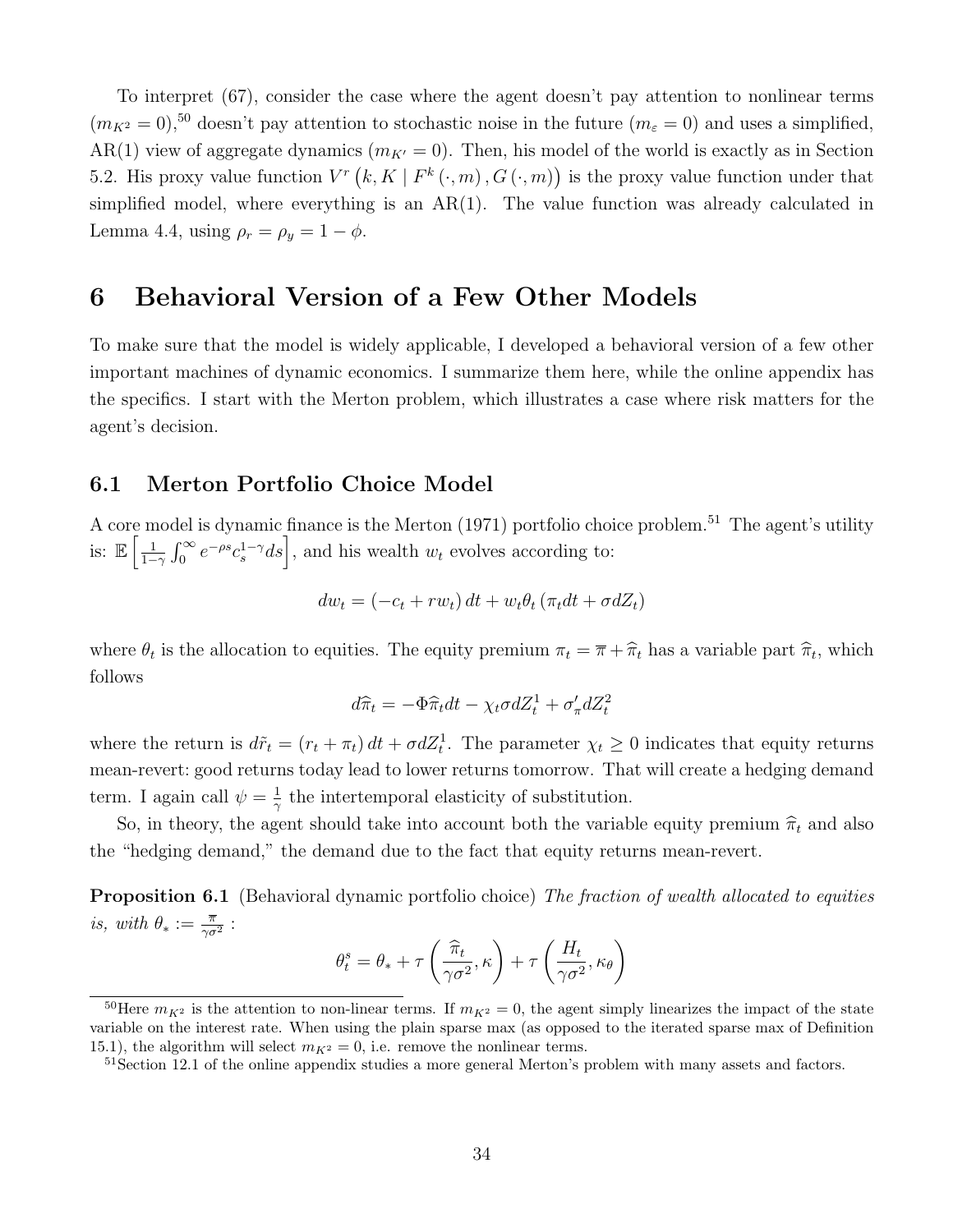while consumption is:  $c_t^s = \mu_t^s w_t$  with

$$
\mu_t^s = \mu_* + \tau \left( (1 - \psi) \frac{\mu_*}{\mu_* + \Phi} \theta_* \widehat{\pi}_t, \kappa_{c/w} \right) + \tau \left( (1 - \psi) \theta_* H_t, \kappa_{c/w} \right)
$$

where  $H_t$  is the hedging demand term

$$
H_t = -\left(1 - \gamma\right)\theta_* \frac{1}{\mu_* + \Phi} \sigma^2 \chi_t
$$

Proposition 6.1 describes the action of a sparse agent. When  $\kappa = 0$  we recover the fully rational agent, as in Barberis (2000), Campbell and Viceira (2002) and Wachter (2010), with the notoriously sophisticated hedging demand term  $H_t$ . When  $\kappa > 0$  increases, portfolio choice becomes insensitive to the change in the equity premium,  $\hat{\pi}_t$ , and the agent thinks less about the mean-reversion of asset, the  $H_t$  terms. In addition, the agent is here allowed to be "schizophrenic:" he pays attention to different things as a consumer than as an investor.<sup>52</sup> For instance, suppose that the price-earnings ratio of equities is very high and expected equity returns are very low; then, the agent will decrease her exposure to equities  $(\theta < \theta_*)$ , but not reduce her consumption  $(\mu_t^s = \mu_*)$ . The online appendix (Section 12.1) develops the Merton portfolio choice model in much greater generality, with many assets and factors.

#### 6.2 Other models

Linear quadratic models Many economic problems can be conveniently expressed as linearquadratic (LQ) models (Ljungqvist and Sargent 2012). Section 12.2 derives how to systematically derive a BR version of those models. The models are very tractable (there is no matrix Ricatti equation to solve). Hence, the model offers a way to quite generally have behavioral version of linear-quadratic problems.

**Precautionary savings** The consumer may save more when the future is uncertain, a phenomenon known as "precautionary savings" (e.g. Carroll 1997). However, a BR consumer may not think much or at all about the stochasticity of his income and under-accumulate a buffer of savings. This is developed in Section 12.3.

Real Investment Model In macro-style investment models, the firm optimizes on investment, with adjustment costs. A behavioral version of this problem is in Section 12.4. The firm uses a simplified model of future profits, which can lead it astray (see Greenwood and Hanson (2015)).

<sup>&</sup>lt;sup>52</sup>To do that, formally, I use the variant of sparse max specified in Gabaix (2014, Section XV.D of the online appendix), which specifies a different attention for each type of action (formally, for each coordinate of the action vector).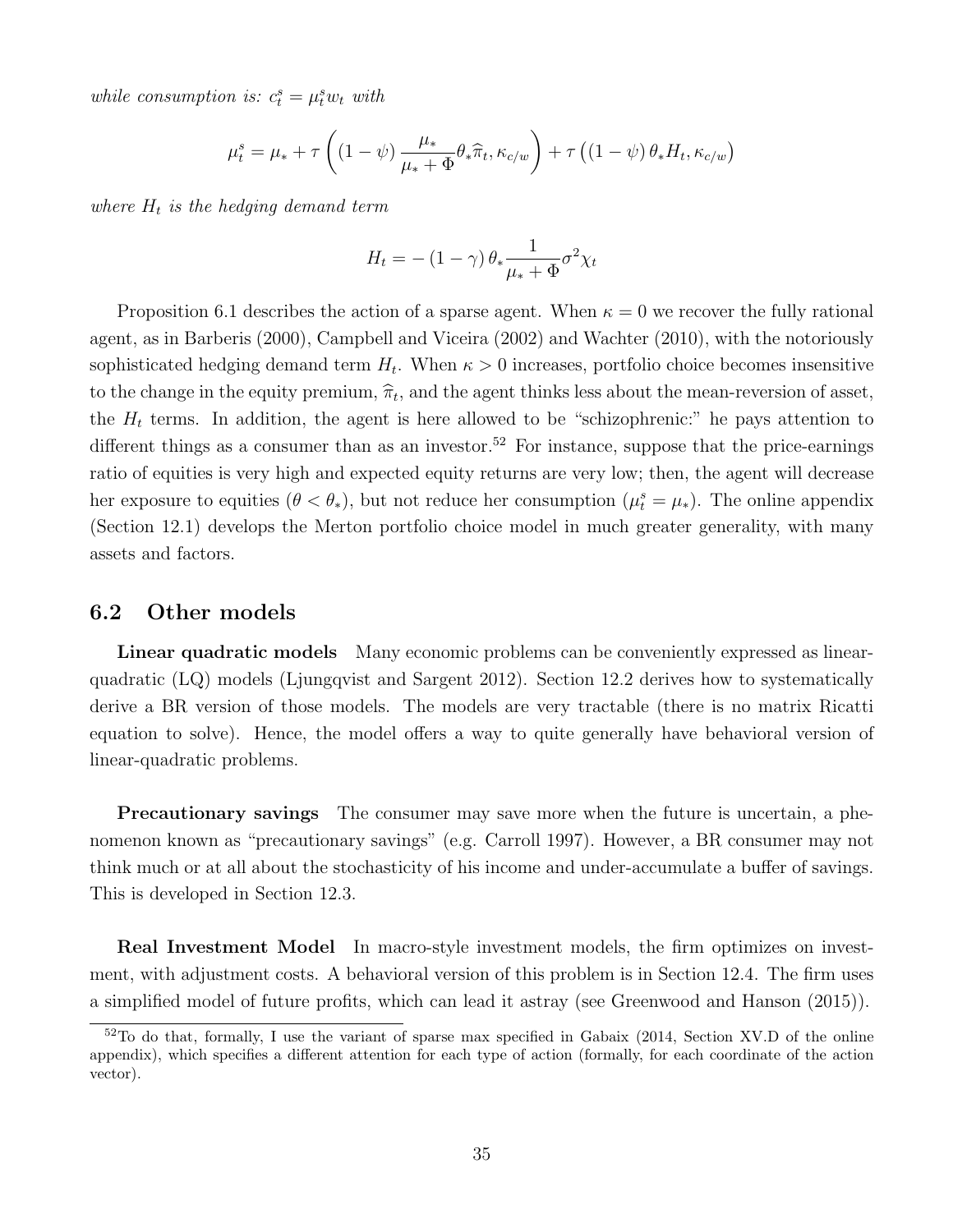The Becker-Murphy model of rational addiction The Becker-Murphy (1988) model of rational addiction is a peak of the use of rationality in economics. Section 12.5 gives a behavioral version of it. Qualitative evidence in favor of the model (the fact that future increase in prices lower consumption today) are also consistent with this BR version - it shows that agent are at least *partially* rational (as in the present model), not that they are *fully* rational (as assumed by Becker-Murphy). This distinction is important: if people are BR enough, they'd be better off under a high tax, or a ban, of the addictive substance – while the optimal tax is 0 in the Becker-Murphy model.<sup>53</sup>

# 7 Discussion

### 7.1 Model Enrichments

Here I discuss different potential enrichments of the model; the online appendix (Section 15) discusses more. I discuss them at first in the context of the 3-period model of Section 4.1.

What happens if the agent takes into account the future costs of thinking? One could imagine that the agent will take into consideration the future costs of thinking in this decision, and in the value function. Of course, this becomes a very sophisticated agent then – far from a BR agent. However, for completeness, I explore this direction in the online appendix, Section 15.3. The consequences are very minor.<sup>54</sup> This is why I don't incorporate this feature in the basic model.

More sophisticated behavioral agents We can illustrate the degrees of sophistication of Definition 3.8 in the 3-period model of Section 4.1. In the basic smax  $(q = 0)$ , the time-1 value function is  $V^{t=1,(q=0)}(w_1,x)=2u\left(\frac{w_1+x}{2}\right)$  $\frac{1+x}{2}$ . With one iteration, the time-1 value function is:

$$
V^{t=1,(q=1)}(w_1,x) = u\left(\frac{w_1 + m_1^*(w_1,\sigma_x^2)x}{2}\right) + u\left(\frac{w_1 + (2 - m_1^*(w_1,\sigma_x^2))x}{2}\right) = V^{t=1,(q=0)}(w_1,x) + O(x^2).
$$

which gives the agent a more sophisticated understanding of his future actions.

The value functions using  $q = 1$  or  $q = 0$  are the same, up to second order terms, and so are all consumptions. In addition,  $m_0^*$  is the same under both models. Hence, as in Proposition 3.14, the naive / sophisticated difference changes only second order terms. This is why I have selected the naive case  $(q = 0$  iterations) as the baseline case. It is simpler, more plausible cognitively, and yields the same result as the sophisticated case, up to second order terms.<sup>55</sup>

 $53$ This analysis is in the spirit of Gruber and Kőszegi (2001), who study a hyperbolic discounting addict, rather than a boundedly rational one in the sense of this paper.

 $54$ First, the basic smax agent does not change his action at all. What changes is on the the q−iterated agent with  $q \geq 1$ . Second, in accordance with Section 3.5, this change makes only a second order change in the action.

<sup>55</sup>Why not model iterated expectations, such as the agent's perception at time 0 of his perception at time 2 of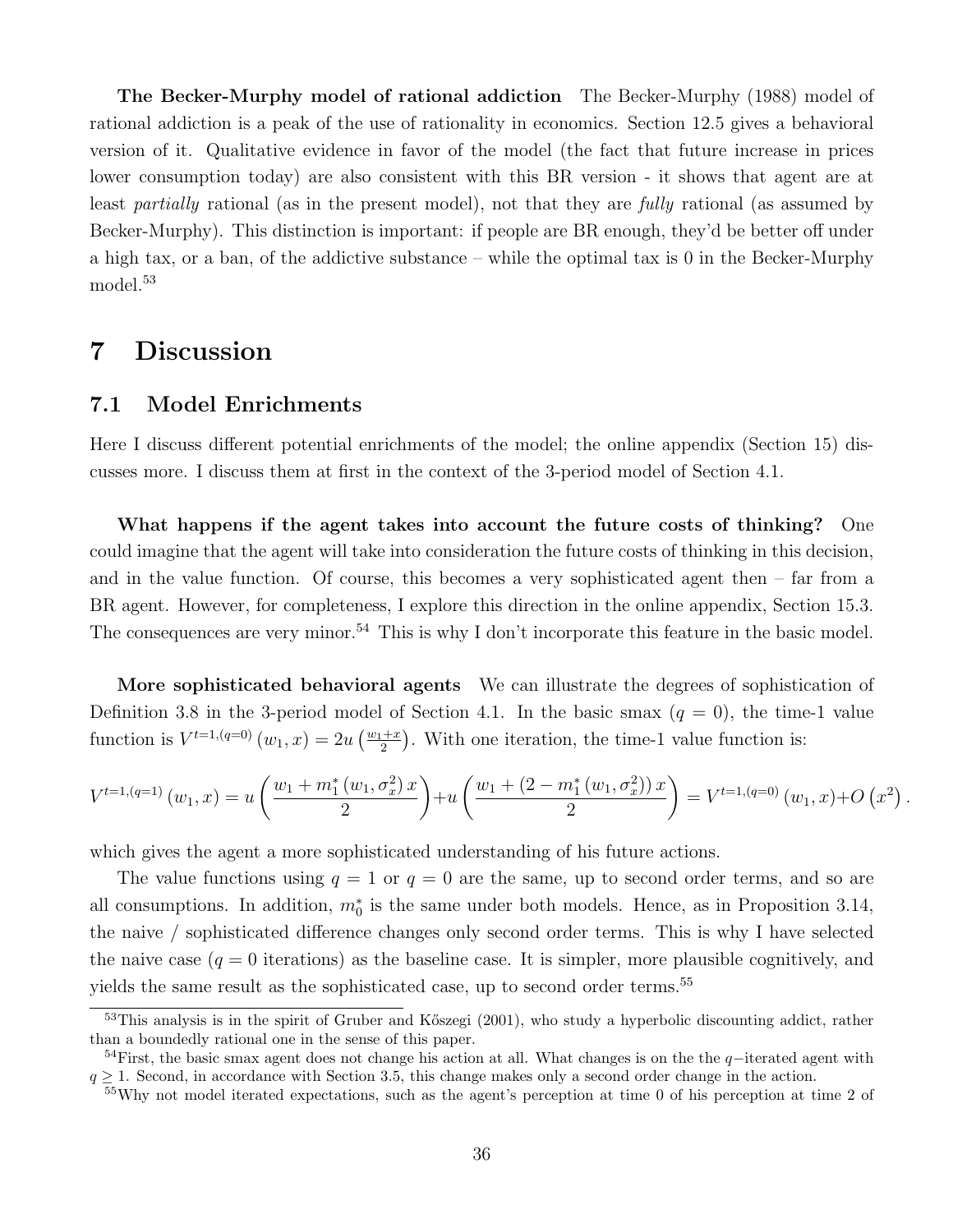**Enriched models of attention.** Suppose that x is very negative, and the agent doesn't see it at first (still  $w_0 + x > 0$ , so the agent can avoid starvation). Will the agent detect the starvation that menaces him? Section 15.1 of the online appendix gives a simple fix, in which the attention at time 1 becomes:

$$
m_1^* = \mathcal{A}\left(\frac{\sigma_x^2}{2\kappa} \max\left\{ \left| u''\left(\frac{w_1}{2}\right) \right|, \frac{1}{K} \left| u''\left(\frac{w_1}{2} + x\right) \right| \right\} \right)
$$

for some  $K > 1$ . In the second term of the max, the agent takes into account the extra income x. One could imagine other variants as well, which are discussed in Section 15 of the online appendix.

### 7.2 Frequently Asked Questions

How do markets clear? They clear as usual: prices adjust so that supply equals demand.<sup>56</sup> We need at least one agent, in each market, to pay some attention to the price. For instance, in the Cass-Koopmans model of Section 5, firms pay attention to the interest rate (in their loan demand), even though consumers might potentially not pay attention to the interest rate (in their loan supply). So,  $r_t = f'(K_t)$  survives, but the Euler equation doesn't.

Does the model only generate underreaction? The model most directly gives underreaction, but can indirectly generate overreaction.<sup>57</sup> Suppose that an analyst sees a company  $C$ with a surge in profits. She'll increase her estimate of its value. However, suppose that she forgets that the competitors of company C will try to imitate it, this way eroding  $C$ 's future profit (see Hanson and Greenwood 2015). The analyst overreacts to the surge in profits because she neglected the competition's response. More generally neglecting mitigating factors (i.e., negatively correlated additional effects) leads to overreaction. Likewise, a consumer overreacts to an income shock if she underpays attention to the fact than that shock is very transitory.

What about other types of dynamic problems, with discrete actions? To have a viable path to bounded rationality, or artificial intelligence, we need environments with enough structure.<sup>58</sup> Here, I rely a particular structure: "smooth" environments, where actions and variables are continuous, functions are smooth, and the world lives close to a well-understood steady state. This means that this theory – in its present form – does not have much to say about discrete environments with essentially no structure, like the traveling-salesman problem.<sup>59</sup> Fortunately,

his perception at time 5? The short answer is that this leads to a combinatorial explosion of the complexity of the model. See Section 15.7.1.

<sup>56</sup>See Gabaix (2014, Section IV) for a systematic analysis in static contexts.

<sup>57</sup>See also Hirshleifer, Lim and Teoh (2009).

<sup>&</sup>lt;sup>58</sup>There is no known good general-purpose algorithm for worlds with no structure and high dimensionality. There may not be any, if  $P \neq NP$ . Also, one will never be able to calculate the cognitive cost of the "rational limit" while problem  $P \neq^? NP$  is open; most experts think it is likely to remain open for decades.

<sup>&</sup>lt;sup>59</sup>One could imagine that some variant could be helpful, e.g. by smoothing or doing a convex relation of discrete problems.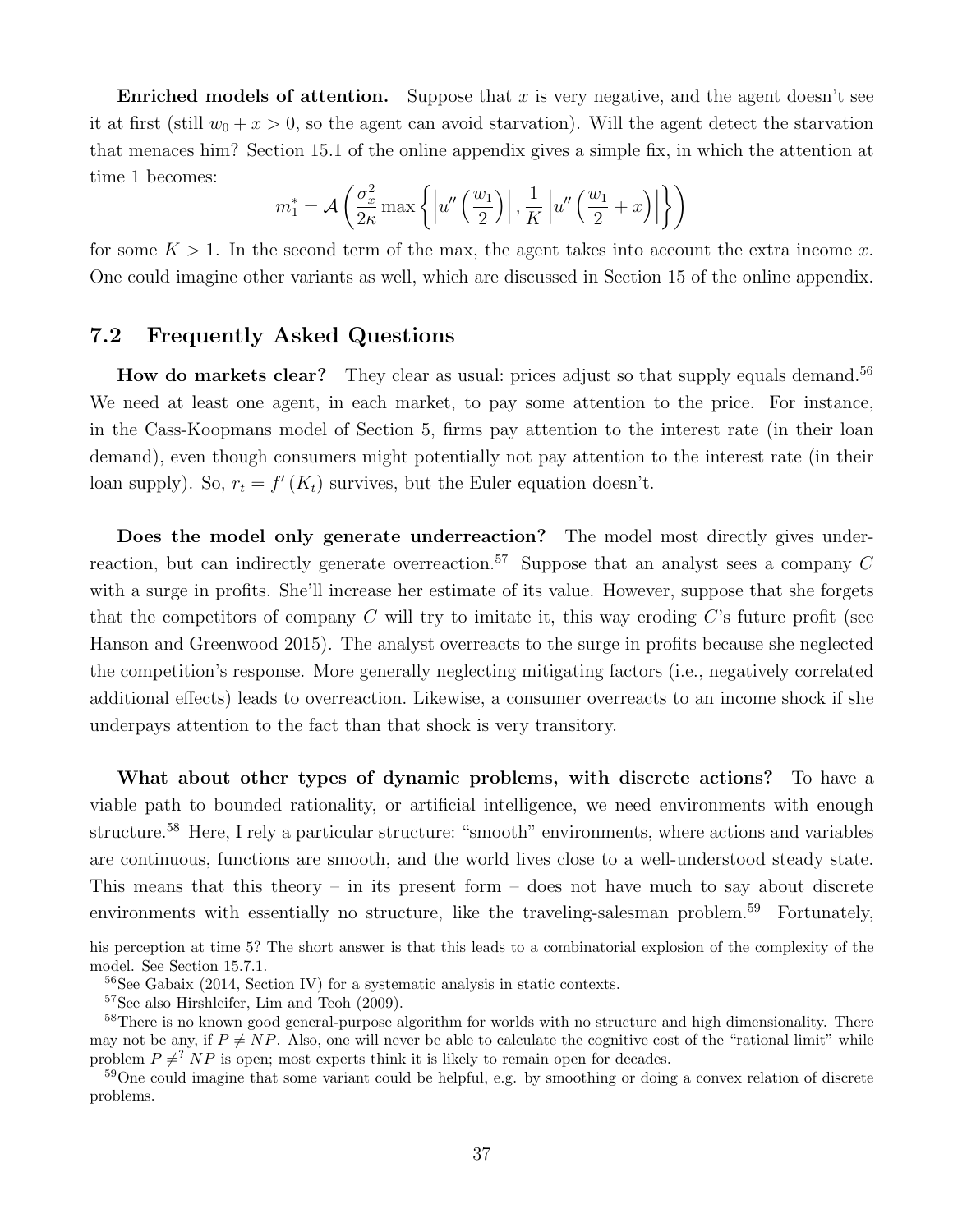worlds with smooth structure are very relevant in economics, especially macro-finance, and the present framework allows us to make progress on those.

What happens with developed financial markets? For instance, in the life-cycle problem of Section 2, what would happen if the x was securitized (so that not just bonds, but also claims on x can be traded)? Here are some short remarks  $-1$  plan to offer a serious treatment of sparse finance in a future paper. First, all basic arbitrages are excluded: as x is deterministic, if x is not priced at its fair value, there's an infinite payoff from trading it: so, agent will pay attention to that arbitrage, and x will be traded at its fair value, x. Second, even though the agent as an investor may fully take  $x$  into account, as a consumer he might not fully take it into account.<sup>60</sup>

Can't one explain anything with bounded rationality? Let us observe that traditional economics models, when free, can "explain almost anything". For instance, the Arrow-Debreu model has a great many degrees of freedom. However, there are two disciplines (besides intuition, a soft form of empirical knowledge): hard empirical constraints on the parameters (e.g. on the production functions) and constraints on the number of free parameters that can be tuned around an agreed-upon baseline model.

I adopt the same attitude here. Take the life-cycle model of Figure 1. There is one free parameter  $(\bar{\kappa})$  to fit a whole lifetime: the model is parsimonious. Next, the model is tightly constrained in its prediction: it can only gives shapes similar to the ones in the Figure 1: first consumption is flat, then declines before retirement, drops at retirement, and is flat thereafter.

This said, there are many extensions that one can think about to enrich the sparse agent (e.g. varying defaults, persistence in attention, heterogeneity in rationality etc.). It means that it's a framework with intriguing features worth exploring. But to keep the parsimony, I think it is useful to coalesce around a very simple default structure. Here I reported a minimalist one with I found useful across a range of problems.

Isn't there much arbitrariness in terms of the "default", and what can non-attended to? The Bayesian counterpart of the "default" is the "prior."<sup>61</sup> There is no good theory of the "prior," but researchers still move on with "reasonable" priors. Likewise, in information economics researchers posit what is known to the agent and what information requires a mental cost.

The situation with sparsity and its default is very similar. I use "reasonable" default and try to make "reasonable" assumptions about what is perfectly perceived (e.g. time  $t$ ) and is not (income after retirement).

An open question for much of economics is a way to systematize such "intuitively reasonable" choices. In the meantime, despite the fact that the model needs inputs, the model produces a good

<sup>60</sup>See Proposition 6.1 and its discussion.

 $61$ The default is a deterministic point estimate (which is useful to model bounded rationality), the prior is a probabilistic distribution.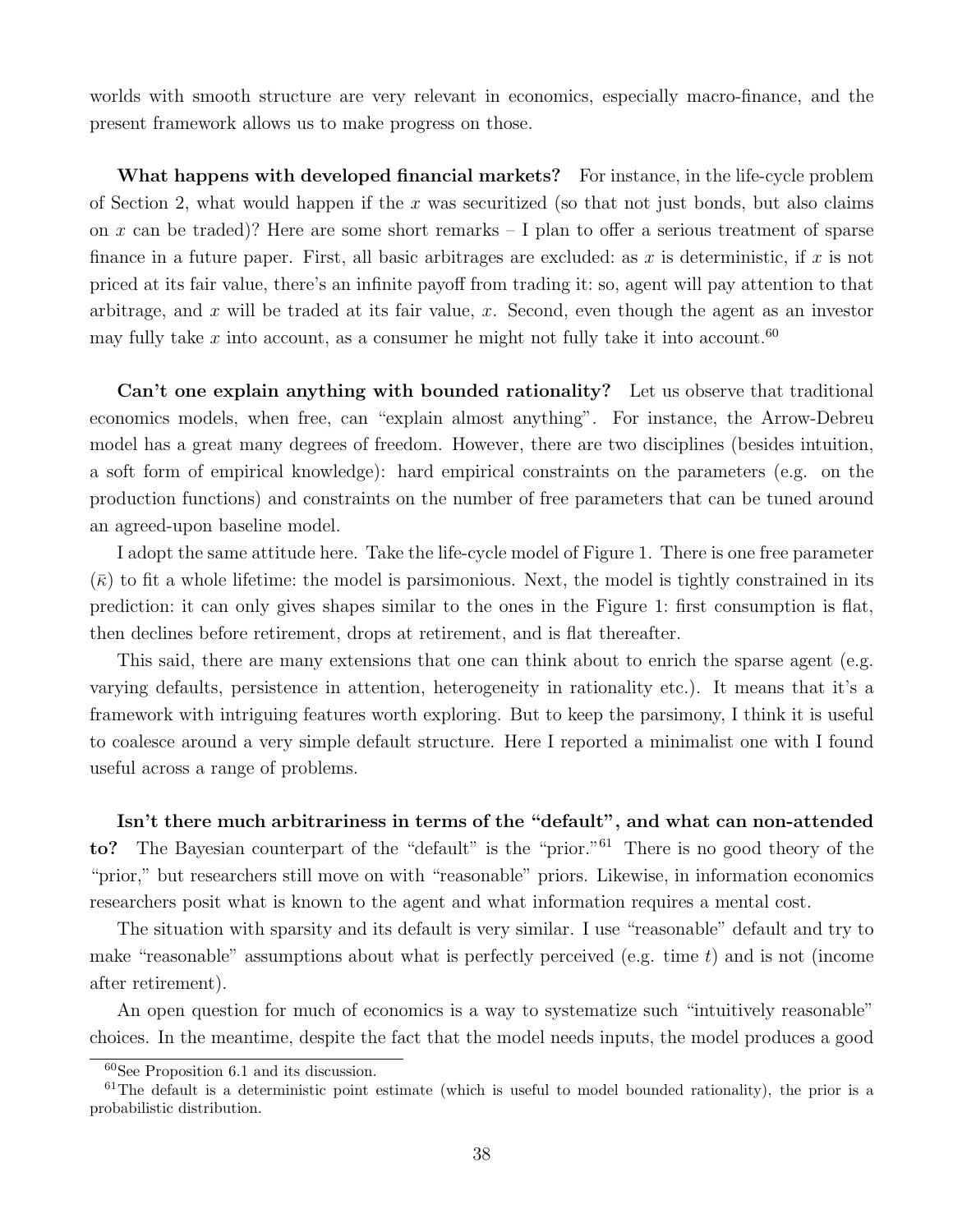amount of value added, e.g. in Figure 1.

As there is one way to be rational, and many ways to be boundedly in rational theory, how do we know how to proceed? It is true that there are many ways to deviate from pure rationality, but some are much more important than others (perhaps they are on a power law, like so many things). Here, I focus of one feature: people use a simplify their picture of the world. There are others (e.g. loss aversion, hyperbolic discounting) and together they constitute a useful account of major deviations from pure rationality.

This agent is quite sophisticated – almost Bayesian. How do we account for big mistakes then? We can try to account for big mistakes and miscalibrations in at least two ways. First, agents don't have good priors ("hyperparameters" in hierarchical Bayes models) on which information is useful. For instance, they (ex post faultily) don't think that thinking about future retirement will help them much, that "it's just too hard". <sup>62</sup> Second, they could have a high cost of cognition in some domains: in the "proportional thinking" specification of Section 10.2.2, agent eliminate considerations that matter for less than 5% of the decision ( $\bar{\kappa} = 5\%$  then). A mediumrun research goal is to measure more systematically attention and costs of cognition, informed by models such as the present one.<sup>63</sup>

Furthermore, sparse agents display only intermediate sophistication. This paper differs from models that demand Bayesian updating, with optimal use of information (and agents pay optimal costs to acquire it, e.g. as in Veldkamp 2010). Behavioral agents like my sparse agents do not do Bayesian updating.<sup>64</sup> For instance, if they see their income go up, Bayesian agents should infer "probably, the interest rate is high" (as income and interest rates tend to have positive correlation), but sparse agents don't do that inference.

Are those agents easier or more complex to use than rational agents? Historically, behaviorally agents have often been more difficult to use (for the economist deriving their actions) than rational agents. However, sparse agents are often easier to use. For instance, they don't need to solve the full equilibrium in their head – they use a sensible consumption rule (e.g.  $(51)$ ), which may not be exactly optimum in their context, but does guide them through life. Also, they may use a reduced number of variables (e.g. their decision depends on two variables rather than 20). Hence, they are easier to use.

 $62$ Farhi-Gabaix (2015, Section 6.1) discusses models with suboptimal allocation of attention.

<sup>63</sup>See Chetty, Looney and Kroft (2009), Brown, Hossain and Morgan (2010), Allcott and Taubinsky (forth.), Taubinsky and Rees-Jones (2015) for recent progress.

 $64$ It would be interesting to formalize systematically a form of "lazy pseudo-Bayesian updating", but I differ that to future research.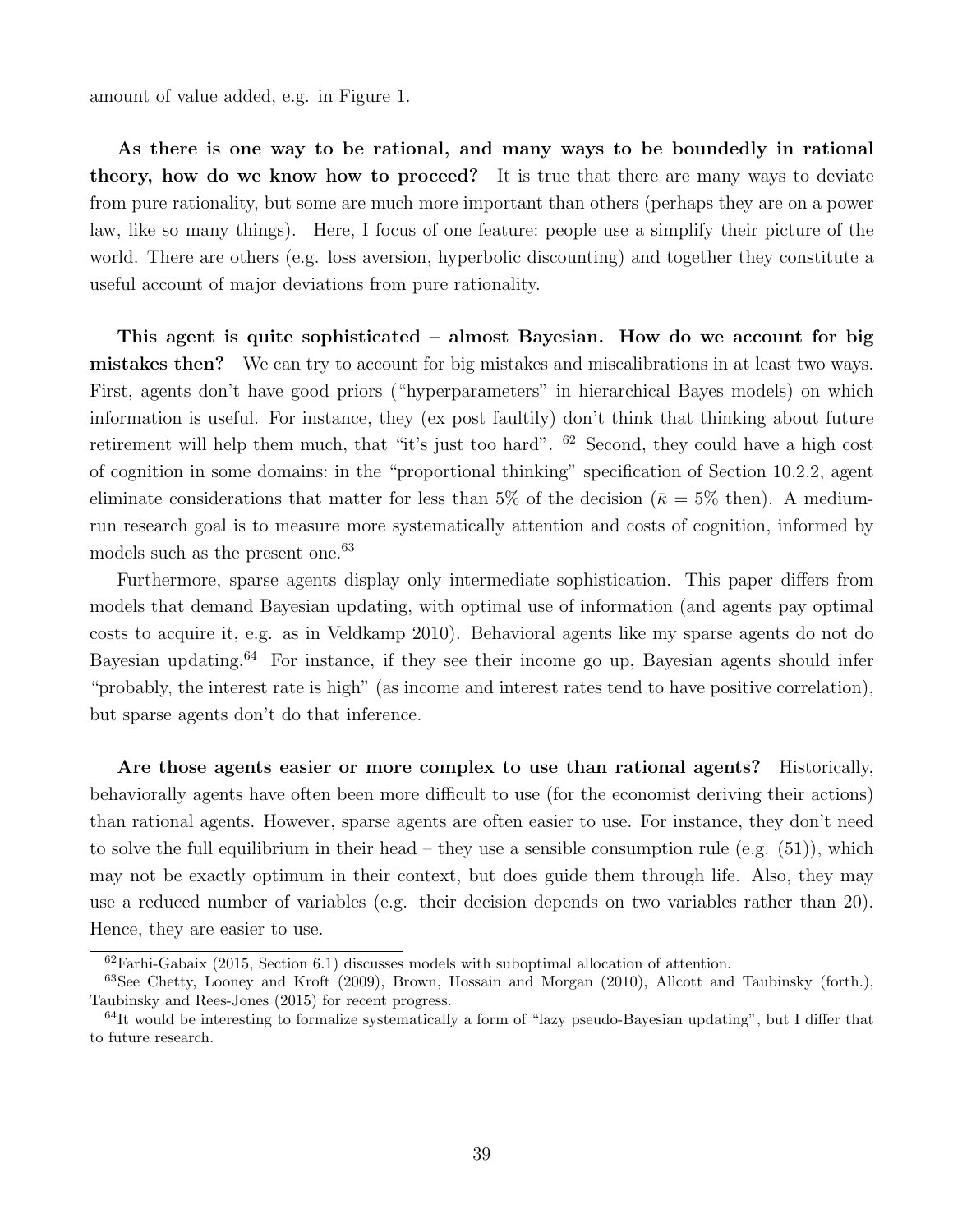### 8 Literature Review

This paper builds on two strands of the literature: on a relatively recent strand of basic behavioral modelling and on an older set of ideas tailored to specific macroeconomic contexts.

One key difference here is that the model is quite systematic. It applies, in a unified manner, to a wide class of models. This generality is possible because I build on earlier work (Gabaix 2014) that developed a quite systematic way to think about boundedly rational optimization in static contexts. There, I proposed a "sparse max", a behavioral, less than fully rational and attentive version of the traditional max operator. That paper was concerned with static cases, while here I explore dynamic ones. That paper allows to give a behavioral formulation of some basic chapters of the microeconomic textbooks (consumer theory, equilibrium theory, Arrow-Debreu). The present paper gives a behavioral version of basic chapters of the macroeconomics textbook. A related paper, Farhi and Gabaix (2015) proposes a behavioral version of textbook taxation theory. Hence, we have a more unified view of bounded rationality in micro and macro, whereas other papers, while insightful, are more piecemeal.

The "micro" sparse max relies on a strand of paper thinking about basic behavioral modelling, in particular inattention, salience. See, for instance, Bordalo, Gennaioli and Shleifer (2013), Chetty, Looney and Kroft (2009), Gabaix and Laibson (2006), Kőszegi and Szeidl (2013), Schwartzstein (2014) and Woodford (2012).

The "macro" dimension of the sparse max relates to papers which offer a variety of devices to model some form of bounded rationality and are tailored to macro contexts (see Veldkamp (2011) and Woodford (2013) for reviews). To examine the pros and cons of models, I use the following criteria in Table 1:

- 1. Do the models also apply to bounded rationality in static contexts? If the goal (which is mine, at least) is to have a quite unified way of talking about bounded rationality in both static (e.g., doing static consumer theory with n goods) and dynamic contexts, this is a desirable property.
- 2. Can the model keep a representative agent? This is very desirable, as most clean theory keeps the representative agent (or at most a small number of types of agents).
- 3. Do we keep deterministic actions, or do actions have to be random?
- 4. Do we have source-dependent inattention?
- 5. Is the model Bayesian? Most economists would think it's a good feature. As the goal is to explore bounded rationality, I submit that it is worthwhile to entertain non-Bayesian models.
- 6. Can the model handle a tractable behavioral version of a general textbook static problems, like max<sub>c<sub>1</sub>,...,c<sub>n</sub> u(c<sub>1</sub>, ...,c<sub>n</sub>) s.t.  $\sum_{i} p_i c_i = w$ ? A tractable dynamic model handling general</sub>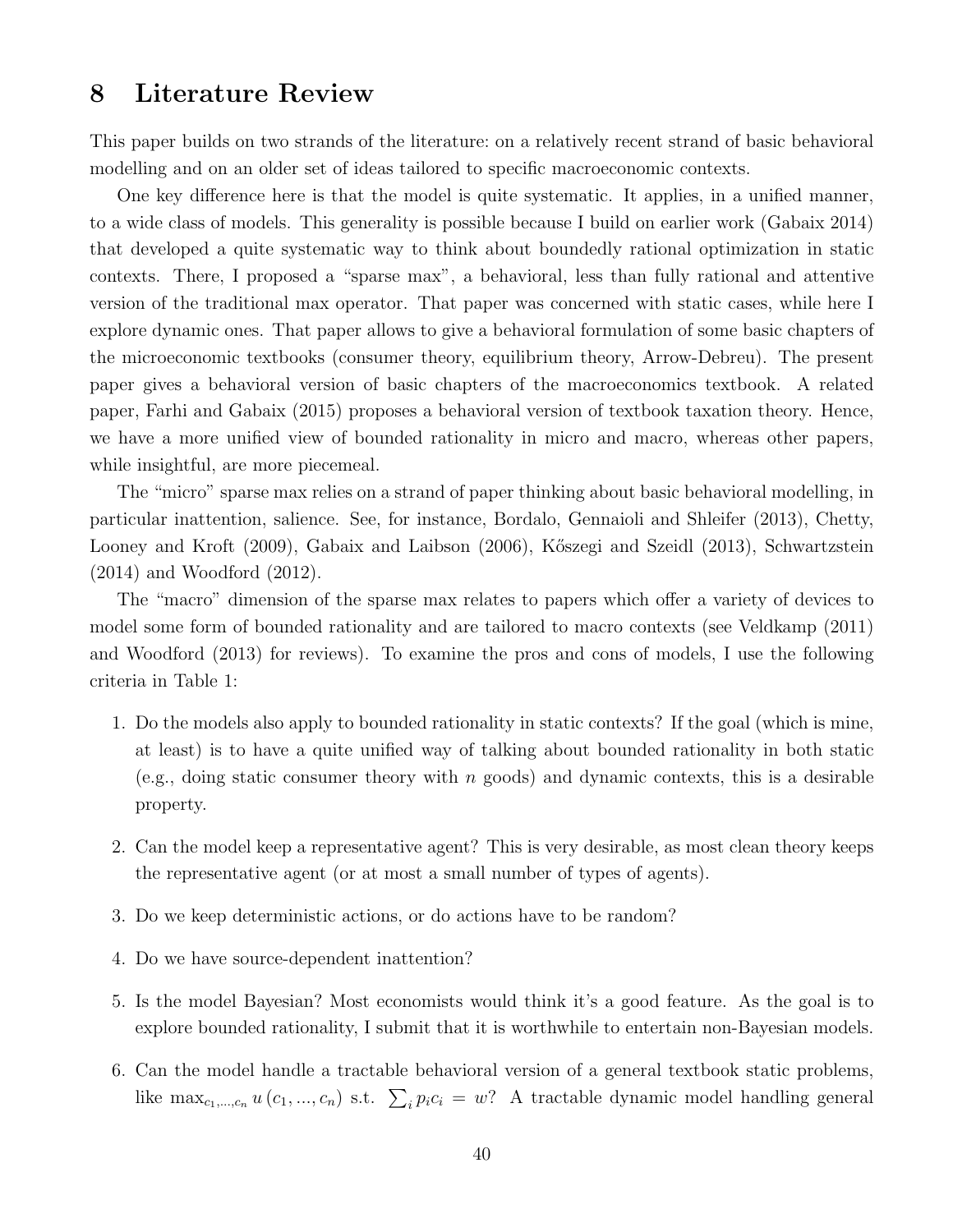#### Table 1: Different Models of Myopia

|                           | BR in    | Rep.           | Determ.        | Source               | Bayesian       | Textbook       |
|---------------------------|----------|----------------|----------------|----------------------|----------------|----------------|
|                           | static   | agent          | actions        | dependent            |                | micro          |
|                           | contexts | allowed        |                | attention            |                |                |
| Rule-of-thumb             | No       | N <sub>o</sub> | ${\rm Yes}$    | Yes                  | N <sub>o</sub> | $\rm No$       |
| <b>Hyperbolics</b>        | $\rm No$ | Yes            | Yes            | $\rm No$             | Yes            | N <sub>o</sub> |
| Credit constraints        | $\rm No$ | $\rm No$       | Yes            | No                   | Yes            | N <sub>o</sub> |
| Imperfectly updated info. | $\rm No$ | $\rm No$       | Yes            | $\operatorname{Yes}$ | Yes            | $\rm No$       |
| Noisy info.               | Yes      | $\rm No$       | N <sub>o</sub> | Yes                  | Yes            | $\rm No$       |
| Entropy penalty           | Yes      | No.            | $\rm No$       | N <sub>o</sub>       | Yes            | $\rm No$       |
| <b>BGS</b> salience       | Yes      | Yes            | Yes            | Yes                  | $\rm No$       | N <sub>o</sub> |
| Sparsity                  | Yes      | Yes            | Yes            | Yes                  | No             | Yes            |

problems such as (24) should a fortiori be able to work in static context. Only the sparse max is – so far – able to do that. Other approaches might do that, but now they appear too complicated to do so.

*Rule-of-thumb consumers.* Campbell and Mankiw (1989) assume that a fraction  $\lambda$  are "rule-ofthumb" consumers who just consume their current income,  $c_t = \bar{y} + \hat{y}_t$ . Those agents could be interpreted as "super-sparse," and pay attention to no other variables, while perceiving income shocks as being fully persistent.<sup>65</sup> In a sense, this research vastly generalizes the Campbell-Mankiw agents, which have proved a useful benchmark. Hence, aggregate consumption is  $\hat{c}_t = \lambda \hat{y}_t + \hat{y}_t$  $(1-\lambda)\frac{\bar{r}}{R}$  $\frac{\bar{r}}{R}\sum_{\tau\geq t+1}$  $\frac{1}{R^{\tau-t}}\hat{y}_{\tau}$ , and we do obtain the higher MPC for current income than for discounted future income.

Hyperbolic consumers. Laibson (1997) models hyperbolic consumers (fully rational or fully naive), and O'Donoghue and Rabin (2001) model partially naive consumers. There are some key differences. One is that a hyperbolic consumer is still a wealth-maximizer, so his consumption function depends only on the present value of future income, without a higher marginal propensity to consume out of current rather than future income (Barro 1999) – unless they are credit constrained (then hyperbolicity amplifies the effect of credit constraints). Another is that sparse agents have source-dependent myopia, unlike (the most common) hyperbolic consumers.

Credit constrained consumers. Those consumers are rational, but credit constrained now or in the near future. As a result, their MPC out of current income is higher than out of future income. A big difference with sparse agents is that again sparse agents have source-dependent myopia. Hsieh (2003) provides evidence for source-dependent myopia: his consumers consume "regularly arriving" government transfers (from the Alaskan oil fund) rationally (see however Kueng 2015), but react in a myopic way (high MPC) to other transitory income shocks.

<sup>65</sup>Actually, the "fully" persistent part is not necessary. It is enough that the agent's consumption is an affine function of their current income (and perhaps wealth), to the exemption of forward-looking variables.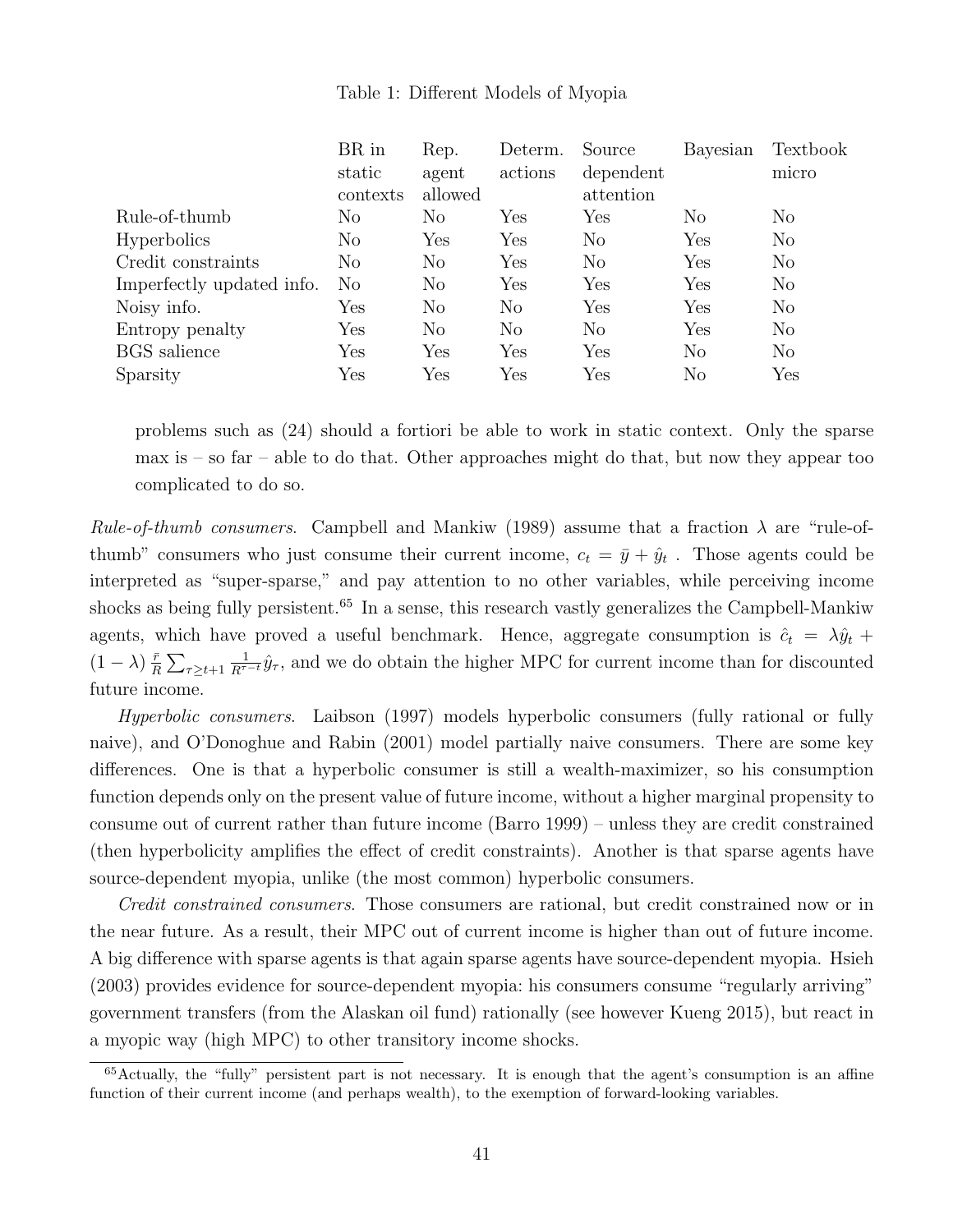Imperfectly updated information. Agents update their information set every now and then, e.g. when hitting a threshold, at fixed or random time intervals (Caballero 1995, Gabaix and Laibson 2001, Mankiw and Reis 2002, Reis 2006, Abel, Eberly and Panageas 2013) or in other imperfect ways (Sargent 1993, Furster, Hébert and Laibson 2012, Schwarzstein 2014). This captures a real phenomenon, but does not apply to the most basic setup, e.g. static ones. Those models are also very complex in rich environments.

Other behavioral models of salience. Bordalo, Gennaioli and Shleifer (BGS, 2013) are pursuing an influential research program modeling the impact of "salience" in a vast number of settings (see also Kőszegi and Szeidl (2011)). In a rough sense, their salience transforms initial variables  $x_i$ into salience-adjusted variables  $m_i x_i$ , with a salience function different determining the  $m_i$  (which can be greater than 1) in a way different from the sparsity setup, but related to it (also, sparsity concentrates on continuous actions, BGS on discrete choices). Modulo this change, and the current proposal should apply to BGS' setup, making it dynamic.

Entropy penalty. In the Sims (2003) approach to inattention, the penalty is an entropy penalty, which results in parsimonious (but very complex to solve, see Matejka and Sims  $(2010)$ ) models, which do not allow for source-dependent inattention. Other papers (Mackowiak and Wiederholt (forth.), Woodford (2012)) deviate from this doctrine by accepting source-dependent inattention. Even though there are many differences of details, there is a common spirit. In noisy-signal theory actions are stochastic: the same problems lead to stochastic actions by agents. As a result, we lose the representative agent in the noisy-signals models. It can be recovered by taking linear approximations. In contrast, in sparsity theory actions are deterministic, which is one factor making this model easier to analyze. In addition, and relatedly, the sparsity model applies well to basic micro (Gabaix 2014), which is so far too difficult for noisy-signal models.

Near rational approach. The "near rational" approach says that agents will lose at most  $\varepsilon$  utils: it is often useful (Akerlof and Yellen 1985, Chetty 2012, Kueng 2015, Parker 2015), but it does not offer a precise model of which actions people will take. The statistics used by the sparsity model are those of the near rational approach (utility losses as in  $(10)$ ), but sparsity makes a definite prediction about agents' actions.

The Hansen-Sargent (2007) robustness framework generates distorted subjective beliefs; they exhibit a sophisticated form of risk aversion and pessimism, but not myopia and simplification per se.

# 9 Conclusion

I presented a practical way to do boundedly rational dynamic programming. It is portable and tractable and sheds light on a number of puzzles reviewed in the introduction.

Given that it is easy to use and sensible, this model may be useful to study other issues in macroeconomics and finance.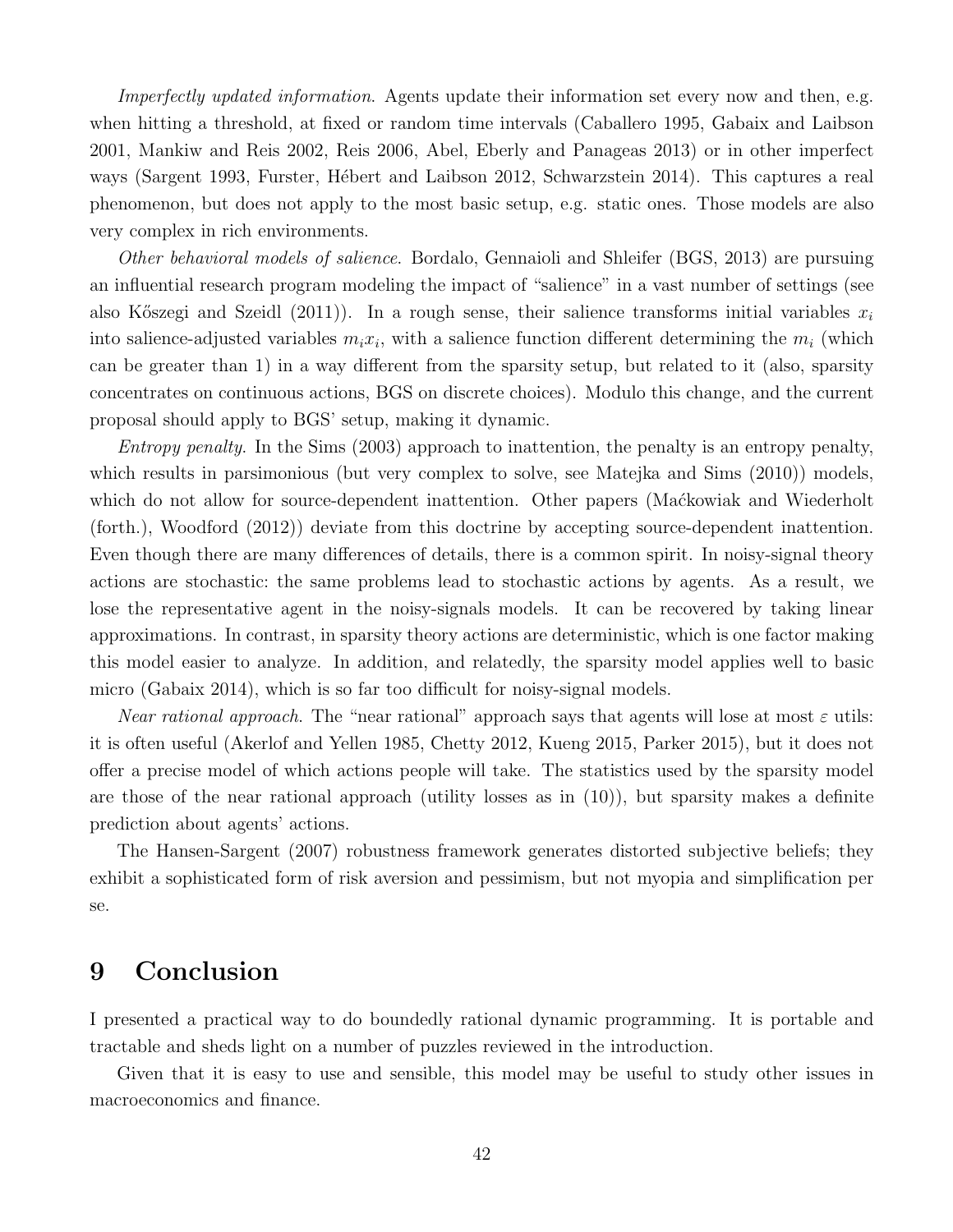# 10 Appendix: Complements

#### 10.1 Tools to Expand a Simple Model Into a More Complex one

Calculating the marginal impact of a new variable:  $V_x$ ,  $V_{w,x}$  Here I develop the method to derive the Taylor expansion of a richer model, when starting from a simpler one. The methods are entirely paper and pencil.<sup>66</sup>

The state variables evolve according to:

$$
w' = F^{w}(w, x, a), x' = F^{x}(w, x, a)
$$

where the ' denote next-period variables. Also, x is stable around 0:  $F^x(w, 0, a) = 0$ .

Consider the fully rational model:

$$
V^{r}(w,x) = \max_{a} u(w,x,a) + \beta \mathbb{E} V^{r}(F^{w}(w,x,a), F^{x}(w,x,a))
$$
 (68)

We start with a simpler model, where x is always 0:  $x \equiv 0$ ,  $F^{x'} = 0$ , i.e.

$$
V^d(w) = \max_{a} u(w, 0, a) + \beta \mathbb{E} V^d \left( F^{w'}(w, 0, a) \right)
$$

We use the notation, for a function  $f(w, a)$ ,

$$
D_w f = \partial_w f + (\partial_a f) \partial_w a^d(w) \tag{69}
$$

which is the total derivative with respect to  $w$ , e.g. the full impact of a change in  $w$ , including the impact it has on a change in the action  $a^{0.67}$ 

#### Bellman method

**Lemma 10.1** The impact of a change x on the value function and its derivative is, respectively:

$$
V_x = \frac{u_x + \beta V'_{w'} F_x^w(w, x, a)}{1 - \beta F_x^x}
$$
\n(70)

$$
V_{w,x} = \frac{D_w u_x + \beta D_w \left[ F_x^w \left( w, 0, a \right) V_{w'}'(w', 0) \right] + \beta V_{x'}' F_{xw}^x}{1 - \beta F_x^x D_w w'}
$$
(71)

where all derivatives are evaluated at  $(a, x) = (a^d(w), 0)$ .

 $^{66}$ They draw from the techniques surveyed by Judd (1998, Chapter 14), who has a more computer-based perspective. Section 15.9extends this to continuous time.

 $67$ The notations are a bit awkward when variables are multidimensional, and can be made clearer by using tensors. To keep things elementary, I don't explicitly use tensors here.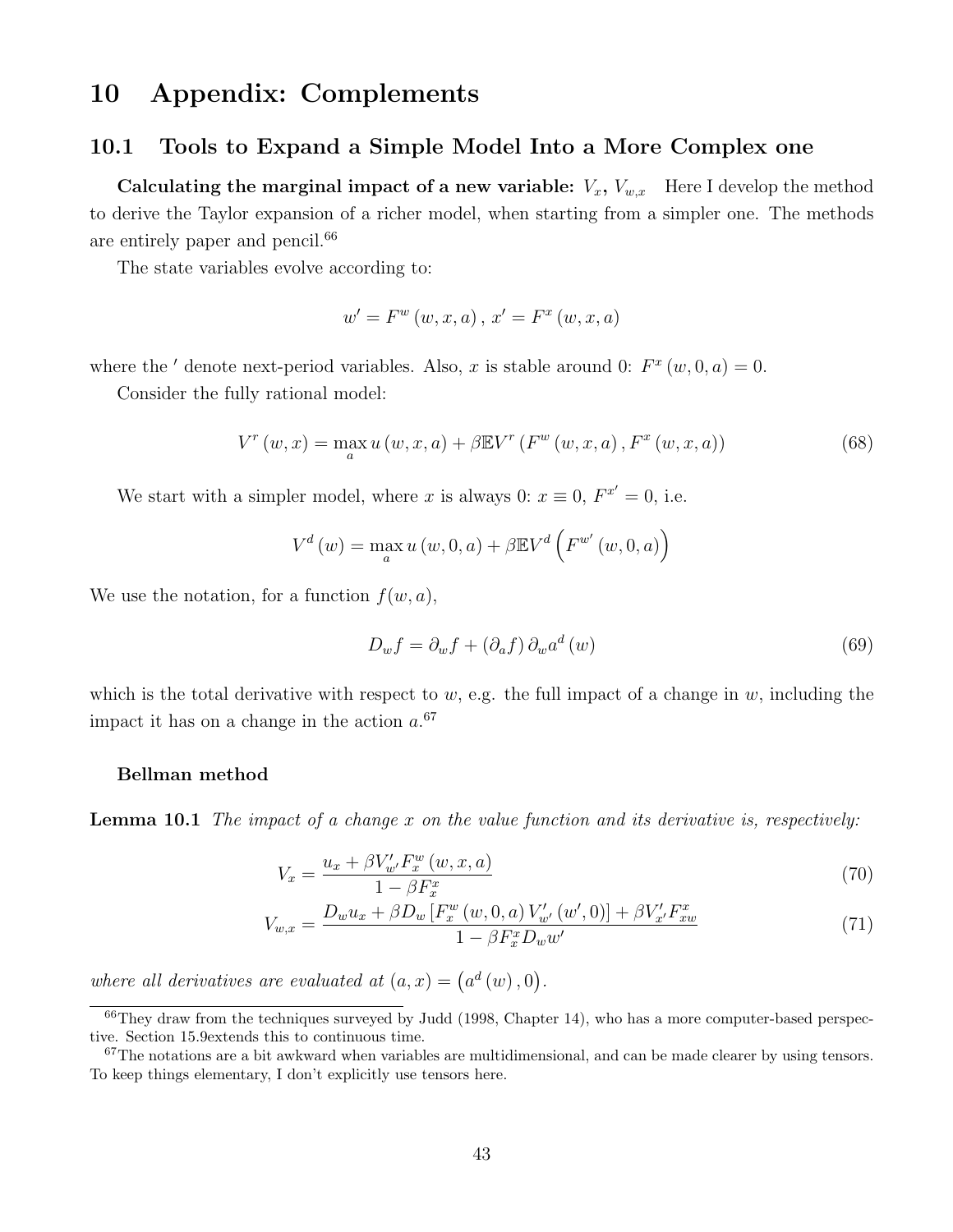**Proof** The proof yields the general method of calculation. We shut down uncertainty and differentiate the rational Bellman equation  $(68)$ , first with respect to the new variable x (using the envelope theorem):

$$
V_x(w, x) = u_x + \beta V'_{w'} F_x^w + \beta V'_{x'} F_x^x
$$

which yields the announced expression for  $V_x$ . Then we take the total derivative w.r.t. w:

$$
V_{w,x}(w,x) = D_w u_x + \beta D_w [V'_{w'} F_x^w(w,x,a)] + \beta F_x^x V'_{w',x'} D_w w' + \beta V'_{x'} D_w F_x^x
$$

so

$$
V_{w,x}(w,0) = \frac{D_w u_x + \beta D_w [F_x^w(w,0,a) V'_{w'}(w',0)] + \beta V'_{x'} D_w F_x^x}{1 - \beta F_x^x D_w w'}
$$

 $\Box$ 

**Lemma 10.2** Assume the local autonomy condition (32),  $F_a^x = 0$ , and consider some value function  $V(w, x)$ . Then, the impact of a change x on the optimal action is (around  $x = 0$ ):

$$
a_x = -\Psi_a^{-1} \Psi_x \tag{72}
$$

.

with  $\Psi(a, x) = u_a + \beta V'_{w'} F_a^w$ , and

$$
\Psi_a = u_{aa} + \beta F_a^w V'_{w'w'} F_a^w + \beta V'_{w'} F_{aa}^w, \qquad \Psi_x = u_{ax} + \beta V'_{w'} F_{ax}^w + \beta F_x^w V'_{w'w'} F_a^w + \beta F_x^w V'_{w'x'} F_a^w. \tag{73}
$$

evaluated at  $(a, x) = (a^d(w), 0)$ . They depend only on the transition functions and the derivatives of the simpler baseline value function  $V^d(w')$ .

**Proof** The first order condition for a is  $\Psi(a, x) = 0$  with

$$
\Psi (a, x) = u_a + \beta V'_{w'} F_a^{w'} + \beta V'_{x'} F_a^{x'}
$$

The rest follows by the implicit function theorem: terms in  $V_{xx}$  drop out because  $F_a^{x'} = 0$  at the default action.  $\square$ 

When the local autonomy condition (32) doesn't hold, a term  $V_{xx}$  appears. Then, the situation is more complex, and requires solving for a fixed point, in the form of a matrix Ricatti equation.

Feynman-Kac method In some cases, it is useful to do the same via a Feynman-Kac type of approach.<sup>68</sup> Here we view  $x_t$  as exogenous, i.e. assume  $x_{t+1} = F^x(x_t)$ . Calling w the initial

<sup>68</sup>I call it "Feynman-Kac" because this approach deals particularly well with stochastic problems.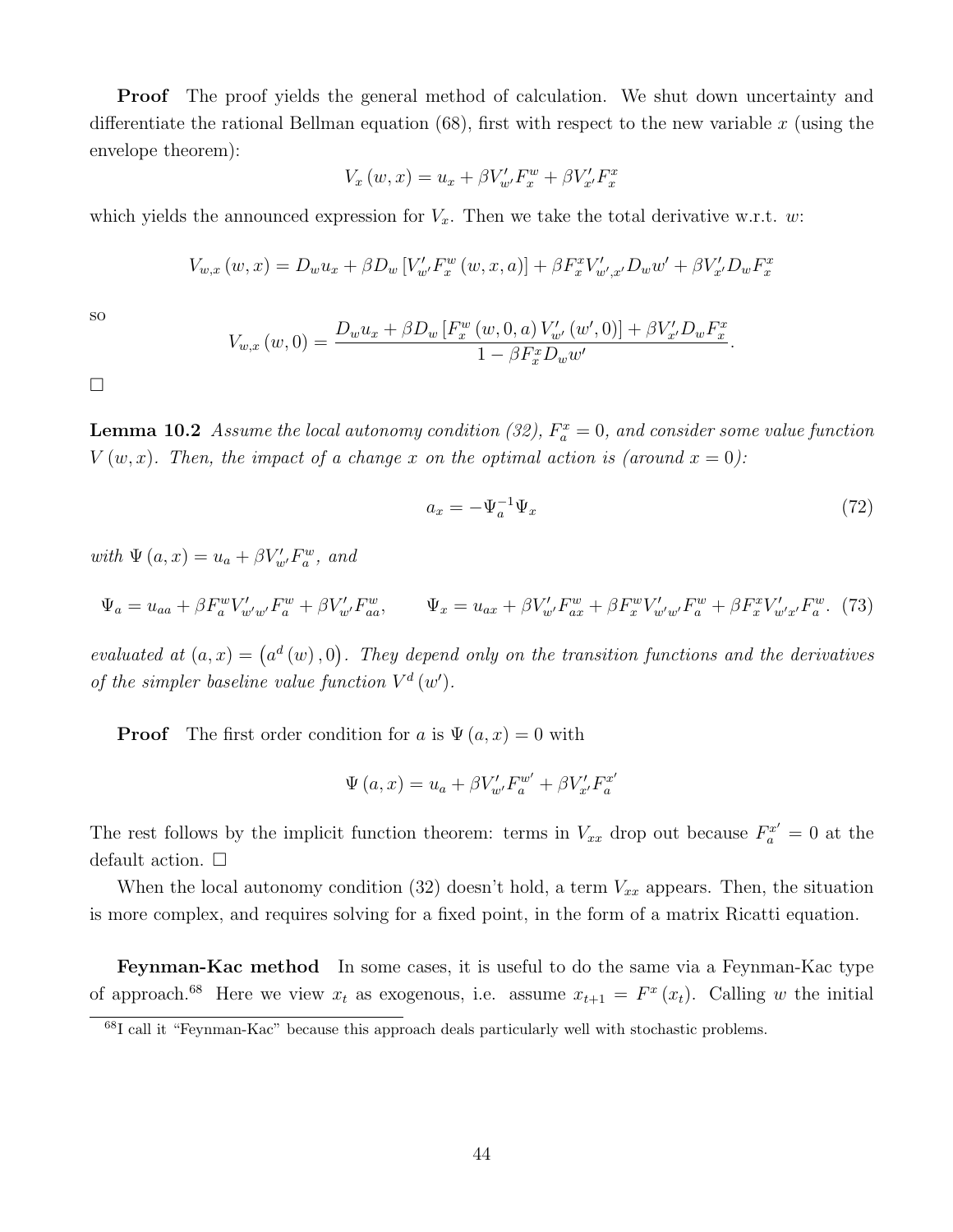condition for wealth, the Lagrangian is:

$$
L = \sum_{t=0}^{\infty} \beta^t u(w_t, x_t, a_t) + \sum_{t=1}^{\infty} \beta^t q_t^w (-w_t + F^{w_t}(w_{t-1}, x_{t-1}, a_{t-1})) + q_0^w (-w_0 + w)
$$

where  $q_t^w = V_w(w_t)$  are the Lagrange multipliers. At the optimum, the agent solves  $V(w)$  =  $\max_{(a_t, w_t)_{t \geq 0}} L$ . This implies that  $L_{a_t} = L_{w_t} = 0$ . The envelope theorem gives:

$$
V_{x_t} = L_{x_t} = \beta^t \left[ u_x \left( w_t, x_t, a_t \right) + \beta q_{t+1}^w F_x^{w_{t+1}} \left( w_t, x, a_t \right) \right]
$$

so that, using the total derivative notation (69),

$$
V_{x_t, w_0} = \beta^t \frac{D w_t}{D w_0}_{|x=0} D_{w_t} \left[ u_x \left( w_t, x_t, a_t^d \left( w_t \right) \right)_{|x_t=0} + \beta V_w \left( w_{t+1} \right) F_x^{w_{t+1}} \left( w_t, x_t, a_t^d \left( w_t \right) \right)_{|x_t=0} \right]
$$

or in short

$$
V_{x_t, w_0} = \beta^t \frac{D w_t}{D w_0} D_{w_t} \left[ u_x^t + \beta V_{w_{t+1}}^{t+1} F_x^{w_{t+1}} \right]
$$
\n(74)

Application. In the consumption problem with  $\beta R = 1$ , let us derive again at the impact of a one-time change of interest rate  $\hat{r}_t$  from Lemma 4.2. Under the default model  $c_t = c_0$  and  $w_t = w_0$ . So  $\frac{Dw_t}{Dw_0} = 1$ ,  $u_{x_t} = 0$ ,  $V_w^d(w_t) = u'(c_t) = \left(\frac{\bar{r}w_t + \bar{y}}{R}\right)$  $\left(\frac{v_t + \overline{y}}{R}\right)^{-\gamma}$ , and given  $F^{w_{t+1}} = (1 + r_t)(w_t - c_t) + \overline{y}$ ,

$$
F_{r_t}^{w_{t+1}} = w_t - c_t = w_t - \frac{rw_t + \bar{y}}{R} = \frac{w_t - \bar{y}}{R} = \frac{w_t^-}{R}
$$

using the notation  $w_t^- := w_t - \bar{y}$  for the beginning of period wealth. Using (74) gives:

$$
V_{x_t, w_0} = \beta^t D_{w_t} \left[ \beta \left( \frac{\overline{r} w_{t+1} + \overline{y}}{R} \right)^{-\gamma} \frac{w_t^-}{R} \right] = \frac{1}{R^{t+2}} D_{w_t} \left[ \left( \frac{\overline{r} w_{t+1} + \overline{y}}{R} \right)^{-\gamma} w_t^- \right]
$$
  
=  $\frac{1}{R^{t+2}} \left( -\gamma \frac{\overline{r}}{R} c_{t+1}^{-\gamma-1} \frac{D w_{t+1}}{D w_t} w_t^- + c_t^{-\gamma} \right) = \frac{1}{R^{t+2}} c_0^{-\gamma-1} \left( -\gamma \frac{\overline{r}}{R} w_0^- + c_0 \right)$ 

as under the default model  $c_t = c_0$ . As time-0 consumption satisfies  $u_{c_0} = V_{w_0}$ , we have  $u_{cc}\partial_{\hat{r}_t}c_0 =$  $\partial_{\hat{r}_t} V_{w_0}$ , and

$$
\partial_{\hat{r}_t} c_0 = \frac{\partial_{\hat{r}_t} V_{w_0}}{u_{cc}} = \frac{\frac{1}{R^{t+2}} c_0^{-\gamma-1} \left( -\gamma \frac{\bar{r}}{R} w_0^- + c_0 \right)}{-\gamma c_0^{-\gamma-1}} = \frac{1}{R^{t+2}} \left( \frac{\bar{r}}{R} w_0^- - \psi c_0 \right) = \frac{1}{R^{t+2}} \left( \frac{r}{R} \left( w_0 - \bar{y} \right) - \psi c_0 \right).
$$

which gives again Lemma 4.2 (the income part being easy as always).

### 10.2 Extension: Proportional Thinking and Scale-Free  $\kappa$

Here are some notes for a practical use of the model.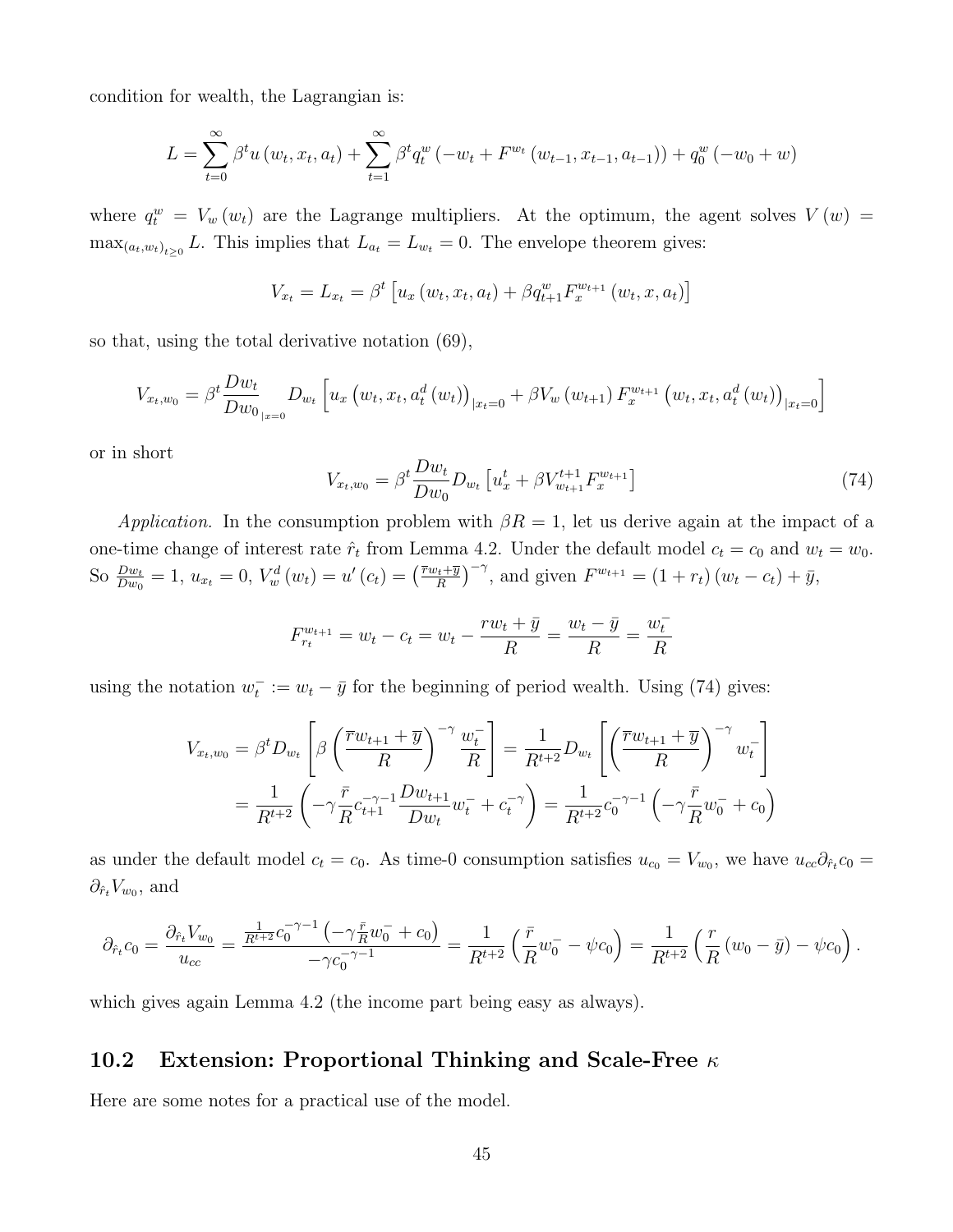#### 10.2.1 Using the model without  $\kappa$

First, one could imagine directly measuring  $m$ . For instance, take the basic life-cycle model of Section 2. Suppose we had data on retirement saving, one could measure the  $m_t$  of say higheducated people vs less educated people, at different points in time  $t$ . That would be interesting. This way, we could back out the correct attention function, or see its determinants over time – a useful research enterprise.

Second, suppose that we keep  $\kappa$  as a more basic parameter, and measure  $\kappa$  it – for one given type of decision. For instance, in the life-cycle model, one could study just one variable, consumption, fitting a  $\kappa$  for it, say over a lifetime.

One important difficulty is that  $\kappa$  is not "scale-free" – it depends on the units of utility. To remedy that problem, I discussed earlier a "scale-free  $\kappa$ " (Gabaix 2014), which I state and generalize here.

#### 10.2.2 Scale-free  $\kappa$  and Proportional Thinking

Scale-free parametrization with a one-dimensional action Suppose first that there is just a one-dimensional action. The following formulation is easy to microfoundation, and proves sensible and convenient:<sup>69</sup>

$$
\kappa = \left(\bar{\kappa}a^{\sharp}\right)^{2}\left|v_{aa}\left(a^{d}\left(x,m^{d}\right)\right)\right| \tag{75}
$$

where  $\bar{\kappa}$  is a unitless parameter, which might portable from one situation to the next (Rabin (2013) advocates such portability of parameters). Here  $a^{\dagger}$  is the "natural" or "typical scale" of the action. In music, \ means the "natural" pitch of a note, so perhaps it's a mnemonic symbol for the "natural scale" of variable).

What is a natural scale? In many cases, this is reasonably clear. If the action is a purchase  $c_k$  in dollar of good k, then  $a^{\dagger} = c^d$ . If the action is a transform  $f(c_k)$  of that purchase, then  $a_k^{\natural} = \left|f'\left(c_k^d\right)\right|c_k^{\natural}$ <sup> $\frac{\hbar}{k}$ </sup>. As a result, if we consider log consumption, the natural scale is  $a_k^{\dagger} = 1$ .<sup>70</sup>

Formulation (75) implies that attention to dimension i is:<sup>71</sup>

$$
m_i = \mathcal{A}\left(\frac{\mathbb{E}\left[a_{m_i}^2\right]}{\left(\bar{\kappa}a^\natural\right)^2}\right)
$$

In turns, we obtain a rule (with  $A = A_1$ ): "Keep only dimensions of reality that matter for more

<sup>69</sup>Section 15.5 provides a microfoundation, which I outline here. Mental effort creates trembling in the action, with a standard deviation  $\sigma_a = \sqrt{2\kappa}a^{\dagger} \left(\sum_i g(m_i)\right)^{1/2}$  proportional to the typical scale of the action (as in much of psychophysics, e.g. in the Weber-Fechner law), and increasing in mental activity  $m$ . The resulting utility losses are then  $\frac{-1}{2}v_{aa}\sigma_a^2 = \kappa \sum_i g(m_i)$  with the value of  $\kappa$  in (75).

<sup>&</sup>lt;sup>70</sup>In addition, if a is presented as belong to a natural range  $a \in [a, \overline{a}]$  (as in many lab experiments): then we can take  $a^{\dagger} = \frac{1}{2}(|\overline{a} + \underline{a}| + |\overline{a} - \underline{a}|)$ , which reflects the absolute value of the midpoint, and the width of the range. In other contexts, we can take  $a^{\dagger} = var (a^r(x))^{1/2}$ .

<sup>&</sup>lt;sup>71</sup>I use  $m_i^* = \mathcal{A}(-\mathbb{E}[a_{m_i}u_{aa}a_{m_i}]/\kappa)$ , from (10).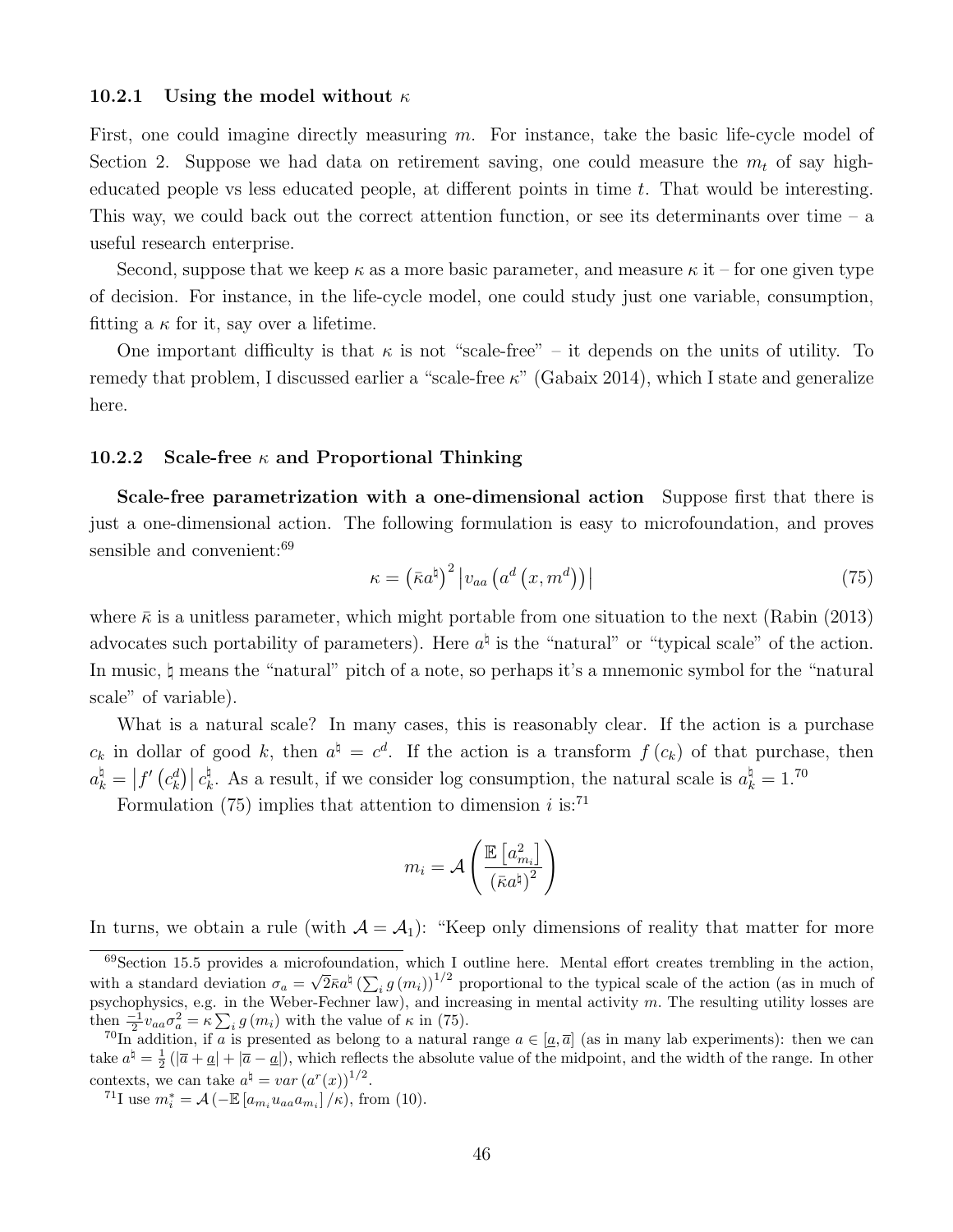than  $\bar{\kappa}$  of the typical scale  $a^{\dagger}$  of the decision".

For instance, a reasonable parameter might be  $\bar{\kappa} = 5\%$ . People then eliminate all considerations that matter for less than 5% of the decision, whether it is for a small decision (e.g., buying at the supermarket) or a big decision (e.g., buying a car).

Some evidence consistent with that is presented by Samuelson and Zeckhauser (1988), who show similar percentage price dispersion between cheap and expensive goods, and by Tversky and Kahneman (1981): people consider a \$5 discount more worthy of an extra shopping trip if it is for a \$15 calculator than for a \$125 jacket. Bordalo, Gennaioli and Shleifer (2013) and Bushong, Rabin and Schwartzstein (2015) have emphasized the importance of this proportional thinking.

I conjecture that this feature is a good benchmark which would be interesting to evaluate empirically (I do not claim it will work perfectly, but I conjecture that it will hold more likely than the polar opposite prediction that people would be 100 times more precise for a good that costs 100 times more).

Scale-free parametrization with many actions. We can generalize the idea above to many actions. To do that, formally, I use a variant of sparse max, which specifies a different attention for each type of action (formally, for each coordinate of the action vector).<sup>72</sup>

**Definition 10.3** (Sparse max: scale-free with action-specific attention). When it is scale-free, with action-specific attention, the sparse max  $\max_{a,m|a^{k}}^{SF} v(a,x,m)$  is defined as follows.

Step 1: For each dimension k of the action, the attention vector  $m^k = (m_i^k)_{i=1...n}$  is given by:

$$
m^* = \arg\min_{m \in [0,1]^n} \sum_{i} \left[\frac{1}{2} \left(a_{m_i}^k\right)^2 (1 - m_i)^2 + \left(\bar{\kappa} a^{k, \sharp}\right)^2 g(m_i)\right]
$$
(76)

Step 2: The k-th dimension of the action  $(a_k^*)$  is the optimal under the model  $m^k$ , given the other dimensions of actions  $(a_{-k}^*)$ .

$$
a_k^* \in \arg\max_{a_k} v\left(\left(a_k, a_{-k}^*\right), x, m^k\right). \tag{77}
$$

Practically, Definition 10.3 yields an explicit formula for attention:

$$
m_i^k = \mathcal{A}\left(\frac{\mathbb{E}\left[\left(a_{m_i}^k\right)^2\right]}{\left(\bar{\kappa}a^{k,\natural}\right)^2}\right) \tag{78}
$$

 $72$ See Gabaix (2014, Section XV.D of the online appendix)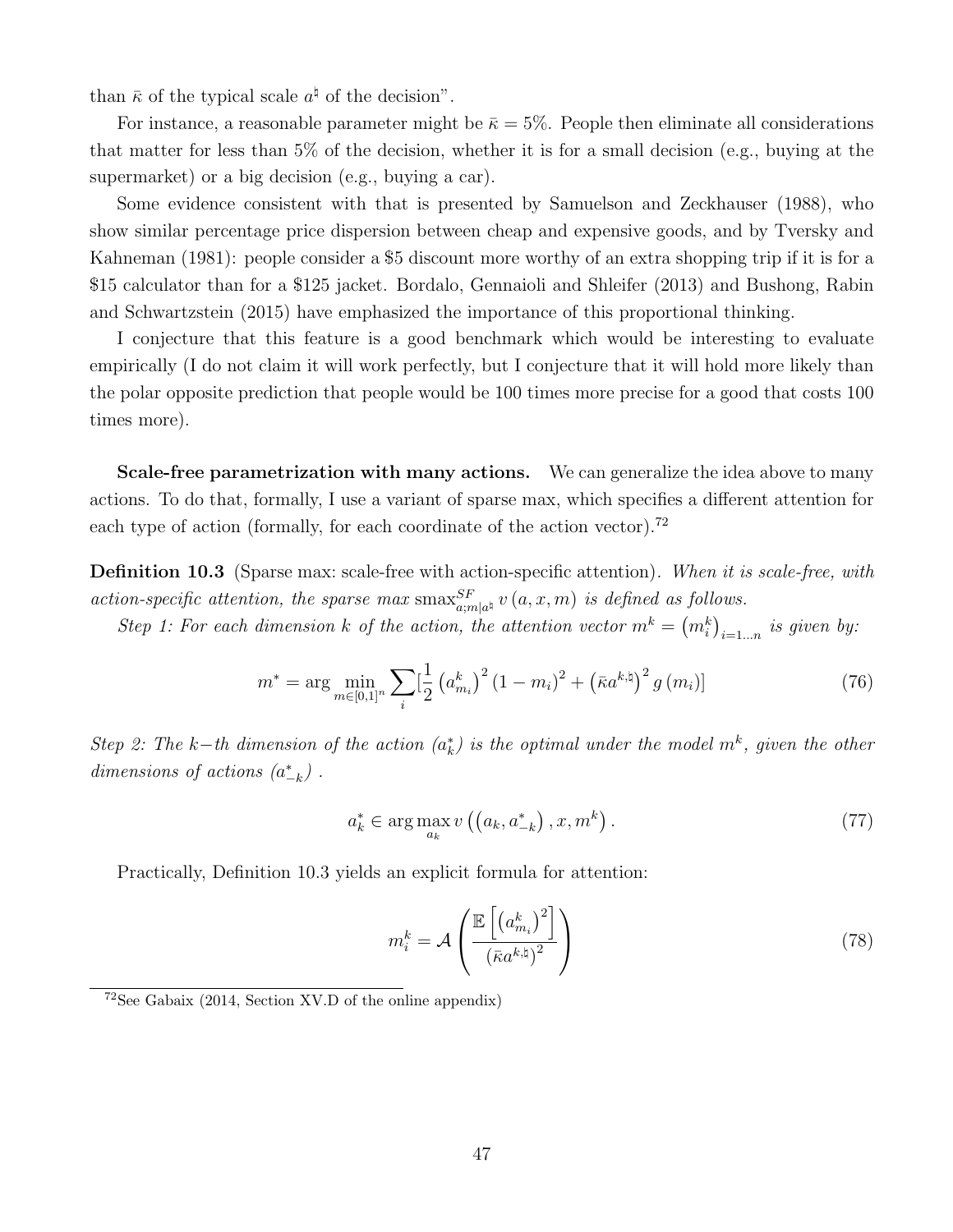and a first order condition for action is, for each  $k:^{73}$ 

$$
v_{a_k}\left(a^*,x,m^k\right) = 0\tag{79}
$$

In conclusion: based on the psychological evidence on proportional thinking, it seems plausible that the above formulation will calibrate reasonable well, with one scale-free parameter  $\bar{\kappa}$ , which I conjecture to be around  $\bar{\kappa} = 5\%$  – if people omit factors that matter by less than 5%.

For concreteness, here is an example. Suppose that there are two actions,  $a^1$ ,  $a^2$ , and:

$$
v(a,x) = -\frac{1}{2} \sum_{k=1}^{2} w^{k} \left( a^{k} - \sum_{i} b_{i}^{k} x_{i} \right)^{2}
$$

where  $w^k > 0$  is a scale,  $b^k$  is a vector. Then, the attention-augmented utility function is  $v(a, x, m) =$  $-\frac{1}{2}$  $\frac{1}{2}\sum_{k=1}^{2} w^k (a^k - \sum_i b_i^k m_i x_i)^2$ . The basic sparse max yields:

$$
m_i = \mathcal{A}\left(-\mathbb{E}\left[a_{m_i}v_{aa}a_{m_i}\right]\frac{1}{\kappa}\right) = \mathcal{A}\left(\frac{1}{\kappa}\sum_{k=1}^2 w_k \left(b_i^k\right)^2 \sigma_{x_i}^2\right)
$$

and  $a^k = \sum_i b_i^k m_i x_i$ . In contrast, the scaled sparse max of Definition 10.3 gives:

$$
m_i^k = \mathcal{A}\left(-\mathbb{E}\left[a_{m_i}^k v_{a^k a^k} a_{m_i}^k\right] \frac{1}{\kappa}\right) = \mathcal{A}\left(\frac{\left(b_i^k\right)^2 \sigma_{x_i}^2}{\left(a^{k, \natural}\right)^2} \frac{1}{\kappa^2}\right)
$$

and  $a^k = \sum_i b_i^k m_i^k x_i$  for  $k = 1, 2$ . Here, the attention is independent of  $w^k$ : for action k, the agent makes sure to include all considerations i that makes him change his decision by more than  $\bar{\kappa}$  times the typical scale  $a^{k,\natural}$ .

#### 10.3 Complements: Life-cycle model with  $T$  periods

Here are some more precisions to see how the intuitive procedure of Section 2 is an outcome of the general formalism. The action is consumption  $c_t$  and the state vector is

$$
z_t = (w_t, x, t)
$$

Note that  $x^* := (T - L)\hat{y}$  is the objective value, so  $z_0 = (w_0, x^*, 0)$ . But it is useful to consider x a variable.

The objective laws of motion are expressed in  $F^z(c, z_t)^{74}$ . So, the rational agent at time t solves

<sup>74</sup>Formally,

$$
F^{w}(c, z_{t}) = w_{t} + \bar{y} + \frac{x}{T - L} 1_{t \geq L} - c_{t}, \qquad F^{x}(c, z_{t}) = x, \qquad F^{t}(c, z_{t}) = t + 1.
$$

<sup>73</sup>If several actions are possible (which is not a generic situation) then for instance we take one closest to the default action by some metric.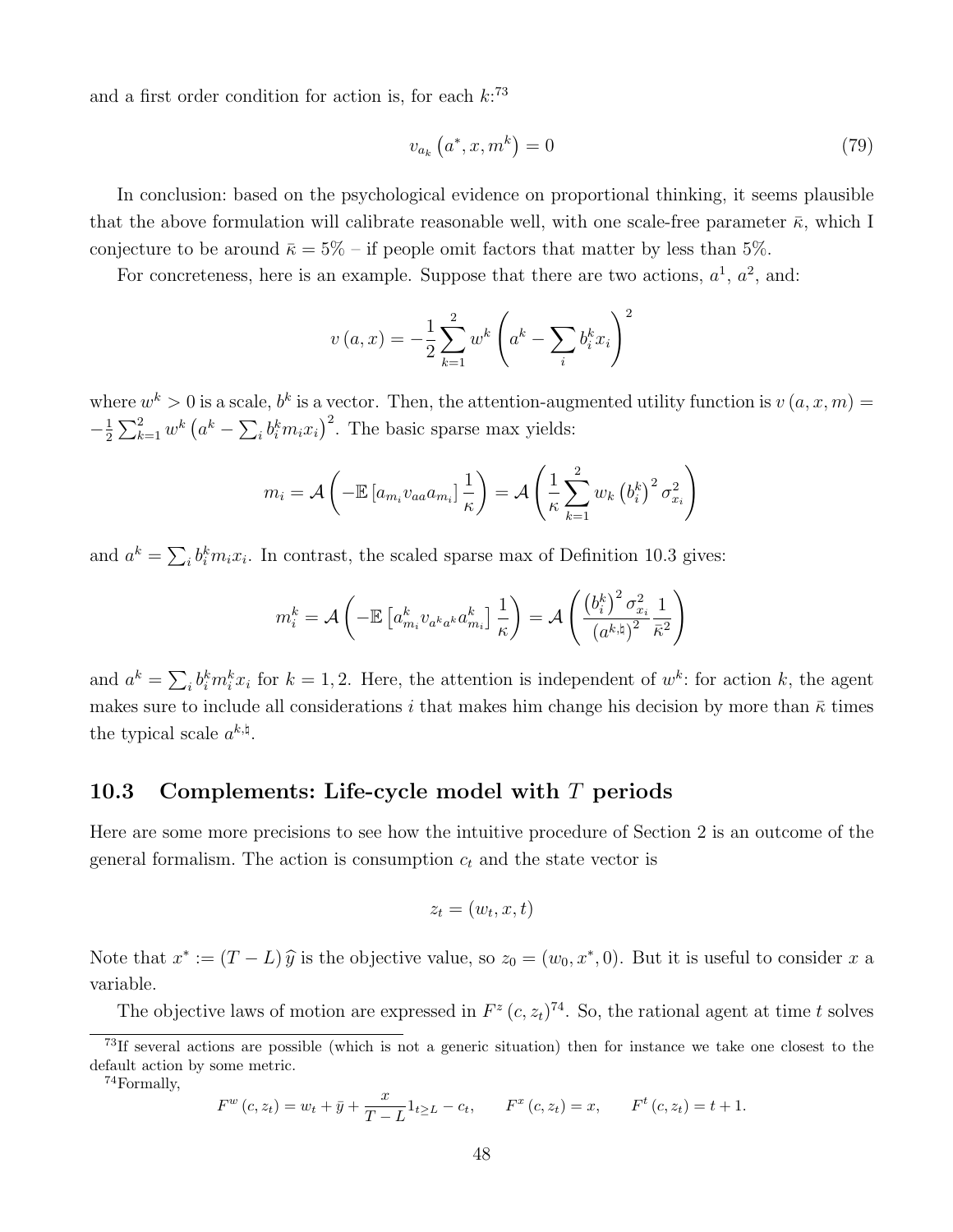$c_t^r = \arg \max_t v(c, z_t)$ , with v defined in (3):  $v(c, z_t) := u(c) + V^r(w_t + \bar{y} - c, x, t + 1)$ .

For the behavioral agent, the attention-augmented law of motion is  $F^z(z_t, m) := F^z(w_t, mx, t)$ before retirement (for  $t < L$ ): only x is misperceived. After retirement, I assume correct perception,  $F^{z}(z_t,m) := F^{z}(z_t).$ <sup>75</sup> The proxy value function is  $V^{p} = V^{r}$  (equation (2)). Then, Definition 3.4 gives:

$$
c_t = \arg\max v(c, z_t, m) \text{ with } v(c, z_t, m) := v(c, w_t, mx, t)
$$
\n
$$
(80)
$$

When we apply the sparse max of Definition 3.1. Step 1 gives the value of  $m_t$  in (6). Step 2 gives the value of  $c_t$  in (6).

## 11 Appendix: Proofs

The online appendix contains most proofs.

**Proof of Lemma 3.3** The rational reaction function satisfies:  $a^r(x) = a^d + \sum_i b_i x_i + \lambda(x)$ for a function  $\lambda(x) = O(|x||^2)$ . So,  $\partial a/\partial x_i = b_i$  and:

$$
m_i^* = \tau \left( 1, \frac{\kappa_a}{\sigma_i \cdot \partial a / \partial x_i} \right) = \tau \left( 1, \frac{\kappa_a}{\sigma_i \cdot b_i} \right)
$$

We shall use the notation  $\overline{\lambda}(x) := \lambda ((m_i^* x_i)_{i=1...n})$ , which also satisfies  $\overline{\lambda}(x) = O(|x||^2)$ . The sparse reaction function is:

$$
a^{s}(x) = \arg\max_{a} u(a, m_{1}^{*}x_{1}, ..., m_{n}^{*}x_{n}) = a^{s}(m_{1}^{*}x_{1}, ..., m_{n}^{*}x_{n})
$$
  

$$
= a^{d} + \sum_{i} b_{i}m_{i}^{*}x_{i} + \lambda ((m_{i}^{*}x_{i})_{i=1...n}) = a^{d} + \sum_{i} b_{i}\tau \left(1, \frac{\kappa_{a}}{\sigma_{i} \cdot b_{i}}\right)x_{i} + \overline{\lambda}(x)
$$
  

$$
= a^{d} + \sum_{i} \tau \left(b_{i}, \frac{\kappa_{a}}{\sigma_{i}}\right)x_{i} + \overline{\lambda}(x) = a^{d} + \sum_{i} \tau \left(b_{i}, \frac{\kappa_{a}}{\sigma_{i}}\right)x_{i} + O\left(\|x\|^{2}\right).
$$

**Proof of Proposition 4.3** Suppose first that the problem is deterministic. Given attention  $m_r, m_y$ , the agent's problem is identical to the rational agent's problem, in a world in which the true interest rate is  $\bar{r} + m_r \hat{r}_t$ , and true income is  $\bar{y} + m_y \hat{y}_t$ , and the transition function is the one perceived by the agent. Hence, calling  $c_0^r(w_0, (\hat{r}_{\tau}, \hat{y}_{\tau})_{\tau \geq 0})$  the rational consumption given flows  $c_0^s(w_0, (\hat{r}_{\tau}, \hat{y}_{\tau})_{\tau \geq 0}) = c_0^r(w_0, (m_r\hat{r}_{\tau}, m_y\hat{y}_{\tau})_{\tau \geq 0}).$  Using the Taylor expansion in Lemma 4.2 gives the result. When the problem is stochastic, as in the proof of Lemma 4.2, we take the certain equivalent at each period.

 $^{75}$ Formally, there is an element of arbitriness: one could conceive a partial misperception of time t, or misperception income after retirement. A medium-run open question is a way to endogenize such "intuitively reasonable" choices. Still, the model produces a lot of reasonable behavior "on its own", e.g. in Figure 1.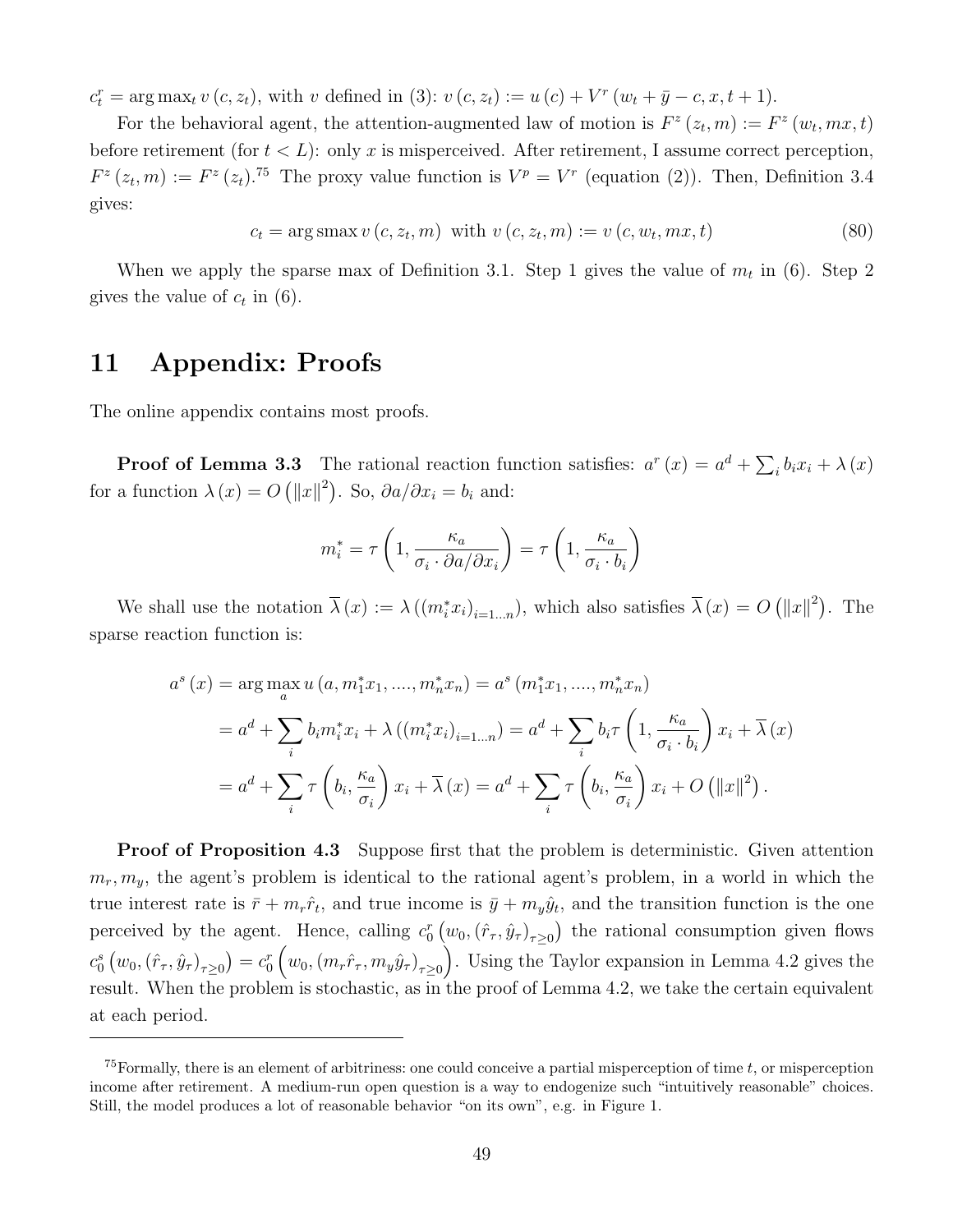**Proof of Proposition 5.1** If  $\phi^d \geq \phi^r$ , we have  $\phi_0 = \frac{\xi}{r + \phi^d} \leq \frac{\xi}{r + \phi^r} = \phi^r$ , hence  $\phi = m_K \phi_0 <$  $\phi_0 \leq \phi^r$ . If  $\phi^d \geq \phi$  then  $\phi^0 = \frac{\xi}{r + \phi^d} \leq \frac{\xi}{r + \xi}$  $\frac{\xi}{r+\phi}$ , so that  $\phi = m_K \phi_0 < \phi_0 \leq \frac{\xi}{r+\phi}$  $\frac{\xi}{r+\phi}$ , and  $\phi(r+\phi) < \xi$ . Given that  $\xi = \phi^r (r + \phi^r)$ , that implies  $\phi < \phi^r$ .

By (58)  $\phi < \phi^r$  implies that fluctuations in capital  $var\left(\hat{K}_t\right)$  are more volatile in the sparse economy. Given  $Y_t = f(K_t) + \delta K_t$ , we have  $\hat{Y}_t = (f'(K_*) + \delta) \hat{K}_t$ . So the same properties holds for GDP fluctuations  $\hat{Y}_t$  as capital  $\hat{K}_t$ , as the two are proportional.

For consumption have  $\hat{C}_t = (r + \phi) \hat{K}_t$ , so  $\sigma_C = (r + \phi) \sigma_K = (r + \phi) \frac{\sigma_{\varepsilon}}{\sqrt{2\phi}}$  from (58). The latter function is increasing in  $\phi$  for  $\phi \geq r$ . Hence,  $\sigma_C$  is higher in the sparse economy  $(r \leq \phi \leq \phi^r)$ . Next,  $\hat{I}_t = \hat{Y}_t - \hat{C}_t = (f'(K_*) + \delta - (r + \phi)) \hat{K}_t = (\delta - \phi) \hat{K}_t$ , so  $\sigma_{\hat{I}_t} = |\delta - \phi| \sigma_K = |\delta - \phi| \frac{\sigma_{\varepsilon}}{\sqrt{2\phi}}$  a U-shaped function of  $\phi$  with minimum at  $\phi = \delta$ . So, if  $\phi^r \leq \delta$ , investment is more volatile in the sparse economy.

**Proof of Proposition 5.2** In continuous-time limit, the second derivative of the value normalized function  $v(c) := [u(c) dt + \beta V (k_t + y_t - (1 + r_t dt) c_t dt, K_{t+1}) - V (k_t, K_t)] / dt$  is  $v_{cc} = u_{cc}$ , this is a quite general phenomenon. Applying (10) with  $c_K = \phi_0$ , we obtain:

$$
m_K = \mathcal{A}\left(\frac{|u_{cc}| \phi_0^2 \sigma_K^2}{\kappa}\right) = \mathcal{A}\left(\frac{|u_{cc}| \phi_0^2 \sigma_\varepsilon^2}{2\phi \kappa}\right) = \mathcal{A}\left(\frac{\phi_0^2}{B\phi}\right), \qquad B := \frac{2\kappa}{|u_{cc}| \sigma_\varepsilon^2}
$$

using (58),  $\sigma_K^2 = \frac{\sigma_{\varepsilon}^2}{2\phi}$ . Using  $\phi = \phi_0 m_K = \phi_0 \max\left(1 - \frac{B\phi_0}{\phi_0^2}\right)$  $\left(\frac{B\phi}{\phi_0^2},0\right)$ , so  $\phi = \frac{\phi_0}{1+\frac{1}{d}}$  $1+\frac{B}{\phi_0}$ .

# References

Abel, Andrew, Janice C. Eberly, and Stavros Panageas, "Optimal Inattention to the Stock Market with Information Costs and Transactions Costs," *Econometrica*, 81 (2013), 1455–1481.

Acemoglu, Daron, Introduction to Modern Economic Growth (Princeton, NJ: Princeton University Press, 2008).

Acemoglu, Daron, Vasco M. Carvalho, Asuman Ozdaglar, and Alireza Tahbaz-Salehi. 2012. "The network origins of aggregate fluctuations." *Econometrica*,  $80(5)$ : 1977–2016.

Akerlof, George, and Janet Yellen, "Can Small Deviations from Rationality Make Significant Differences in Economic Equilibria?" American Economic Review, 75 (1985), 708-720.

Allcott, Hunt, and Dmitry Taubinsky, "Evaluating Behaviorally-Motivated Policy: Experimental Evidence from the Lightbulb Market," American Economic Review (forthcoming).

Alvarez, Fernando, Luigi Guiso and Francesco Lippi, "Durable Consumption and Asset Management with Transaction and Observation Cost," American Economic Review, 102 (2012), 2859-96.

Auclert, Adrien, "Monetary Policy and the Redistribution Channel," Working Paper, 2015.

Baker, Malcolm, Stefan Nagel and Jeffrey Wurgler, "The Effect of Dividends on Consumption," Brookings Papers on Economic Activity, 38 (2007), 231-292.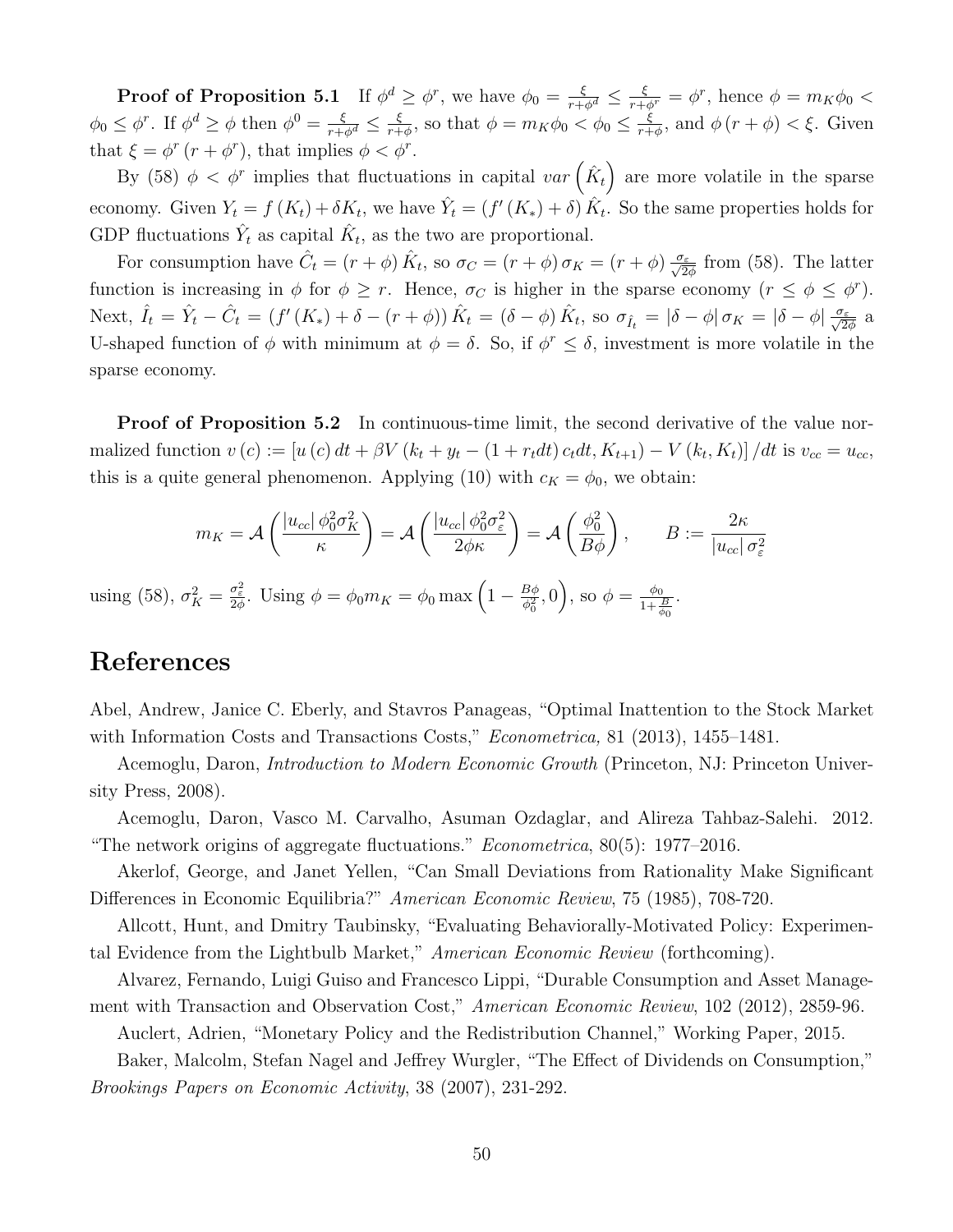Barberis, Nicholas, "Investing for the Long Run when Returns are Predictable," Journal of Finance 55 (2000), 225-264.

Barberis, Nicholas, Andrei Shleifer, and Robert Vishny, "A model of Investor Sentiment" Journal of Financial Economics 49 (1998), 307-343.

Barro, Robert, "Are Government Bonds Net Wealth?" Journal of Political Economy, 82 (1974), 1095-1117.

Becker, Gary S., and Kevin M. Murphy, "A Theory of Rational Addiction," Journal of Political Economy, 94 (1988), 675-700.

Beshears, John , James Choi, David Laibson, Brigitte C. Madrian, and Sean Wang, "Who is Easier to Nudge?" Working Paper, 2015.

Bernheim, B. Douglas, Jonathan Skinner, and Steven Weinberg, "What Accounts for the Variation in Retirement Wealth among US Households?" American Economic Review, 91 (2001), 832-857.

Bigio, Saki and Jennifer La'O, "Financial Frictions in Production Networks," Working Paper, Columbia Business School, 2016.

Blanchard, Olivier and Stanley Fischer, Lectures on Macroeconomics (Cambridge, MA: MIT Press, 1989).

Bordalo, Pedro, Nicola Gennaioli and Andrei Shleifer, "Salience and Consumer Choice," Journal of Political Economy, 121 (2013), 803-843.

Brown, Jennifer, Tanjim Hossain, and John Morgan, "Shrouded Attributes and Information Suppression: Evidence from the Field." *Quarterly Journal of Economics* 125 (2010), 859-876.

Bushong, Benjamin, Matthew Rabin, Joshua Schwartzstein, "A Model of Relative Thinking," Working Paper, 2015.

Caballero, Ricardo, "Near-Rationality, Heterogeneity, and Aggregate Consumption," Journal of Money, Credit and Banking 27 (1995), 29–48.

Caballero, Ricardo and Alp Simsek, "Fire Sales in a Model of Complexity," Journal of Finance, 68.6 (2013), 2549-2587.

Caballero, Ricardo, and Emmanuel Farhi, "The Safety Trap," Working Paper, 2015.

Campbell, John Y., and N. Gregory Mankiw, "Consumption, Income, and Interest Rates: Reinterpreting the Time Series Evidence," NBER Macroeconomics Annual (1989), 185-216.

Campbell, John and Luis Viceira, Strategic Asset Allocation (Oxford, UK: Oxford University Press, 2002).

Candès, Emmanuel, and Terence Tao, "Near-Optimal Signal Recovery from Random Projections: Universal Encoding Strategies?" IEEE Transactions on Information Theory, 52 (2006), 5406- 5425.

Carroll, Christopher, "Buffer-Stock Saving and the Life Cycle/Permanent Income Hypothesis, " Quarterly Journal of Economics, 112 (1997), 1-55.

Carvalho, Vasco and Basile Grassi. "Large Firm Dynamics and the Business Cycle," Working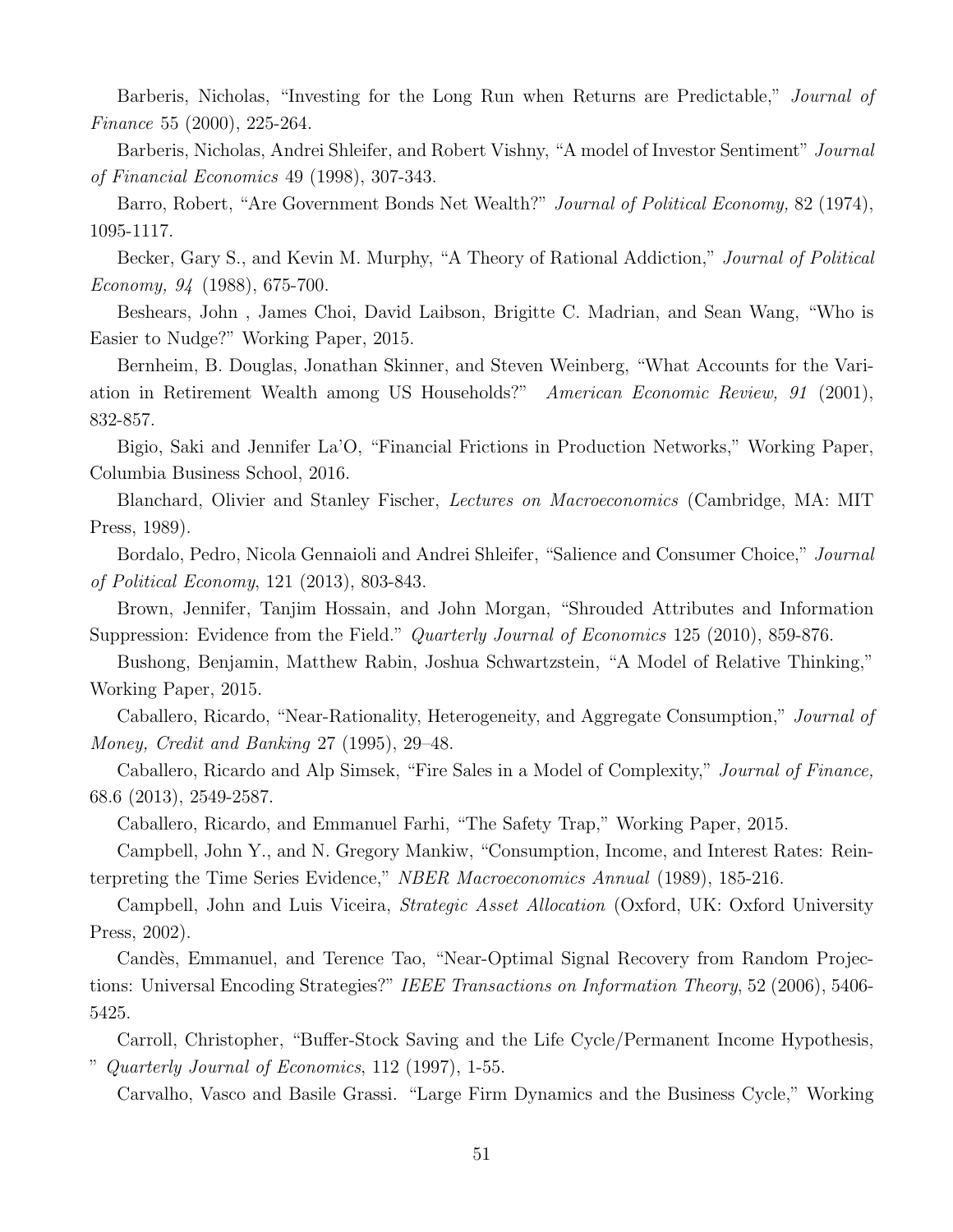paper, 2016.

Chetty, Raj, "Bounds on Elasticities with Optimization Frictions: A Synthesis of Micro and Macro Evidence on Labor Supply," Econometrica, 80 (2012), 969–1018.

Chetty, Raj, Adam Looney, and Kory Kroft, "Salience and Taxation: Theory and Evidence," American Economic Review 99 (2009), 1145-1177.

Cochrane, John, "The Sensitivity of Tests of the Intertemporal Allocation of Consumption to Near-Rational Alternatives," American Economic Review, 79 (1989), 319-337.

Croce, Mariano, Martin Lettau, and Sydney C. Ludvigson, "Investor Information, Long-run Risk, and the Term Structure of Equity," Review of Financial Studies, 28 (2015), 706-742.

Evans, George, and Seppo Honkapohja, Learning and Expectations in Macroeconomics (Princeton, NJ: Princeton University Press, 2001).

Farhi, Emmanuel and Xavier Gabaix, "Optimal Taxation with Behavioral Agents," NBER Working Paper 21524, 2015.

Fuster, Andreas, Benjamin Hébert and David Laibson, "Natural Expectations, Macroeconomic Dynamics, and Asset Pricing," NBER Macroeconomics Annual, 26 (2012), 1- 48.

Gabaix, Xavier. 2011. "The granular origins of aggregate fluctuations." *Econometrica*, 79(3): 733–772.

Gabaix, Xavier, "A Sparsity-Based Model of Bounded Rationality," *Quarterly Journal of Eco*nomics, 129 (2014), 1661-1710.

Gabaix, Xavier, "A Behavioral New Keynesian Model" Working Paper, 2016.

Gabaix, Xavier, and David Laibson, "The 6D Bias and the Equity Premium Puzzle," NBER Macroeconomics Annual, 16 (2002), 257–312.

Gabaix, Xavier, and David Laibson, "Shrouded Attributes, Consumer Myopia, and Information Suppression in Competitive Markets," Quarterly Journal of Economics, 121 (2006), 505–40.

Gabaix, Xavier, David Laibson, Guillermo Moloche and Stephen Weinberg, "Costly Information Acquisition: Experimental Analysis of a Boundedly Rational Model," American Economic Review, 96 (2006), 1043–1068.

Ganong Peter and Pascal Noel, "How Does Unemployment Affect Consumer Spending?" Working paper, Harvard, 2015

Gourinchas, Pierre-Olivier and Jonathan A. Parker, "Consumption Over The Life Cycle," Econometrica, 70 (2002), 47-89.

Greenwood, Robin, and Samuel G. Hanson, "Waves in Ship Prices and Investment," *Quarterly* Journal of Economics 130(2015), 55-109.

Hall, Robert, E., "Stochastic Implications of the Life Cycle—Permanent Income Hypothesis: Theory and Evidence," Journal of Political Economy, 86 (1978), 971-987.

Harris, Christopher, and David Laibson, "Hyperbolic Discounting and Consumption," Proceedings of the 8th World Congress of the Econometric Society, 2001.

Harris Christopher, and David Laibson, "Instantaneous Gratification," Quarterly Journal of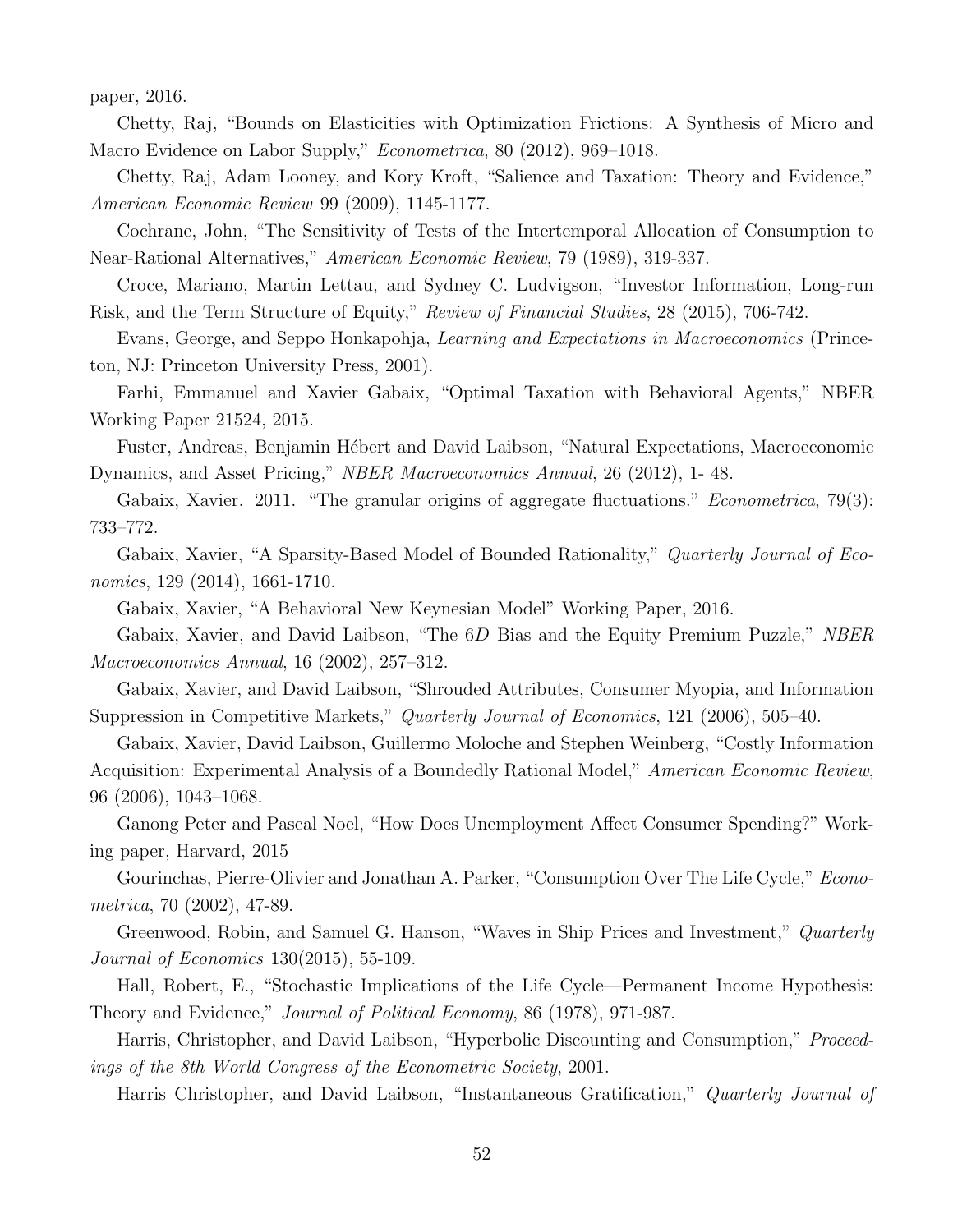Economics, 128 (2013), 205-248.

Hirshleifer, David, Sonya Lim and Siew Teoh, "Driven to Distraction: Extraneous Events and Underreaction to Earnings News," Journal of Finance, 64 (2009), 2289-2325.

Hong, Harrison, Jeremy C. Stein, and Jialin Yu, "Simple Forecasts and Paradigm Shifts," The Journal of Finance, 62.3 (2007), 1207-1242.

Hsieh, Chang-Tai, "Do Consumers React to Anticipated Income Changes? Evidence from the Alaska Permanent Fund," American Economic Review, 93 (2003), 397-405.

Johnson, David S., Jonathan A. Parker, and Nicholas S. Souleles, "Household Expenditure and the Income Tax Rebates of 2001," American Economic Review, 96 (2006), 1589-1610.

Judd, Kenneth, Numerical Methods in Economics (Cambridge, MA: MIT Press, 1998).

Kahneman, Daniel, Thinking, Fast and Slow (New York, NY: Farrar, Straus and Giroux, 2011).

Kőszegi, Botond, and Adam Szeidl, "A Model of Focusing in Economic Choice," Quarterly Journal of Economics, 128 (2013), 53–104.

Krusell, Per and Anthony Smith, "Rules of Thumb in Macroeconomic Equilibrium: A Quantitative Analysis," Journal of Economic Dynamics and Control 20 (1996), 527-558.

Krusell, Per and Anthony Smith, "Income and Wealth Heterogeneity in the Macroeconomy," Journal of Political Economy, 106 (1998), 867-896.

Kueng, Lorenz, "Explaining Consumption Excess Sensitivity with Near-Rationality: Evidence from Large Predetermined Payments," NBER Working Paper 21772, 2015.

Laibson, David, "Golden Eggs and Hyperbolic Discounting," Quarterly Journal of Economics, 112 (1997), 443-477.

Ljungqvist, Lars and Thomas Sargent, Recursive Macroeconomic Theory (Cambridge, MA: MIT Press, 2012).

Lucas, Robert E, "Econometric Policy Evaluation: A Critique," Carnegie-Rochester Conference Series on Public Policy, 1 (1976), 19-46.

Lusardi, Annamaria, "Americans' Financial Capability," NBER Working Paper 17103, 2011.

Lusardi, Annamaria, Daniel Schneider, and Peter Tufano, "Financially Fragile Households: Evidence and Implications," Brookings Papers on Economic Activity, (2011), 83-134.

Ma´ckowiak, Bartosz and Mirko Wiederholt, "Business Cycle Dynamics Under Rational Inattention," Review of Economic Studies, 82 (2015), 1502-1532.

Mankiw, N. Gregory and Ricardo Reis, "Sticky Information Versus Sticky Prices: A Proposal To Replace The New Keynesian Phillips Curve," Quarterly Journal of Economics, 117 (2002), 1295-1328.

Matejka, Filip and Christopher Sims, "Discrete Actions in Information-Constrained Tracking Problems," Working Paper, Princeton University, 2010.

Merton, Robert, "Optimum Consumption and Portfolio Rules in a Continuous-Time Model," Journal of Economic Theory, 3 (1971), 373-413.

Modigliani, Franco, and Richard H. Brumberg, "Utility Analysis and the Consumption Function: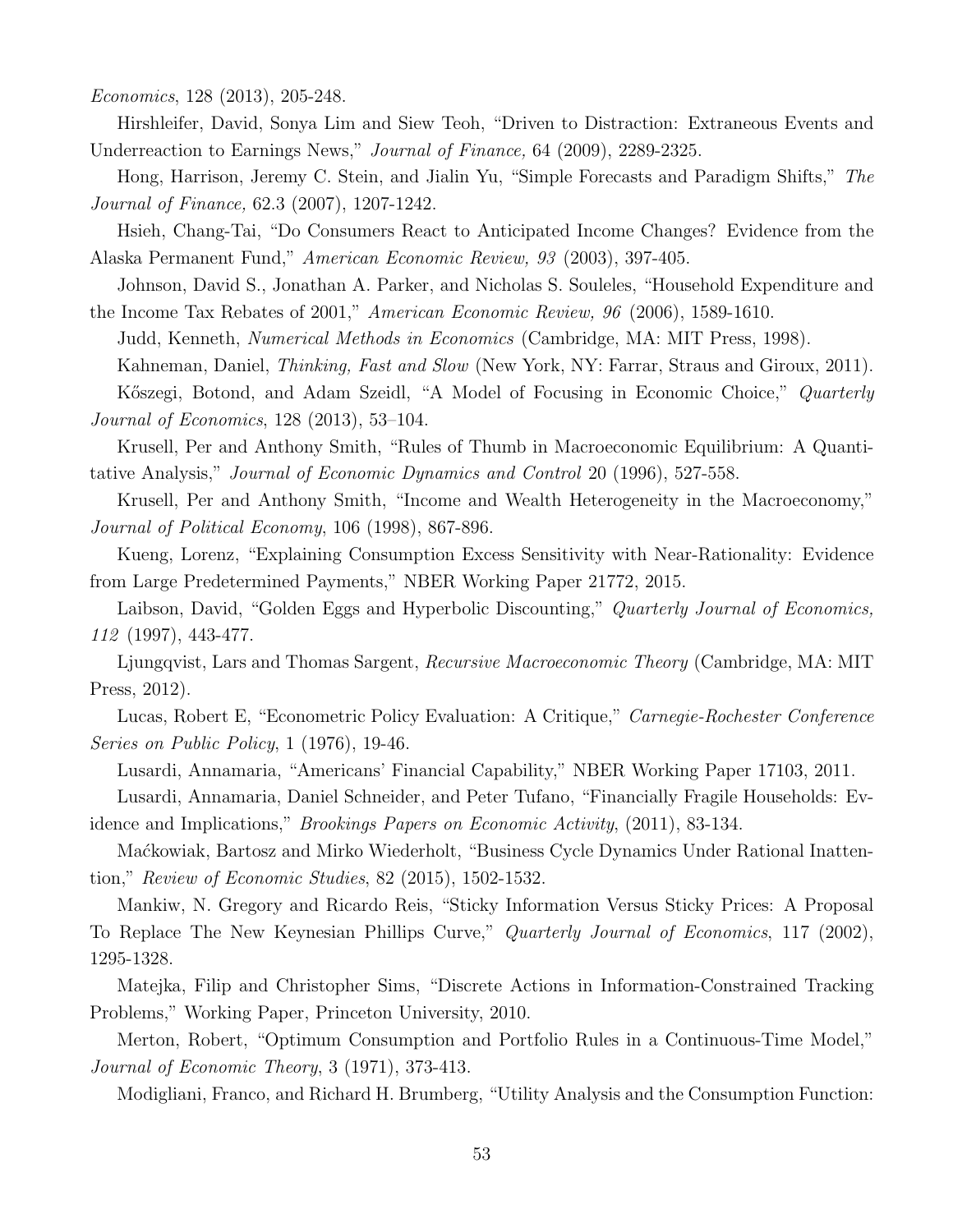an Interpretation of Cross-Section Data," in Kenneth K. Kurihara, ed., Post-Keynesian Economics (New Brunswick, NJ.: Rutgers Univeresity Press, 1954), 388–436.

Mullainathan, Sendhil, Joshua Schwartzstein, and Andrei Shleifer, "Coarse Thinking and Persuasion," Quarterly Journal of Economics, 123 (2008), 577–619.

O'Donoghue, Ted, and Matthew Rabin, "Choice and Procrastination," Quarterly Journal of Economics, 116 (2001), 121-160.

Pagel, Michaela, "Expectations-Based Reference-Dependent Life-Cycle Consumption," Working Paper, Columbia, 2014.

Parker, Jonathan, "Why Don't Households Smooth Consumption? Evidence from a 25 Million Dollar Experiment," Working Paper, MIT, 2015.

Prescott, Edward, and Rajnish Mehra, "Recursive Competitive Equilibrium: The Case of Homogeneous Households," Econometrica, 48.6 (1980), 1365-79.

Rabin, Matthew, "Incorporating Limited Rationality into Economics," Journal of Economic Literature, 51(2013), 528-43.

Reis, Ricardo, "Inattentive Consumers," Journal of Monetary Economics, 53 (2006), 1761-1800. Romer, David, Advanced Macroeconomics, (New York, NY: McGraw-Hill, 2012).

Samuelson, W. and Richard Zeckhauser, "Status Quo Bias in Decision Making," Journal of Risk and Uncertainty, 1 (1998), 7–59.

Sargent, Thomas J, *Bounded Rationality in Macroeconomics*, (Oxford, UK: Oxford University Press, 1993).

Schwarzstein, Joshua, "Selective Attention and Learning," Journal of the European Economic Association, 12 (2014), 1423-1452.

Sims, Christopher, "Implications of Rational Inattention," Journal of Monetary Economics, 50 (2003), 665–690.

Taubinsky, Dmitry and Alex Rees-Jones, "Attention Variation and Welfare: Theory and Evidence from a Tax Salience Experiment", Working Paper, 2015.

Thaler, Richard H, "Mental Accounting and Consumer Choice," *Marketing Science*, 4 (1985), 199-214.

Tibshirani, Robert, "Regression Shrinkage and Selection via the Lasso," Journal of the Royal Statistical Society B, 58 (1996), 267–288.

Tversky, Amos, and Daniel Kahneman, "The Framing of Decisions and the Psychology of Choice," Science, 211.4481 (1981), 453-458.

Veldkamp, Laura, Information Choice in Macroeconomics and Finance (Princeton: Princeton University Press, 2011).

Wachter, Jessica, "Asset Allocation," Annual Review of Financial Economics 2 (2010), 175-206.

Woodford, Michael, "Inattentive Valuation and Reference-Dependent Choice," Working Paper, Columbia, 2012.